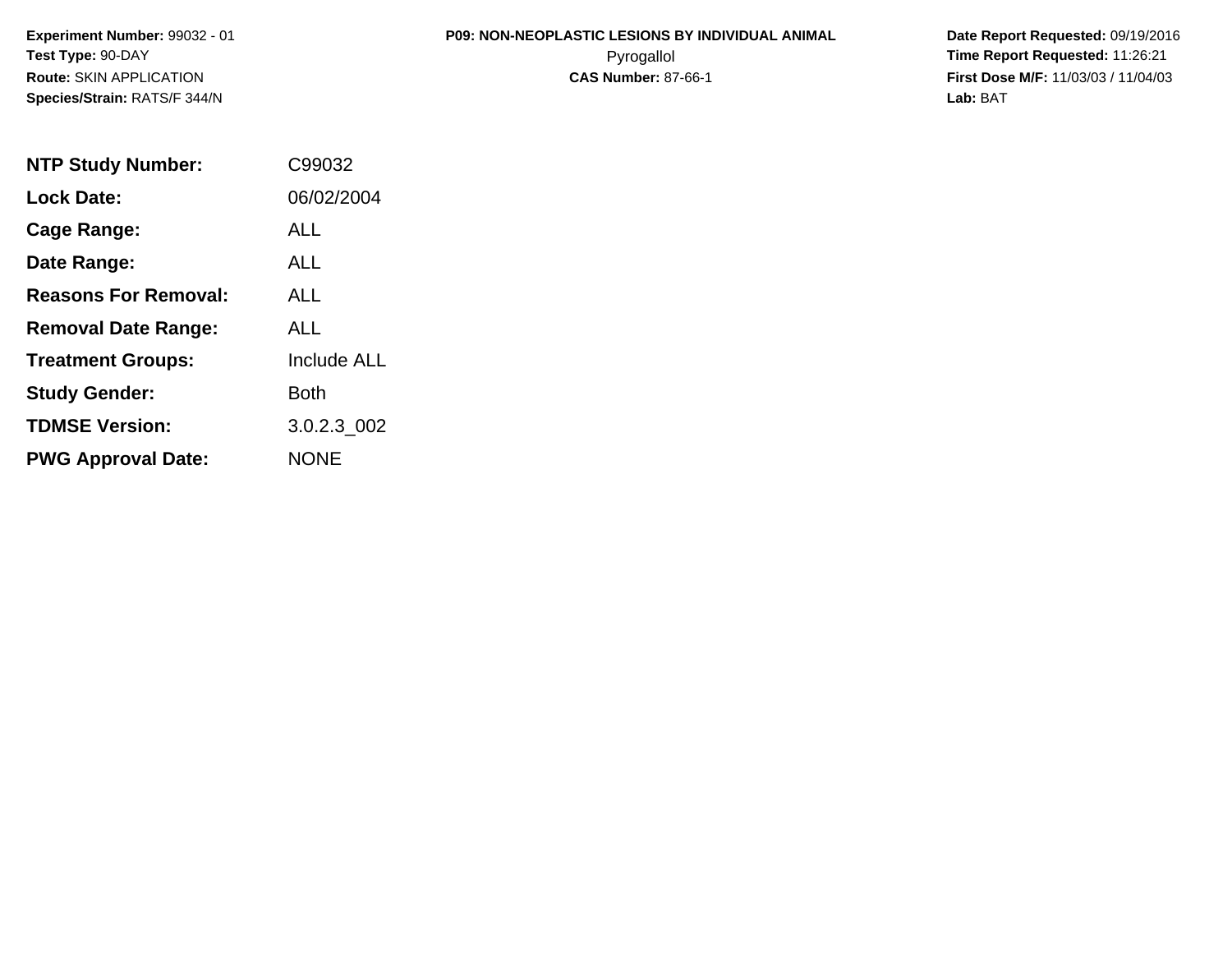## **P09: NON-NEOPLASTIC LESIONS BY INDIVIDUAL ANIMAL**Pyrogallol **Time Report Requested:** 11:26:21

 **Date Report Requested:** 09/19/2016 **First Dose M/F:** 11/03/03 / 11/04/03<br>**Lab:** BAT **Lab:** BAT

| DAY ON TEST<br><b>FISCHER 344 RATS MALE</b>                                    | $_{\rm 0}^{\rm 0}$<br>$\frac{9}{3}$                | $\begin{smallmatrix} 0\\0 \end{smallmatrix}$<br>$\frac{9}{3}$                                     | 0<br>$\pmb{0}$<br>$\frac{9}{3}$            | 0<br>$\pmb{0}$<br>$\frac{9}{3}$                                          | $\begin{array}{c} 0 \\ 0 \\ 9 \\ 3 \end{array}$                              | $\begin{smallmatrix} 0\\0 \end{smallmatrix}$<br>$\frac{9}{3}$                      | $\begin{smallmatrix} 0\\0 \end{smallmatrix}$<br>$\frac{9}{3}$                 | $\pmb{0}$<br>$\mathbf 0$<br>$\boldsymbol{9}$<br>$\mathbf 3$ | $\pmb{0}$<br>$\mathbf 0$<br>$\boldsymbol{9}$<br>$\overline{3}$ | $\pmb{0}$<br>$\mathsf{O}\xspace$<br>9<br>$\mathbf{3}$                    |                         |
|--------------------------------------------------------------------------------|----------------------------------------------------|---------------------------------------------------------------------------------------------------|--------------------------------------------|--------------------------------------------------------------------------|------------------------------------------------------------------------------|------------------------------------------------------------------------------------|-------------------------------------------------------------------------------|-------------------------------------------------------------|----------------------------------------------------------------|--------------------------------------------------------------------------|-------------------------|
| 0 MG/KG<br><b>ANIMAL ID</b>                                                    | 0<br>$\mathbf 0$<br>$\ddot{\mathbf{0}}$<br>0<br>-1 | $\mathbf 0$<br>$\begin{smallmatrix} 0\\0 \end{smallmatrix}$<br>$\boldsymbol{0}$<br>$\overline{2}$ | 0<br>0<br>$\mathbf 0$<br>0<br>$\mathbf{3}$ | $\mathbf 0$<br>$\mathbf 0$<br>$\mathbf 0$<br>$\pmb{0}$<br>$\overline{4}$ | $\pmb{0}$<br>$\pmb{0}$<br>$\ddot{\mathbf{0}}$<br>$\pmb{0}$<br>$\overline{5}$ | $\mathbf 0$<br>$\mathbf 0$<br>$\mathsf{O}\xspace$<br>$\mathbf 0$<br>$6\phantom{1}$ | $\mathbf 0$<br>$\mathbf 0$<br>$\pmb{0}$<br>$\boldsymbol{0}$<br>$\overline{7}$ | $\mathbf 0$<br>$\mathbf 0$<br>$\mathbf 0$<br>0<br>8         | $\mathbf 0$<br>$\mathbf 0$<br>$\pmb{0}$<br>$\mathbf 0$<br>9    | $\mathbf 0$<br>$\mathbf 0$<br>$\mathbf 0$<br>$\mathbf{1}$<br>$\mathbf 0$ | * TOTALS                |
| <b>ALIMENTARY SYSTEM</b>                                                       |                                                    |                                                                                                   |                                            |                                                                          |                                                                              |                                                                                    |                                                                               |                                                             |                                                                |                                                                          |                         |
| Esophagus                                                                      | $+$                                                |                                                                                                   |                                            |                                                                          |                                                                              |                                                                                    |                                                                               |                                                             |                                                                | $\overline{+}$                                                           | 10                      |
| Intestine Large, Cecum<br>Parasite Metazoan                                    |                                                    |                                                                                                   |                                            |                                                                          |                                                                              |                                                                                    |                                                                               |                                                             | ÷                                                              | $\ddot{}$<br>X                                                           | 10<br>-1                |
| Intestine Large, Colon<br>Parasite Metazoan                                    |                                                    |                                                                                                   |                                            |                                                                          |                                                                              |                                                                                    |                                                                               |                                                             |                                                                | $\ddot{}$<br>X                                                           | 10<br>$\mathbf{1}$      |
| Intestine Large, Rectum                                                        |                                                    |                                                                                                   |                                            |                                                                          |                                                                              |                                                                                    |                                                                               |                                                             |                                                                | $\ddot{}$                                                                | 10                      |
| Intestine Small, Duodenum                                                      |                                                    |                                                                                                   |                                            |                                                                          |                                                                              |                                                                                    |                                                                               |                                                             |                                                                | $\ddot{}$                                                                | 10                      |
| Intestine Small, Ileum                                                         |                                                    |                                                                                                   |                                            |                                                                          |                                                                              |                                                                                    |                                                                               |                                                             |                                                                | $\ddot{}$                                                                | 10                      |
| Intestine Small, Jejunum                                                       |                                                    |                                                                                                   |                                            |                                                                          |                                                                              |                                                                                    |                                                                               |                                                             |                                                                | $\ddot{}$                                                                | 10                      |
| Liver<br>Hepatodiaphragmatic Nodule<br>Infiltration Cellular, Mononuclear Cell | -1                                                 | $\mathbf{1}$                                                                                      | -1                                         | -1                                                                       | $\overline{1}$                                                               | $\overline{\mathbf{1}}$                                                            |                                                                               | $+$<br>$\mathbf{1}$                                         | -1                                                             | $\ddot{}$<br>$\overline{1}$                                              | 10<br>1 1.0<br>1.0<br>9 |
| Pancreas                                                                       | $\pm$                                              |                                                                                                   |                                            |                                                                          |                                                                              |                                                                                    |                                                                               |                                                             |                                                                |                                                                          | 10                      |
|                                                                                |                                                    |                                                                                                   |                                            |                                                                          |                                                                              |                                                                                    |                                                                               |                                                             |                                                                | $\ddot{}$                                                                |                         |
| Salivary Glands                                                                |                                                    |                                                                                                   |                                            |                                                                          |                                                                              |                                                                                    |                                                                               |                                                             |                                                                | $\ddot{}$                                                                | 10                      |
| Stomach, Forestomach                                                           |                                                    |                                                                                                   |                                            |                                                                          |                                                                              |                                                                                    |                                                                               |                                                             |                                                                | $\ddot{}$                                                                | 10                      |
| Stomach, Glandular                                                             |                                                    |                                                                                                   |                                            |                                                                          |                                                                              |                                                                                    |                                                                               |                                                             |                                                                | $\pm$                                                                    | 10                      |

#### **CARDIOVASCULAR SYSTEM**

\* .. Total animals with tissue examined microscopically; Total animals with lesion and mean severity grade

+ .. Tissue examined microscopically

X .. Lesion present

I .. Insufficient tissue

M .. Missing tissue

A .. Autolysis precludes evaluation

 1-4 .. Lesion qualified as: BLANK .. Not examined microscopically 2) Mild 4) Marked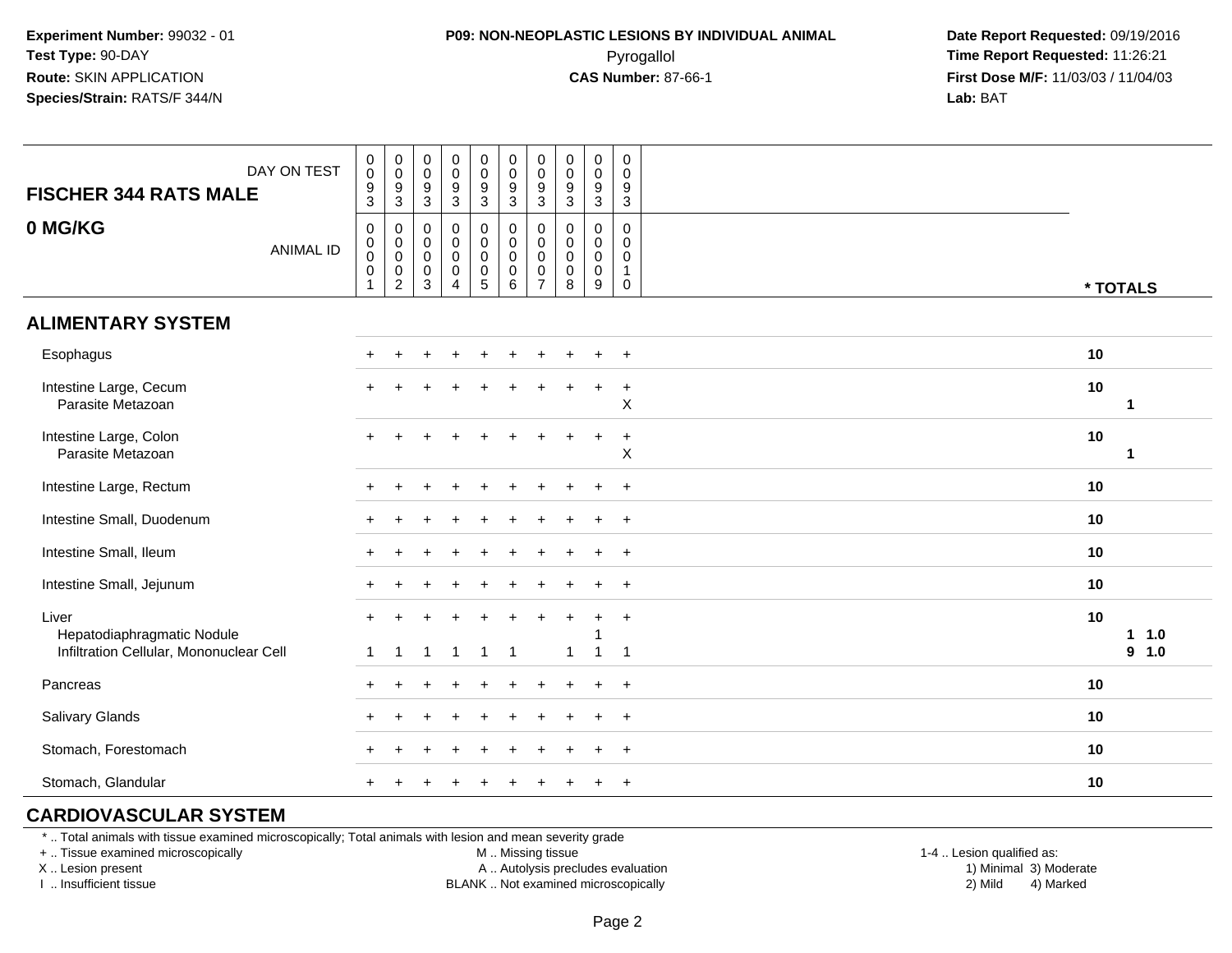## **P09: NON-NEOPLASTIC LESIONS BY INDIVIDUAL ANIMAL**Pyrogallol **Time Report Requested:** 11:26:21

 **Date Report Requested:** 09/19/2016 **First Dose M/F:** 11/03/03 / 11/04/03<br>**Lab:** BAT **Lab:** BAT

| DAY ON TEST<br><b>FISCHER 344 RATS MALE</b>                                                                                                                                                   | $\pmb{0}$<br>$\pmb{0}$<br>9<br>$\overline{3}$                | $\pmb{0}$<br>$\mathsf{O}\xspace$<br>9<br>$\overline{3}$        | $\pmb{0}$<br>$\mathsf 0$<br>9<br>$\overline{3}$                | $\pmb{0}$<br>$\pmb{0}$<br>$\boldsymbol{9}$<br>$\overline{3}$      | $\pmb{0}$<br>$\mathbf 0$<br>$9\,$<br>$\overline{3}$        | $\pmb{0}$<br>$\pmb{0}$<br>9<br>3                  | $\pmb{0}$<br>$\pmb{0}$<br>9<br>3                                       | $\pmb{0}$<br>$\pmb{0}$<br>9<br>$\overline{3}$             | $\pmb{0}$<br>$\pmb{0}$<br>$\boldsymbol{9}$<br>$\overline{3}$               | 0<br>$\mathbf 0$<br>9<br>$\sqrt{3}$                         |                                                                                                                                                         |
|-----------------------------------------------------------------------------------------------------------------------------------------------------------------------------------------------|--------------------------------------------------------------|----------------------------------------------------------------|----------------------------------------------------------------|-------------------------------------------------------------------|------------------------------------------------------------|---------------------------------------------------|------------------------------------------------------------------------|-----------------------------------------------------------|----------------------------------------------------------------------------|-------------------------------------------------------------|---------------------------------------------------------------------------------------------------------------------------------------------------------|
| 0 MG/KG<br><b>ANIMAL ID</b>                                                                                                                                                                   | $\pmb{0}$<br>$\,0\,$<br>$\boldsymbol{0}$<br>$\mathbf 0$<br>1 | 0<br>$\mathbf 0$<br>$\mathsf{O}\xspace$<br>0<br>$\overline{c}$ | 0<br>$\mathbf 0$<br>$\mathbf 0$<br>$\mathbf 0$<br>$\mathbf{3}$ | $\pmb{0}$<br>$\mathsf{O}\xspace$<br>$\pmb{0}$<br>$\mathbf 0$<br>4 | 0<br>$\mathbf 0$<br>$\mathsf{O}\xspace$<br>0<br>$\sqrt{5}$ | $\mathsf 0$<br>$\pmb{0}$<br>$\mathsf 0$<br>0<br>6 | $\pmb{0}$<br>$\mathbf 0$<br>$\pmb{0}$<br>$\mathbf 0$<br>$\overline{7}$ | $\mathbf 0$<br>$\mathbf 0$<br>$\pmb{0}$<br>$\pmb{0}$<br>8 | $\pmb{0}$<br>$\mathbf 0$<br>$\mathbf 0$<br>$\mathbf 0$<br>$\boldsymbol{9}$ | 0<br>$\Omega$<br>$\mathbf 0$<br>$\overline{1}$<br>$\pmb{0}$ | * TOTALS                                                                                                                                                |
| <b>Blood Vessel</b>                                                                                                                                                                           |                                                              |                                                                |                                                                |                                                                   |                                                            |                                                   |                                                                        |                                                           |                                                                            | $\overline{+}$                                              | 10                                                                                                                                                      |
| Heart<br>Cardiomyopathy                                                                                                                                                                       | $\mathbf{1}$                                                 | $\mathbf{1}$                                                   | 1                                                              | $\overline{1}$                                                    |                                                            | $\mathbf 1$                                       | $\mathbf{1}$                                                           | $\mathbf{1}$                                              | $\overline{1}$                                                             | $\ddot{}$<br>$\overline{1}$                                 | 10<br>9 1.0                                                                                                                                             |
| <b>ENDOCRINE SYSTEM</b>                                                                                                                                                                       |                                                              |                                                                |                                                                |                                                                   |                                                            |                                                   |                                                                        |                                                           |                                                                            |                                                             |                                                                                                                                                         |
| <b>Adrenal Cortex</b>                                                                                                                                                                         |                                                              |                                                                |                                                                |                                                                   |                                                            |                                                   |                                                                        |                                                           |                                                                            | $+$                                                         | 10                                                                                                                                                      |
| Adrenal Medulla                                                                                                                                                                               |                                                              |                                                                |                                                                |                                                                   |                                                            |                                                   |                                                                        |                                                           |                                                                            | $\overline{+}$                                              | 10                                                                                                                                                      |
| Islets, Pancreatic                                                                                                                                                                            |                                                              |                                                                |                                                                |                                                                   |                                                            |                                                   |                                                                        |                                                           |                                                                            | $\ddot{}$                                                   | 10                                                                                                                                                      |
| Parathyroid Gland                                                                                                                                                                             |                                                              |                                                                |                                                                |                                                                   |                                                            |                                                   |                                                                        |                                                           | $\div$                                                                     | $+$                                                         | 10                                                                                                                                                      |
| <b>Pituitary Gland</b>                                                                                                                                                                        |                                                              |                                                                |                                                                |                                                                   |                                                            |                                                   |                                                                        |                                                           |                                                                            | $\ddot{}$                                                   | 10                                                                                                                                                      |
| <b>Thyroid Gland</b>                                                                                                                                                                          |                                                              |                                                                |                                                                |                                                                   |                                                            |                                                   |                                                                        |                                                           |                                                                            | $\overline{+}$                                              | 10                                                                                                                                                      |
| <b>GENERAL BODY SYSTEM</b>                                                                                                                                                                    |                                                              |                                                                |                                                                |                                                                   |                                                            |                                                   |                                                                        |                                                           |                                                                            |                                                             |                                                                                                                                                         |
| <b>NONE</b>                                                                                                                                                                                   |                                                              |                                                                |                                                                |                                                                   |                                                            |                                                   |                                                                        |                                                           |                                                                            |                                                             |                                                                                                                                                         |
| <b>GENITAL SYSTEM</b>                                                                                                                                                                         |                                                              |                                                                |                                                                |                                                                   |                                                            |                                                   |                                                                        |                                                           |                                                                            |                                                             |                                                                                                                                                         |
| Epididymis                                                                                                                                                                                    |                                                              |                                                                |                                                                |                                                                   |                                                            |                                                   |                                                                        |                                                           |                                                                            | $\ddot{}$                                                   | 10                                                                                                                                                      |
| <b>Preputial Gland</b><br>Inflammation                                                                                                                                                        |                                                              | $\ddot{}$                                                      | +                                                              | $\div$                                                            | $\ddot{}$                                                  | $\ddot{}$                                         | $\ddot{}$<br>1                                                         | $\ddot{}$                                                 | $\ddot{}$                                                                  | $+$                                                         | 10<br>2, 1.0                                                                                                                                            |
| Prostate                                                                                                                                                                                      |                                                              |                                                                |                                                                |                                                                   |                                                            |                                                   |                                                                        |                                                           |                                                                            | $\overline{+}$                                              | 10                                                                                                                                                      |
| *  Total animals with tissue examined microscopically; Total animals with lesion and mean severity grade<br>+  Tissue examined microscopically<br>X  Lesion present<br>I  Insufficient tissue |                                                              |                                                                |                                                                |                                                                   |                                                            | M  Missing tissue                                 |                                                                        |                                                           |                                                                            |                                                             | 1-4  Lesion qualified as:<br>A  Autolysis precludes evaluation<br>1) Minimal 3) Moderate<br>BLANK  Not examined microscopically<br>2) Mild<br>4) Marked |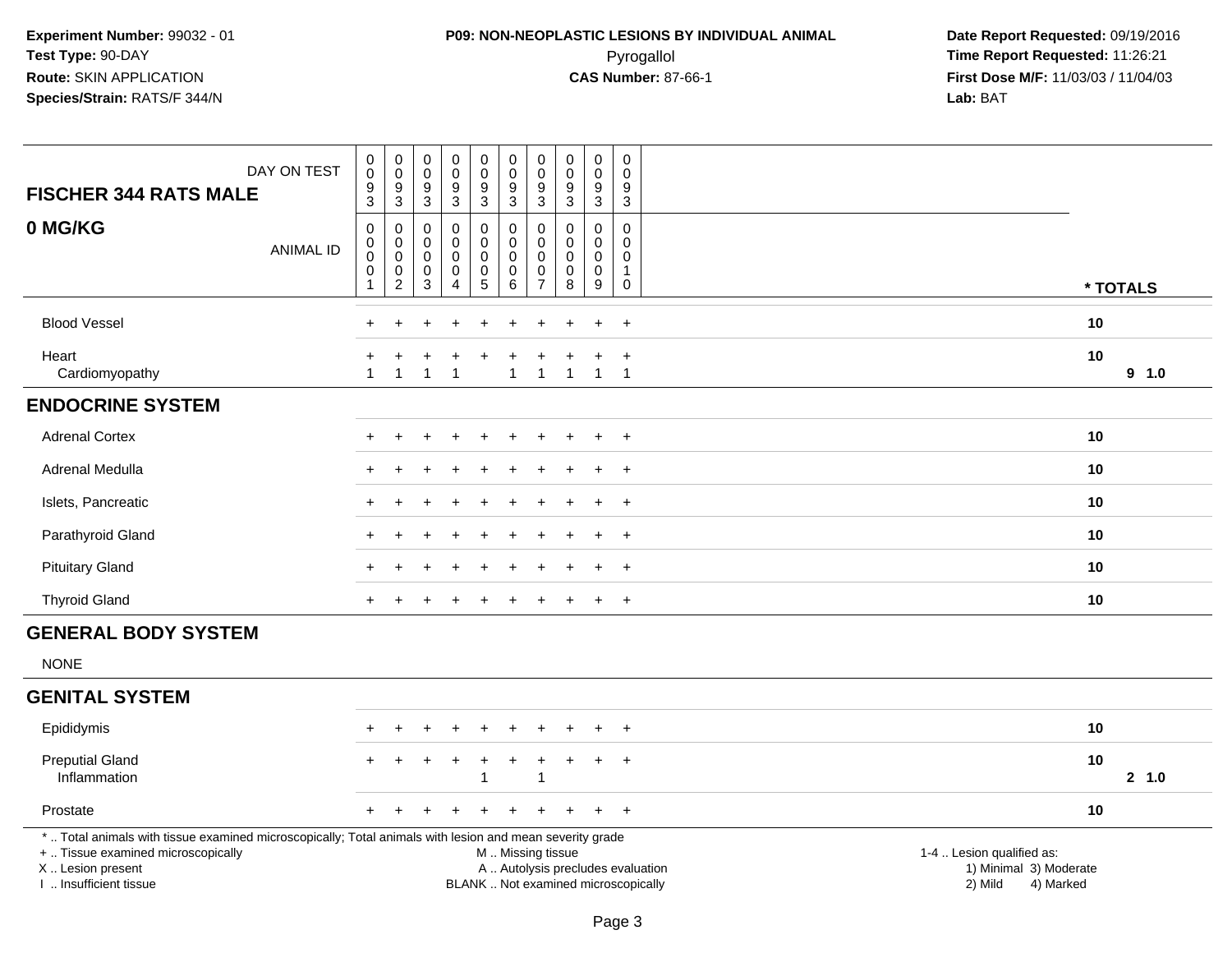## **P09: NON-NEOPLASTIC LESIONS BY INDIVIDUAL ANIMAL**Pyrogallol **Time Report Requested:** 11:26:21

 **Date Report Requested:** 09/19/2016 **First Dose M/F:** 11/03/03 / 11/04/03<br>**Lab:** BAT **Lab:** BAT

| DAY ON TEST<br><b>FISCHER 344 RATS MALE</b>                                                                                                                                                  | $\pmb{0}$<br>$\overline{0}$<br>$\boldsymbol{9}$<br>$\mathbf{3}$        | $\pmb{0}$<br>$\pmb{0}$<br>$\boldsymbol{9}$<br>$\mathbf{3}$ | 0<br>$\mathsf{O}\xspace$<br>$\boldsymbol{9}$<br>3 | $_{\rm 0}^{\rm 0}$<br>$\boldsymbol{9}$<br>$\sqrt{3}$                 | $\begin{smallmatrix} 0\\0 \end{smallmatrix}$<br>9<br>$\mathbf{3}$ | $\mathbf 0$<br>$\mathsf{O}\xspace$<br>$\boldsymbol{9}$<br>$\mathbf{3}$                        | 0<br>$\boldsymbol{0}$<br>9<br>3                     | $\begin{smallmatrix} 0\\0 \end{smallmatrix}$<br>$\boldsymbol{9}$<br>$\sqrt{3}$ | $\begin{smallmatrix}0\0\0\end{smallmatrix}$<br>9<br>$\mathbf{3}$ | 0<br>$\Omega$<br>9<br>$\mathbf{3}$                                        |                                                                             |  |
|----------------------------------------------------------------------------------------------------------------------------------------------------------------------------------------------|------------------------------------------------------------------------|------------------------------------------------------------|---------------------------------------------------|----------------------------------------------------------------------|-------------------------------------------------------------------|-----------------------------------------------------------------------------------------------|-----------------------------------------------------|--------------------------------------------------------------------------------|------------------------------------------------------------------|---------------------------------------------------------------------------|-----------------------------------------------------------------------------|--|
| 0 MG/KG<br><b>ANIMAL ID</b>                                                                                                                                                                  | $\mathbf 0$<br>$\pmb{0}$<br>$\mathbf 0$<br>$\mathbf 0$<br>$\mathbf{1}$ | 0<br>$\pmb{0}$<br>$\pmb{0}$<br>$\pmb{0}$<br>$\overline{2}$ | 0<br>$\mathbf 0$<br>$\mathbf 0$<br>0<br>3         | $\pmb{0}$<br>$\mathbf 0$<br>$\pmb{0}$<br>$\pmb{0}$<br>$\overline{4}$ | 0<br>$\mathbf 0$<br>$\mathbf 0$<br>$\mathbf 0$<br>$\overline{5}$  | $\mathbf 0$<br>$\mathbf 0$<br>$\mathbf 0$<br>$\pmb{0}$<br>6                                   | 0<br>$\mathbf 0$<br>$\Omega$<br>0<br>$\overline{7}$ | $\mathbf 0$<br>$\mathbf 0$<br>$\mathbf 0$<br>$\pmb{0}$<br>8                    | $\mathbf 0$<br>$\mathbf 0$<br>$\mathbf 0$<br>$\pmb{0}$<br>9      | $\mathbf 0$<br>$\overline{0}$<br>$\mathbf 0$<br>$\mathbf{1}$<br>$\pmb{0}$ | * TOTALS                                                                    |  |
|                                                                                                                                                                                              |                                                                        |                                                            |                                                   |                                                                      |                                                                   |                                                                                               |                                                     |                                                                                |                                                                  |                                                                           |                                                                             |  |
| <b>Seminal Vesicle</b>                                                                                                                                                                       |                                                                        |                                                            |                                                   |                                                                      |                                                                   |                                                                                               |                                                     |                                                                                |                                                                  | $\ddot{}$                                                                 | 10                                                                          |  |
| <b>Testes</b>                                                                                                                                                                                |                                                                        |                                                            |                                                   |                                                                      |                                                                   |                                                                                               |                                                     |                                                                                |                                                                  | $\overline{+}$                                                            | 10                                                                          |  |
| <b>HEMATOPOIETIC SYSTEM</b>                                                                                                                                                                  |                                                                        |                                                            |                                                   |                                                                      |                                                                   |                                                                                               |                                                     |                                                                                |                                                                  |                                                                           |                                                                             |  |
| <b>Bone Marrow</b>                                                                                                                                                                           |                                                                        |                                                            |                                                   |                                                                      |                                                                   |                                                                                               |                                                     |                                                                                | $+$                                                              | $+$                                                                       | 10                                                                          |  |
| Lymph Node, Mandibular                                                                                                                                                                       | M                                                                      | M                                                          | М                                                 | M                                                                    | М                                                                 | M                                                                                             | M                                                   | M                                                                              | M                                                                | M                                                                         | $\mathbf 0$                                                                 |  |
| Lymph Node, Mesenteric                                                                                                                                                                       |                                                                        |                                                            |                                                   |                                                                      |                                                                   |                                                                                               |                                                     |                                                                                |                                                                  | $\ddot{}$                                                                 | 10                                                                          |  |
| Spleen                                                                                                                                                                                       |                                                                        |                                                            |                                                   |                                                                      |                                                                   |                                                                                               |                                                     |                                                                                |                                                                  | $\ddot{}$                                                                 | 10                                                                          |  |
| Thymus                                                                                                                                                                                       | $+$                                                                    |                                                            |                                                   |                                                                      |                                                                   |                                                                                               |                                                     |                                                                                | $\ddot{}$                                                        | $+$                                                                       | 10                                                                          |  |
| <b>INTEGUMENTARY SYSTEM</b>                                                                                                                                                                  |                                                                        |                                                            |                                                   |                                                                      |                                                                   |                                                                                               |                                                     |                                                                                |                                                                  |                                                                           |                                                                             |  |
| Mammary Gland                                                                                                                                                                                |                                                                        |                                                            |                                                   |                                                                      |                                                                   |                                                                                               |                                                     |                                                                                | $\div$                                                           | M                                                                         | 9                                                                           |  |
| Skin<br>Site Of Application, Hyperplasia, Squamous<br>Site Of Application, Inflammation                                                                                                      | $\mathbf{1}$<br>1                                                      |                                                            |                                                   |                                                                      |                                                                   |                                                                                               |                                                     |                                                                                |                                                                  | $\ddot{}$                                                                 | 10<br>1 1.0<br>$1 1.0$                                                      |  |
| <b>MUSCULOSKELETAL SYSTEM</b>                                                                                                                                                                |                                                                        |                                                            |                                                   |                                                                      |                                                                   |                                                                                               |                                                     |                                                                                |                                                                  |                                                                           |                                                                             |  |
| Bone                                                                                                                                                                                         |                                                                        |                                                            |                                                   |                                                                      |                                                                   | ÷                                                                                             |                                                     |                                                                                | $\overline{+}$                                                   | $\overline{+}$                                                            | 10                                                                          |  |
| <b>NERVOUS SYSTEM</b>                                                                                                                                                                        |                                                                        |                                                            |                                                   |                                                                      |                                                                   |                                                                                               |                                                     |                                                                                |                                                                  |                                                                           |                                                                             |  |
| <b>Brain</b>                                                                                                                                                                                 |                                                                        |                                                            |                                                   |                                                                      |                                                                   |                                                                                               |                                                     |                                                                                |                                                                  | $\overline{+}$                                                            | 10                                                                          |  |
| *  Total animals with tissue examined microscopically; Total animals with lesion and mean severity grade<br>+  Tissue examined microscopically<br>X Lesion present<br>I. Insufficient tissue |                                                                        |                                                            |                                                   |                                                                      |                                                                   | M  Missing tissue<br>A  Autolysis precludes evaluation<br>BLANK  Not examined microscopically |                                                     |                                                                                |                                                                  |                                                                           | 1-4  Lesion qualified as:<br>1) Minimal 3) Moderate<br>2) Mild<br>4) Marked |  |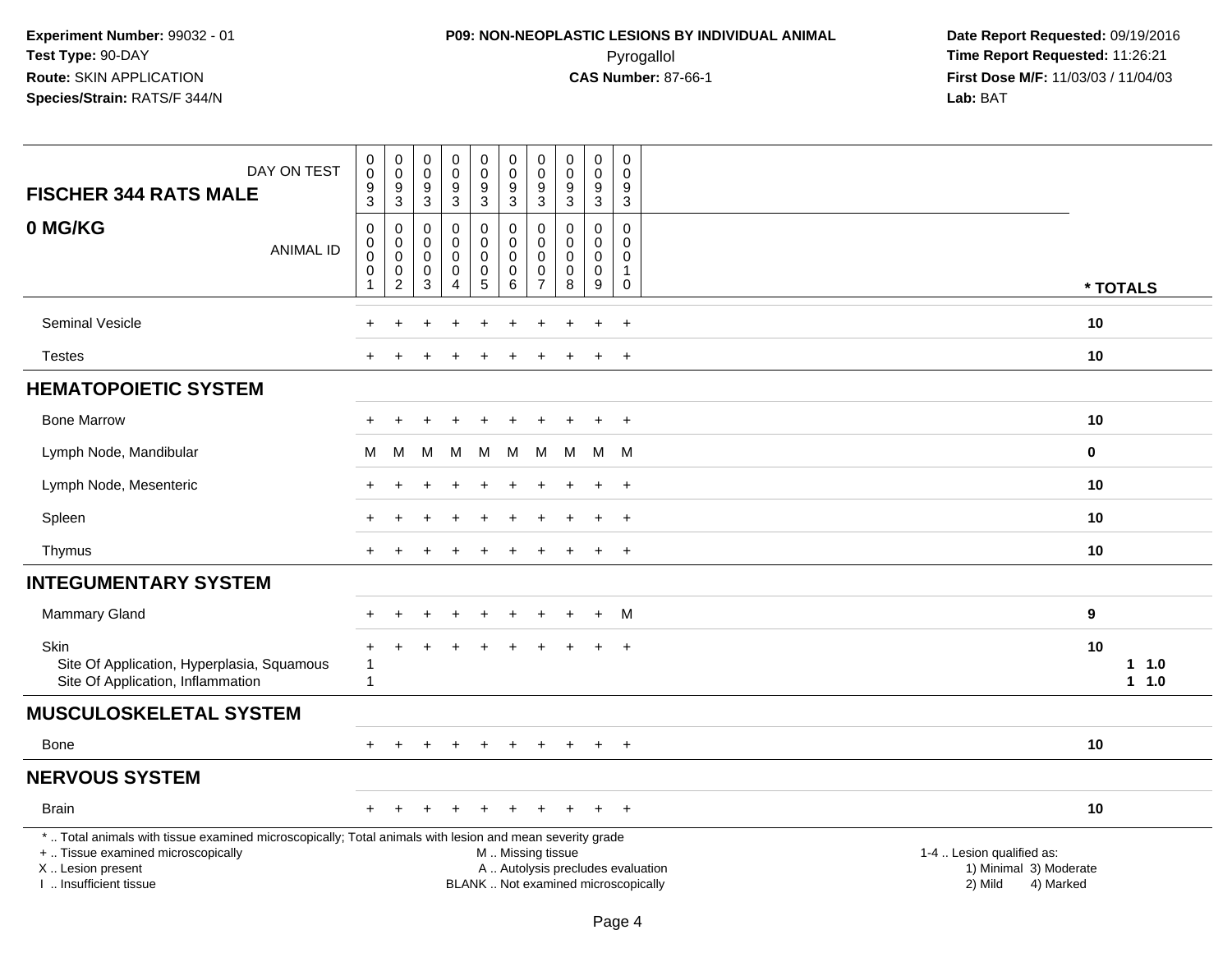## **P09: NON-NEOPLASTIC LESIONS BY INDIVIDUAL ANIMAL**Pyrogallol **Time Report Requested:** 11:26:21

 **Date Report Requested:** 09/19/2016 **First Dose M/F:** 11/03/03 / 11/04/03<br>**Lab:** BAT **Lab:** BAT

| <b>FISCHER 344 RATS MALE</b>                | DAY ON TEST      | $_{\rm 0}^{\rm 0}$<br>$^9_3$                                                            | $\begin{smallmatrix}0\\0\end{smallmatrix}$<br>$^9_3$ | $\begin{smallmatrix} 0\\0 \end{smallmatrix}$<br>$\frac{9}{3}$     | $_{\rm 0}^{\rm 0}$<br>$\boldsymbol{9}$<br>$\sqrt{3}$                              | $\begin{smallmatrix}0\0\0\end{smallmatrix}$<br>9<br>$\mathbf{3}$                                  | $_{\rm 0}^{\rm 0}$<br>$\boldsymbol{9}$<br>$\sqrt{3}$                       | $\begin{smallmatrix} 0\\0 \end{smallmatrix}$<br>$\boldsymbol{9}$<br>3        | $\begin{smallmatrix}0\\0\end{smallmatrix}$<br>$\boldsymbol{9}$<br>$\mathbf{3}$ | $\begin{smallmatrix} 0\\0 \end{smallmatrix}$<br>$\boldsymbol{9}$<br>3 | $\pmb{0}$<br>$\mathbf 0$<br>$\boldsymbol{9}$<br>3        |          |                  |
|---------------------------------------------|------------------|-----------------------------------------------------------------------------------------|------------------------------------------------------|-------------------------------------------------------------------|-----------------------------------------------------------------------------------|---------------------------------------------------------------------------------------------------|----------------------------------------------------------------------------|------------------------------------------------------------------------------|--------------------------------------------------------------------------------|-----------------------------------------------------------------------|----------------------------------------------------------|----------|------------------|
| 0 MG/KG                                     | <b>ANIMAL ID</b> | $\mathbf 0$<br>$\begin{smallmatrix}0\0\0\end{smallmatrix}$<br>$\pmb{0}$<br>$\mathbf{1}$ |                                                      | $\begin{smallmatrix}0\\0\\0\\0\end{smallmatrix}$<br>$\frac{0}{3}$ | $\begin{smallmatrix}0\\0\\0\\0\end{smallmatrix}$<br>$\mathbf 0$<br>$\overline{4}$ | $\begin{smallmatrix}0\0\0\end{smallmatrix}$<br>$\pmb{0}$<br>$\begin{array}{c} 0 \\ 5 \end{array}$ | $\begin{smallmatrix}0\0\0\end{smallmatrix}$<br>$\pmb{0}$<br>$\pmb{0}$<br>6 | $\begin{smallmatrix}0\\0\\0\end{smallmatrix}$<br>$\pmb{0}$<br>$\overline{7}$ | 0<br>$\mathbf 0$<br>$\mathbf 0$<br>$\pmb{0}$<br>8                              | 0<br>$\boldsymbol{0}$<br>$\pmb{0}$<br>$\pmb{0}$<br>9                  | 0<br>$\pmb{0}$<br>$\pmb{0}$<br>$\mathbf{1}$<br>$\pmb{0}$ | * TOTALS |                  |
| <b>RESPIRATORY SYSTEM</b>                   |                  |                                                                                         |                                                      |                                                                   |                                                                                   |                                                                                                   |                                                                            |                                                                              |                                                                                |                                                                       |                                                          |          |                  |
| Lung<br>Inflammation<br>Metaplasia, Osseous |                  | $+$                                                                                     | ÷                                                    |                                                                   | ÷                                                                                 | $\ddot{}$                                                                                         | $+$                                                                        | $\ddot{}$                                                                    | ÷.                                                                             | $+$ $+$                                                               |                                                          | 10       | 2, 1.0<br>1 1.0  |
| Nose                                        |                  | $+$                                                                                     |                                                      |                                                                   | ÷                                                                                 | $\div$                                                                                            | $\pm$                                                                      | $+$                                                                          | $\pm$                                                                          | $+$                                                                   | $+$                                                      | 10       |                  |
| Trachea                                     |                  | $+$                                                                                     |                                                      |                                                                   |                                                                                   |                                                                                                   |                                                                            |                                                                              |                                                                                | $\pm$                                                                 | $+$                                                      | 10       |                  |
| <b>SPECIAL SENSES SYSTEM</b>                |                  |                                                                                         |                                                      |                                                                   |                                                                                   |                                                                                                   |                                                                            |                                                                              |                                                                                |                                                                       |                                                          |          |                  |
| Eye                                         |                  |                                                                                         |                                                      |                                                                   |                                                                                   |                                                                                                   |                                                                            |                                                                              |                                                                                |                                                                       | $+$                                                      | 10       |                  |
| Harderian Gland                             |                  |                                                                                         |                                                      |                                                                   |                                                                                   |                                                                                                   |                                                                            |                                                                              |                                                                                |                                                                       | $^{+}$                                                   | 10       |                  |
| <b>URINARY SYSTEM</b>                       |                  |                                                                                         |                                                      |                                                                   |                                                                                   |                                                                                                   |                                                                            |                                                                              |                                                                                |                                                                       |                                                          |          |                  |
| Kidney<br>Mineralization<br>Nephropathy     |                  | 1                                                                                       |                                                      |                                                                   | $\overline{1}$                                                                    |                                                                                                   |                                                                            | $\overline{1}$                                                               | 1                                                                              | $\pm$<br>$\overline{1}$                                               | $+$                                                      | 10       | 3 1.0<br>$7$ 1.0 |
| <b>Urinary Bladder</b>                      |                  |                                                                                         |                                                      |                                                                   |                                                                                   |                                                                                                   |                                                                            |                                                                              |                                                                                | ÷.                                                                    | $+$                                                      | 10       |                  |

\* .. Total animals with tissue examined microscopically; Total animals with lesion and mean severity grade

+ .. Tissue examined microscopically

X .. Lesion present

I .. Insufficient tissue

M .. Missing tissue

Lesion present A .. Autolysis precludes evaluation 1) Minimal 3) Moderate

 1-4 .. Lesion qualified as: BLANK .. Not examined microscopically 2) Mild 4) Marked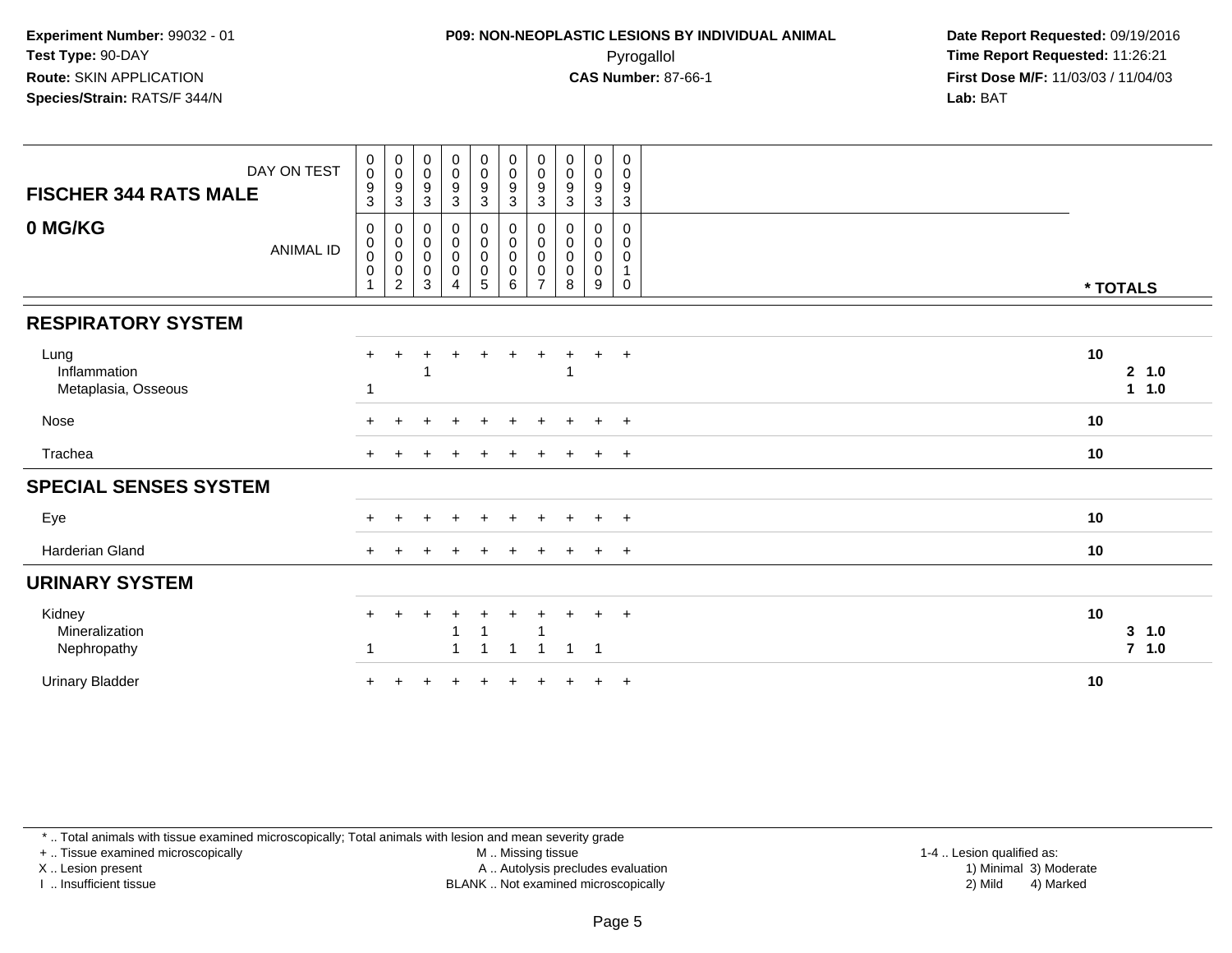| DAY ON TEST<br><b>FISCHER 344 RATS MALE</b> | U<br>0<br>9<br>3 | ◡<br>9<br>3  | O<br>N | 0<br>9<br>3 | 0<br>0<br>9<br>ত | 0<br>0<br>9<br>3 | 9<br>J | $\Omega$<br>3             | 0<br>0<br>9<br>3                          |
|---------------------------------------------|------------------|--------------|--------|-------------|------------------|------------------|--------|---------------------------|-------------------------------------------|
| <b>9.5 MG/KG</b><br><b>ANIMAL ID</b>        | 0<br>U<br>◡      | ◡<br>່າ<br>∼ |        | 0.<br>5     | 6                | 0<br>v<br>0      | 8      | $\Omega$<br>$\Omega$<br>9 | 0<br>0<br>0<br>$\sim$<br>∼<br>$\mathbf 0$ |

#### **ALIMENTARY SYSTEM**

NONE

### **CARDIOVASCULAR SYSTEM**

NONE

#### **ENDOCRINE SYSTEM**

NONE

#### **GENERAL BODY SYSTEM**

**NONE** 

#### **GENITAL SYSTEM**

NONE

### **HEMATOPOIETIC SYSTEM**

NONE

### **INTEGUMENTARY SYSTEM**

| Skin                                       |                     |  |  |  | + + + + + + + + + + |  |
|--------------------------------------------|---------------------|--|--|--|---------------------|--|
| Site Of Application, Hyperkeratosis        |                     |  |  |  | 1 1 1 1 1 2 1 1 1 1 |  |
| Site Of Application, Hyperplasia, Squamous | 1 1 1 1 1 1 1 1 1 1 |  |  |  |                     |  |
| Site Of Application, Inflammation, Chronic | 2 1 1 1 1 1 1 1 1   |  |  |  |                     |  |
| Active                                     |                     |  |  |  |                     |  |

\* .. Total animals with tissue examined microscopically; Total animals with lesion and mean severity grade

+ .. Tissue examined microscopically

X .. Lesion present

I .. Insufficient tissue

 M .. Missing tissueA .. Autolysis precludes evaluation

BLANK .. Not examined microscopically 2) Mild 4) Marked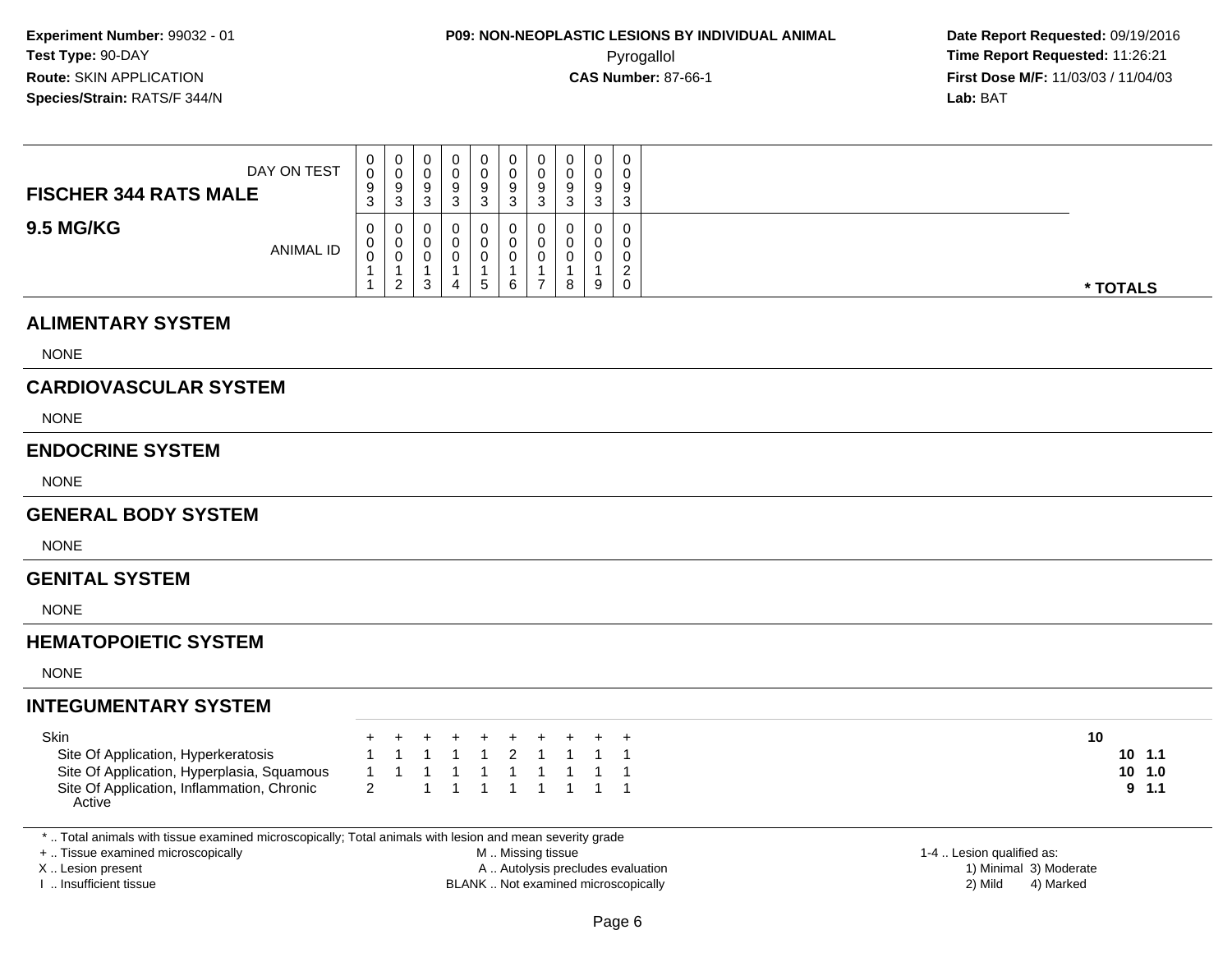**Date Report Requested:** 09/19/2016 **First Dose M/F:** 11/03/03 / 11/04/03<br>**Lab:** BAT **Lab:** BAT

| DAY ON TEST<br><b>FISCHER 344 RATS MALE</b> | $\mathbf{0}$<br>0<br>9<br>3 | $\mathbf 0$<br>v<br>9<br>3 | O | 0<br>0<br>9<br>3            | 9<br>◠ | 0<br>0<br>9<br>-3             | 0<br>U<br>9<br>ີ<br>C. | 0<br>0<br>9<br>3 | 0<br>9<br>◠<br>J |          |
|---------------------------------------------|-----------------------------|----------------------------|---|-----------------------------|--------|-------------------------------|------------------------|------------------|------------------|----------|
| <b>9.5 MG/KG</b><br><b>ANIMAL ID</b>        | $\mathbf{0}$<br>U<br>◡      | 0<br>0<br>J.<br>ົ          |   | 0<br>0<br>0<br>$\mathbf{c}$ | 6      | 0<br>0<br>0<br>$\overline{ }$ | 0<br>U<br>v<br>8       | $\mathbf 0$<br>9 | $\Omega$<br>0    | * TOTALS |

## **MUSCULOSKELETAL SYSTEM**

NONE

#### **NERVOUS SYSTEM**

NONE

#### **RESPIRATORY SYSTEM**

NONE

#### **SPECIAL SENSES SYSTEM**

NONE

#### **URINARY SYSTEM**

NONE

\* .. Total animals with tissue examined microscopically; Total animals with lesion and mean severity grade

+ .. Tissue examined microscopically

X .. Lesion present

I .. Insufficient tissue

 M .. Missing tissueA .. Autolysis precludes evaluation

BLANK .. Not examined microscopically 2) Mild 4) Marked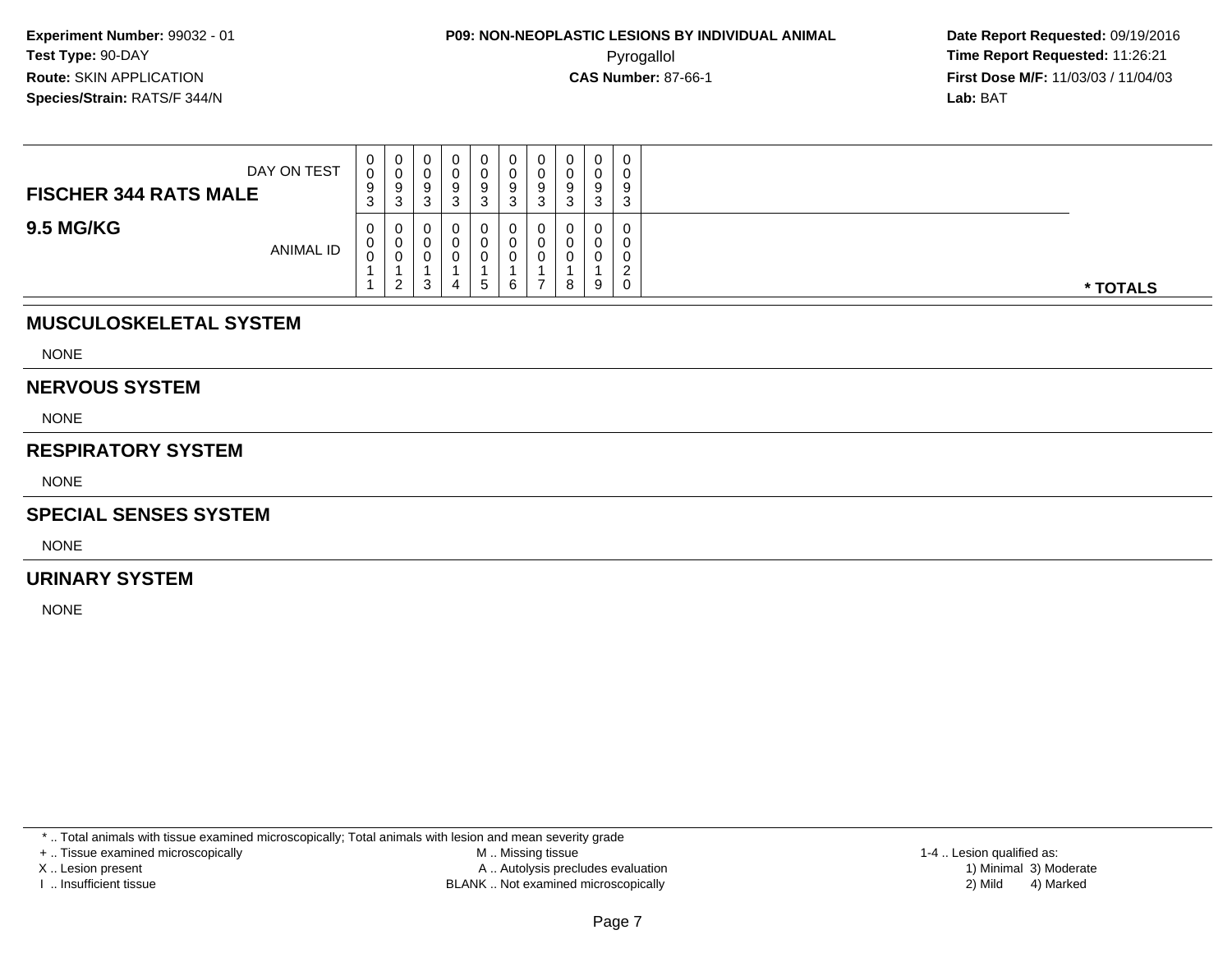| DAY ON TEST<br><b>FISCHER 344 RATS MALE</b> | 0<br>0<br>9<br>$\sim$<br>- ၁        | 0<br>U<br>9<br>-3     | J | 0<br>0<br>9<br>J       | 0<br>0<br>9<br>ັບ | 0<br>U<br>9<br>3                   | 0<br>U<br>9<br>⌒<br>ັ | $\Omega$<br>় | $\mathbf 0$<br>0<br>9<br>3      |
|---------------------------------------------|-------------------------------------|-----------------------|---|------------------------|-------------------|------------------------------------|-----------------------|---------------|---------------------------------|
| <b>18.75 MG/KG</b><br><b>ANIMAL ID</b>      | 0<br>0<br>0<br>$\sim$<br>$\epsilon$ | 0<br>0<br>U<br>റ<br>2 |   | 0<br>O<br>$\mathbf{c}$ | 0<br>0<br>6       | 0<br>υ<br>$\overline{\phantom{a}}$ | 0<br>υ<br>⌒<br>8      |               | 0<br>0<br>0<br>$\sim$<br>د<br>0 |

#### **ALIMENTARY SYSTEM**

NONE

### **CARDIOVASCULAR SYSTEM**

NONE

#### **ENDOCRINE SYSTEM**

NONE

#### **GENERAL BODY SYSTEM**

**NONE** 

#### **GENITAL SYSTEM**

NONE

### **HEMATOPOIETIC SYSTEM**

NONE

### **INTEGUMENTARY SYSTEM**

| <b>Skin</b>                                          |  | + + + + + + + + + + |  |  |  |  |
|------------------------------------------------------|--|---------------------|--|--|--|--|
| Site Of Application, Hyperkeratosis                  |  | 1 2 1 1 1 1 1 1 2 2 |  |  |  |  |
| Site Of Application, Hyperplasia, Squamous           |  | 1 1 1 1 1 1 1 1 1 1 |  |  |  |  |
| Site Of Application, Inflammation, Chronic<br>Active |  | 1 1 1 1 2 2 1 1 1   |  |  |  |  |

\* .. Total animals with tissue examined microscopically; Total animals with lesion and mean severity grade

+ .. Tissue examined microscopically

X .. Lesion present

I .. Insufficient tissue

 M .. Missing tissueA .. Autolysis precludes evaluation

BLANK .. Not examined microscopically 2) Mild 4) Marked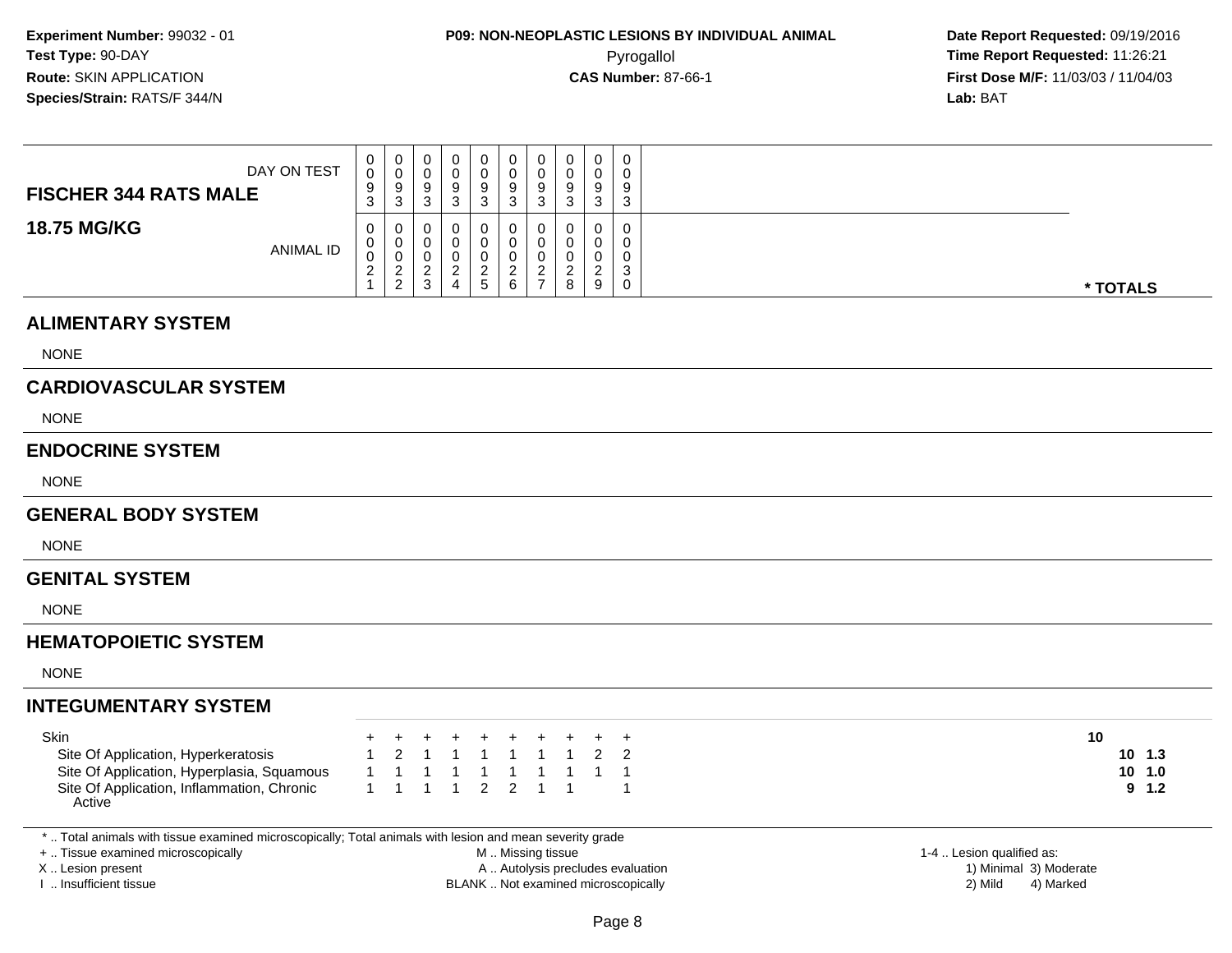| DAY ON TEST<br><b>FISCHER 344 RATS MALE</b> | 0<br>0<br>9<br>ົ<br><b>ت</b>   | 0<br>v<br>9<br>3                               | Q | 0<br>υ<br>-9<br>⌒<br>J      | 9      | 0<br>0<br>9<br>-3                   | 0<br>0<br>9<br>ົ<br>J.                | $\Omega$<br>v<br>0<br>u | $\sim$<br>J |          |
|---------------------------------------------|--------------------------------|------------------------------------------------|---|-----------------------------|--------|-------------------------------------|---------------------------------------|-------------------------|-------------|----------|
| <b>18.75 MG/KG</b><br>ANIMAL ID             | 0<br>v<br>$\sim$<br>$\epsilon$ | 0<br>0<br>U<br>ົ<br><u>_</u><br>່າ<br><u>_</u> |   | 0<br>0<br>u<br><sub>5</sub> | υ<br>⌒ | 0<br>c<br><u>_</u><br>$\rightarrow$ | 0<br>0<br>0<br><sup>o</sup><br>_<br>8 | a                       | ົ           | * TOTALS |

## **MUSCULOSKELETAL SYSTEM**

NONE

#### **NERVOUS SYSTEM**

NONE

#### **RESPIRATORY SYSTEM**

NONE

#### **SPECIAL SENSES SYSTEM**

NONE

#### **URINARY SYSTEM**

NONE

\* .. Total animals with tissue examined microscopically; Total animals with lesion and mean severity grade

+ .. Tissue examined microscopically

X .. Lesion present

I .. Insufficient tissue

 M .. Missing tissueA .. Autolysis precludes evaluation

 1-4 .. Lesion qualified as: BLANK .. Not examined microscopically 2) Mild 4) Marked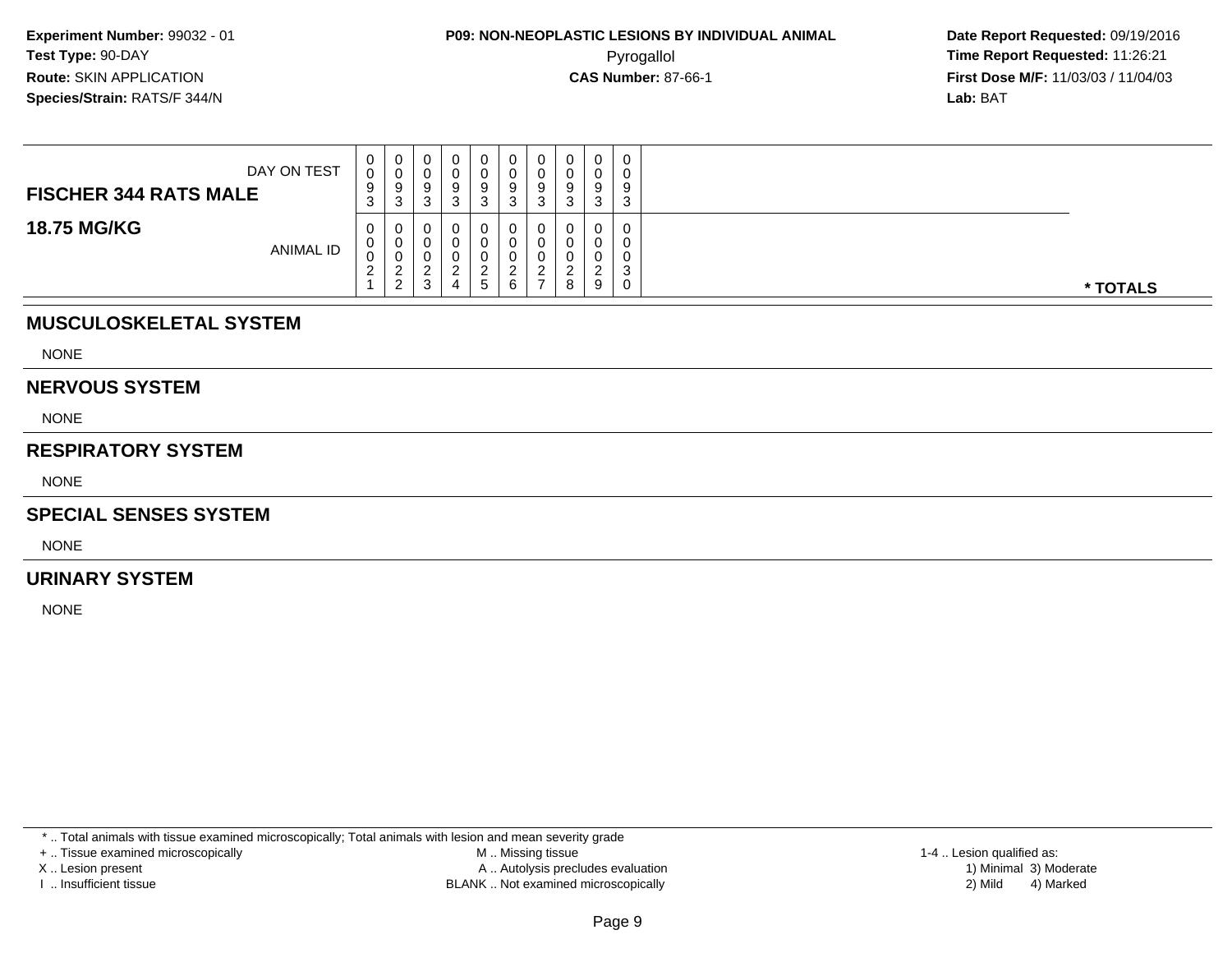| DAY ON TEST<br><b>FISCHER 344 RATS MALE</b> | 0<br>0<br>9<br>ີ<br><b>ن</b> | U<br>9<br>ີ<br>ູບ                       |  | 0<br>9<br>J   | 0<br>9<br>ົ<br>◡ | 0<br>υ<br>9<br>ാ<br>ು |   | 0<br>3           | 0<br>0<br>9<br>3      |          |
|---------------------------------------------|------------------------------|-----------------------------------------|--|---------------|------------------|-----------------------|---|------------------|-----------------------|----------|
| 37.5 MG/KG<br><b>ANIMAL ID</b>              | 0<br>U<br>U<br>- ა           | v<br>◡<br>$\sqrt{2}$<br>- ၁<br>- 2<br>∸ |  | O.<br>ົ<br>b. | $\sim$<br>◡<br>6 | 0<br>υ<br>υ<br>ີ<br>ು | 8 | 0<br>$\sim$<br>9 | 0<br>0<br>0<br>4<br>0 | * TOTALS |

#### **ALIMENTARY SYSTEM**

NONE

### **CARDIOVASCULAR SYSTEM**

NONE

#### **ENDOCRINE SYSTEM**

NONE

#### **GENERAL BODY SYSTEM**

NONE

#### **GENITAL SYSTEM**

NONE

### **HEMATOPOIETIC SYSTEM**

NONE

### **INTEGUMENTARY SYSTEM**

| Skin                                       |  |  |                     |  |  | + + + + + + + + + + |
|--------------------------------------------|--|--|---------------------|--|--|---------------------|
| Site Of Application, Hyperkeratosis        |  |  | 2 1 1 2 2 2 2 2 2 1 |  |  |                     |
| Site Of Application, Hyperplasia, Squamous |  |  | 1 1 1 1 1 1 1 1 1 1 |  |  |                     |
| Site Of Application, Inflammation, Chronic |  |  | 1 1 1 1 1 1 1 1 1 1 |  |  |                     |
| Active                                     |  |  |                     |  |  |                     |

\* .. Total animals with tissue examined microscopically; Total animals with lesion and mean severity grade

+ .. Tissue examined microscopically

X .. Lesion present

I .. Insufficient tissue

 M .. Missing tissueA .. Autolysis precludes evaluation

BLANK .. Not examined microscopically 2) Mild 4) Marked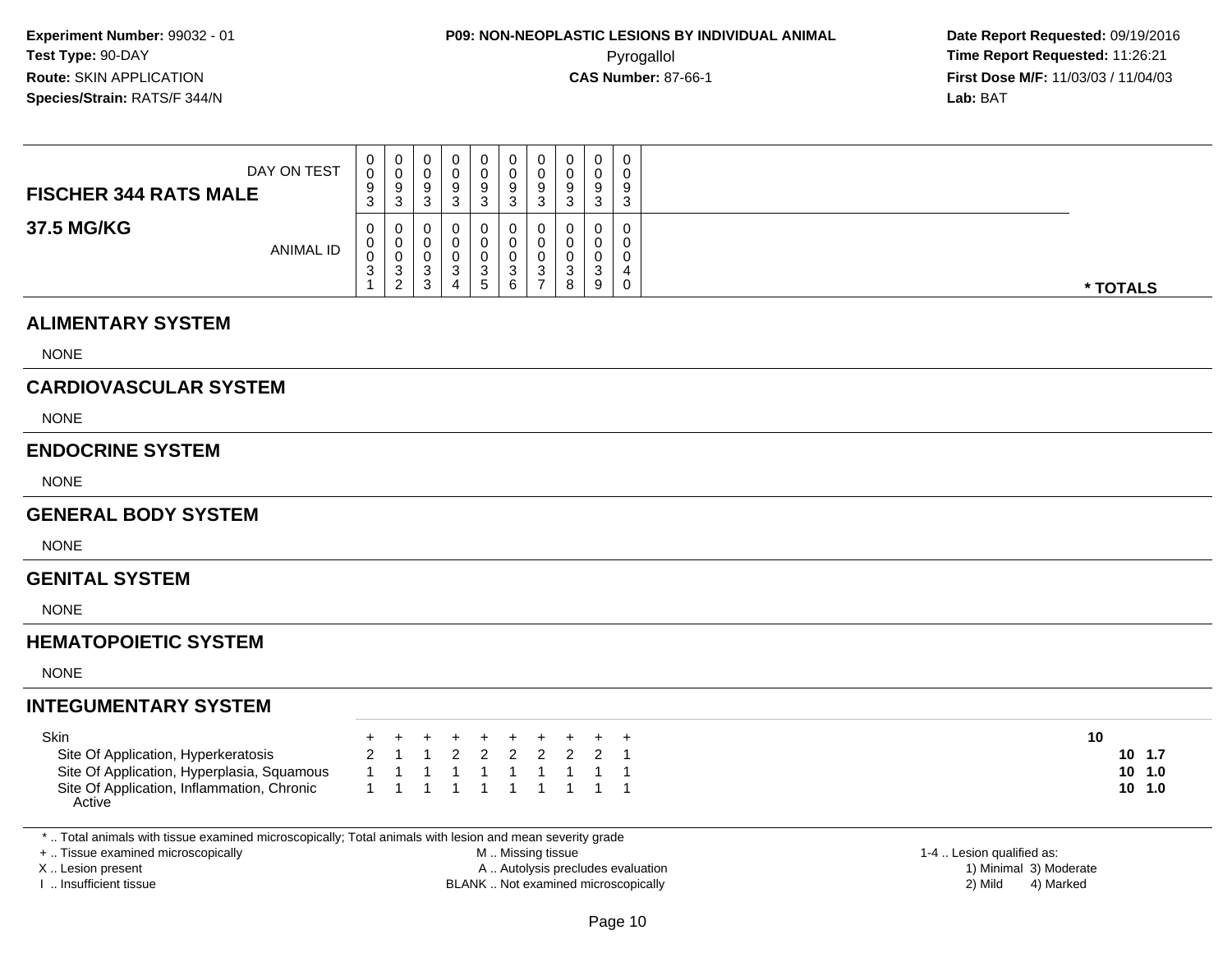**Date Report Requested:** 09/19/2016 **First Dose M/F:** 11/03/03 / 11/04/03<br>**Lab:** BAT **Lab:** BAT

| DAY ON TEST<br><b>FISCHER 344 RATS MALE</b> | $\mathbf{0}$<br>0<br>9<br>ົ<br>- ၁ | $\mathbf 0$<br>◡<br>9<br>3 | 0<br>υ<br>$\Omega$<br>◡<br>n<br>ບ               |   | v<br>Q | U<br>u<br>9<br>J | ◡<br>ν<br>9<br>3 | 0<br>0<br>a<br>್<br>ົ<br>J. | 0<br>0<br>9<br>3 | 0<br>0<br>9<br>3      |          |
|---------------------------------------------|------------------------------------|----------------------------|-------------------------------------------------|---|--------|------------------|------------------|-----------------------------|------------------|-----------------------|----------|
| 37.5 MG/KG<br><b>ANIMAL ID</b>              | $\mathbf{0}$<br>0<br>0<br>ົ<br>ູບ  | U<br>υ<br>◡<br>3<br>ົ      | U<br>υ<br>υ<br>$\sim$<br>ັ<br><sup>o</sup><br>ບ | 4 |        | υ<br>⌒           | υ<br>J           | 0<br>0<br>0<br>ົ<br>ັ<br>8  | 0<br>0<br>3<br>9 | 0<br>0<br>0<br>4<br>0 | * TOTALS |

## **MUSCULOSKELETAL SYSTEM**

NONE

#### **NERVOUS SYSTEM**

NONE

#### **RESPIRATORY SYSTEM**

NONE

### **SPECIAL SENSES SYSTEM**

NONE

#### **URINARY SYSTEM**

NONE

\* .. Total animals with tissue examined microscopically; Total animals with lesion and mean severity grade

+ .. Tissue examined microscopically

X .. Lesion present

I .. Insufficient tissue

 M .. Missing tissueA .. Autolysis precludes evaluation

BLANK .. Not examined microscopically 2) Mild 4) Marked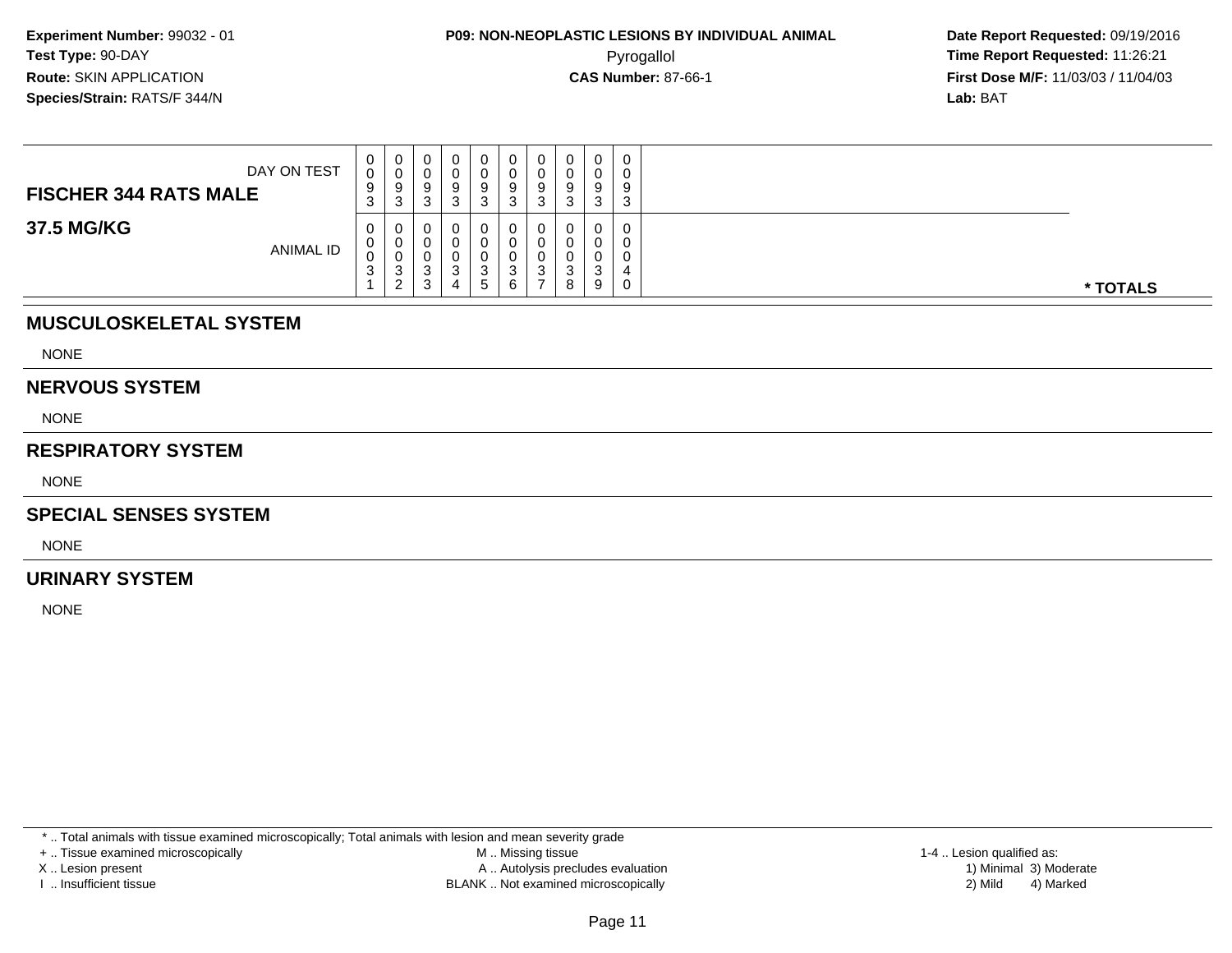| DAY ON TEST<br><b>FISCHER 344 RATS MALE</b> | U<br>0<br>9<br>3 | $\cup$<br>-9<br>-3 | 0<br>v<br>9<br>ັ | ົ<br>J |   | ν<br>u<br>9<br>J | 9<br>3 | J | $\mathbf 0$<br>0<br>a<br>◡<br>3 | 9<br>$\sim$ |          |
|---------------------------------------------|------------------|--------------------|------------------|--------|---|------------------|--------|---|---------------------------------|-------------|----------|
| <b>75 MG/KG</b><br>ANIMAL ID                | 0<br>υ<br>v<br>4 | 0<br>U<br>4        | U<br>v<br>U<br>◡ |        | 5 | U<br>6           | U      | 8 | $\mathbf 0$<br>0<br>0<br>9      | ∽<br>ີ<br>v | * TOTALS |

#### **ALIMENTARY SYSTEM**

NONE

### **CARDIOVASCULAR SYSTEM**

NONE

#### **ENDOCRINE SYSTEM**

NONE

#### **GENERAL BODY SYSTEM**

NONE

#### **GENITAL SYSTEM**

NONE

### **HEMATOPOIETIC SYSTEM**

NONE

### **INTEGUMENTARY SYSTEM**

| Skin                                                 |  |  | + + + + + + + + + + |  |  |  |
|------------------------------------------------------|--|--|---------------------|--|--|--|
| Site Of Application, Hyperkeratosis                  |  |  | 2 2 3 2 2 2 2 3 2 2 |  |  |  |
| Site Of Application, Hyperplasia, Squamous           |  |  | 1 2 2 2 1 1 1 2 2 1 |  |  |  |
| Site Of Application, Inflammation, Chronic<br>Active |  |  | 2 2 2 2 1 2 2 2 2 1 |  |  |  |

\* .. Total animals with tissue examined microscopically; Total animals with lesion and mean severity grade

+ .. Tissue examined microscopically

X .. Lesion present

I .. Insufficient tissue

 M .. Missing tissueA .. Autolysis precludes evaluation

 1-4 .. Lesion qualified as: BLANK .. Not examined microscopically 2) Mild 4) Marked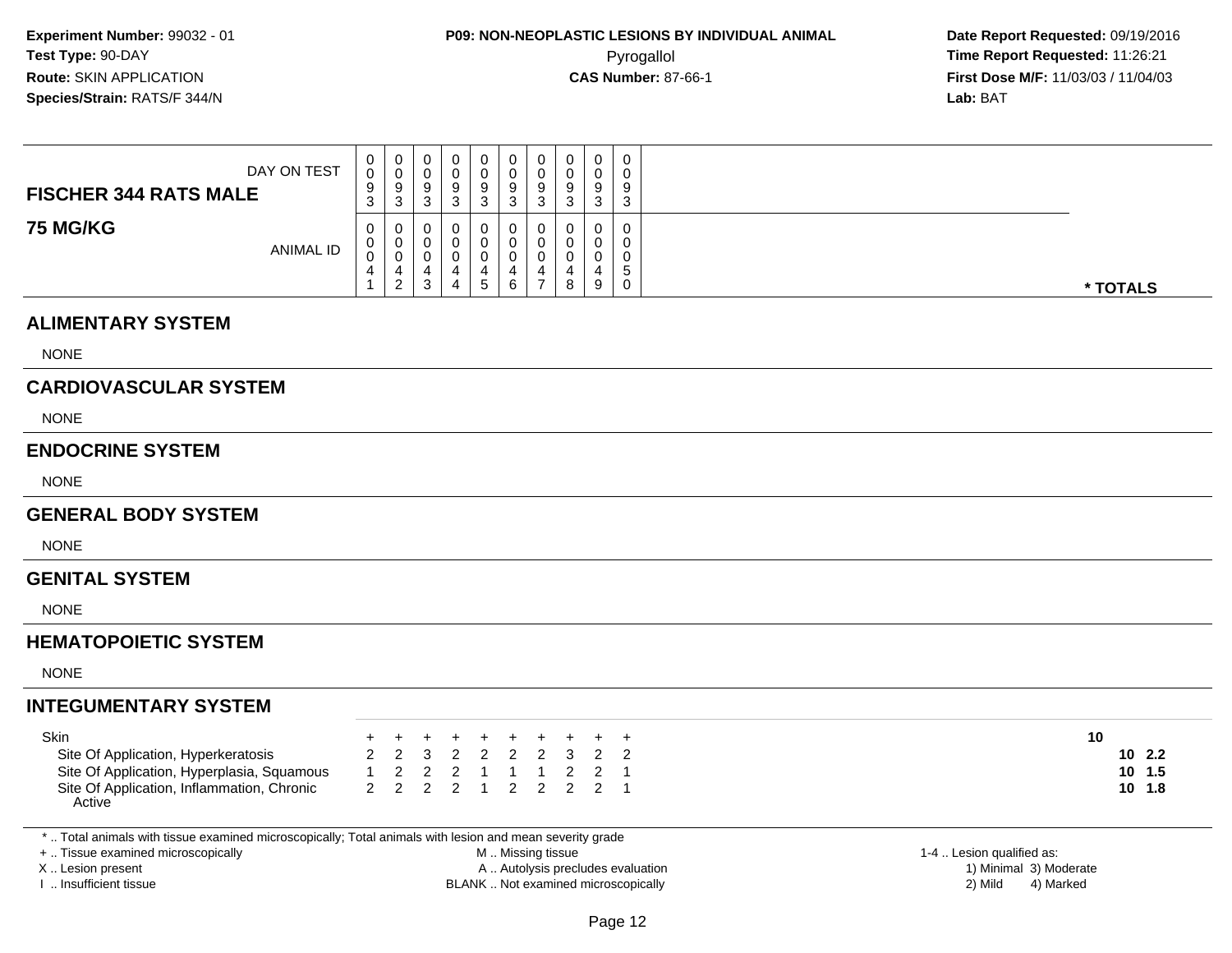**Date Report Requested:** 09/19/2016 **First Dose M/F:** 11/03/03 / 11/04/03<br>**Lab:** BAT **Lab:** BAT

| DAY ON TEST<br><b>FISCHER 344 RATS MALE</b> | 0<br>0<br>9<br>3 | ◡<br>a<br>v<br>0<br>ັບ |  | 0<br>U<br>9<br>3 | 0<br>0<br>9<br>- ఎ | 0<br>a<br>÷<br>-3  | 0<br>0<br>9<br>ີ<br>◡            | $\Omega$<br>ັ | 9<br>$\sim$<br>د |          |  |
|---------------------------------------------|------------------|------------------------|--|------------------|--------------------|--------------------|----------------------------------|---------------|------------------|----------|--|
| <b>75 MG/KG</b><br><b>ANIMAL ID</b>         | 0<br>0<br>0<br>4 | J<br>$\sqrt{2}$        |  | U<br>$5^{\circ}$ | 0<br>0<br>4<br>6   | <b>U</b><br>4<br>- | $\mathbf{0}$<br>0<br>0<br>4<br>8 | 9             | 5                | * TOTALS |  |

## **MUSCULOSKELETAL SYSTEM**

NONE

#### **NERVOUS SYSTEM**

NONE

#### **RESPIRATORY SYSTEM**

NONE

#### **SPECIAL SENSES SYSTEM**

NONE

#### **URINARY SYSTEM**

NONE

\* .. Total animals with tissue examined microscopically; Total animals with lesion and mean severity grade

+ .. Tissue examined microscopically

X .. Lesion present

I .. Insufficient tissue

 M .. Missing tissueA .. Autolysis precludes evaluation

BLANK .. Not examined microscopically 2) Mild 4) Marked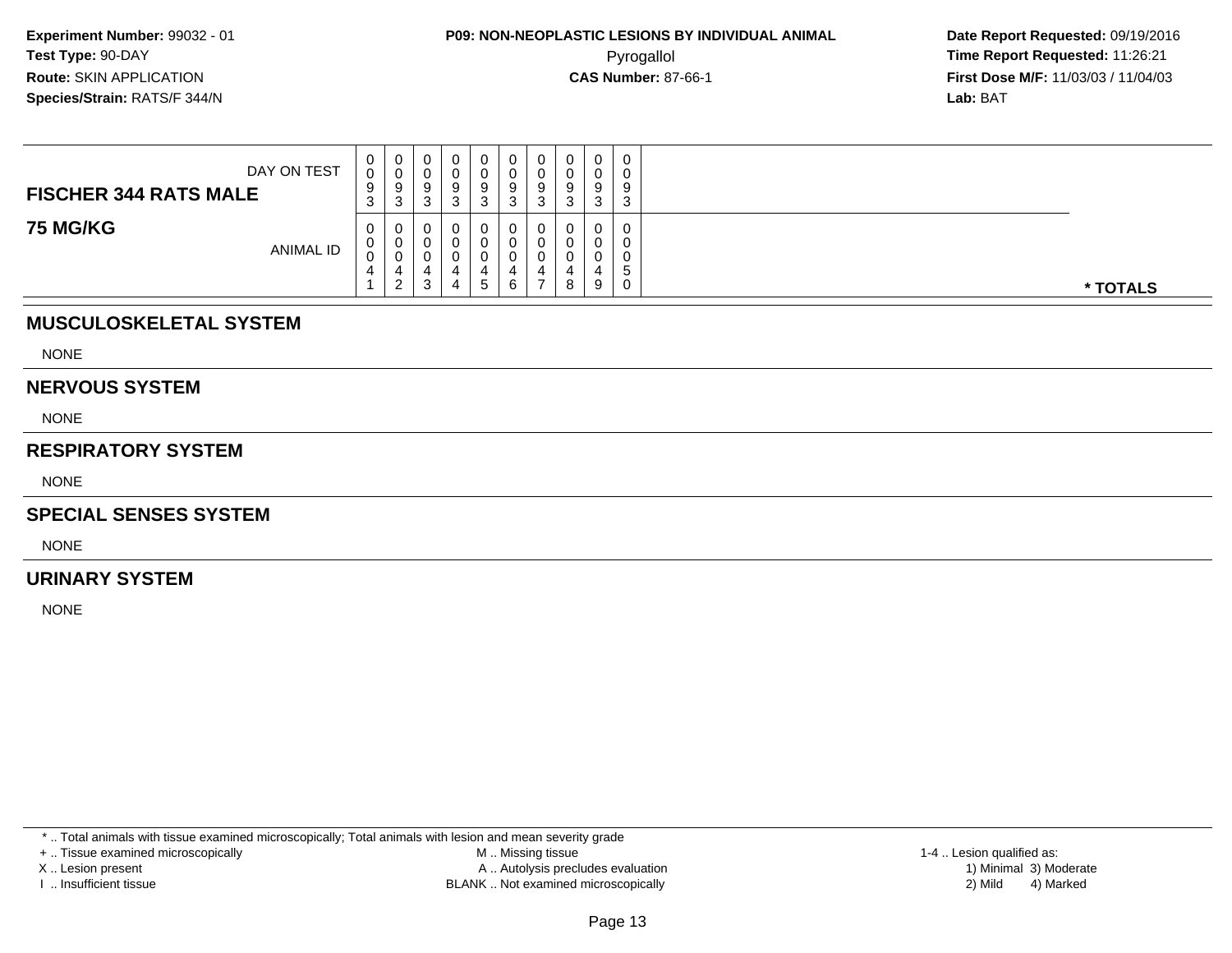## **P09: NON-NEOPLASTIC LESIONS BY INDIVIDUAL ANIMAL**Pyrogallol **Time Report Requested:** 11:26:21

 **Date Report Requested:** 09/19/2016 **First Dose M/F:** 11/03/03 / 11/04/03<br>**Lab:** BAT **Lab:** BAT

| DAY ON TEST<br><b>FISCHER 344 RATS MALE</b> | $\begin{smallmatrix} 0\\0 \end{smallmatrix}$<br>$\pmb{0}$<br>$\mathbf 0$<br>$\boldsymbol{9}$<br>9<br>$\mathbf{3}$<br>3              | $\begin{smallmatrix}0\0\0\end{smallmatrix}$<br>$\boldsymbol{9}$<br>$\overline{3}$ | $\begin{smallmatrix}0\0\0\end{smallmatrix}$<br>$9\,$<br>3 | $\begin{smallmatrix} 0\\0 \end{smallmatrix}$<br>$\overline{9}$<br>$\mathbf{3}$ | $\pmb{0}$<br>$\mathsf 0$<br>$\boldsymbol{9}$<br>$\mathfrak{Z}$ | $\mathsf 0$<br>$\mathbf 0$<br>$\frac{9}{3}$                     | $\pmb{0}$<br>$\mathsf 0$<br>9<br>$\mathbf{3}$      | $\pmb{0}$<br>$\mathbf 0$<br>$\boldsymbol{9}$<br>3   | $\boldsymbol{0}$<br>$\mathbf 0$<br>9<br>$\mathbf{3}$        |            |
|---------------------------------------------|-------------------------------------------------------------------------------------------------------------------------------------|-----------------------------------------------------------------------------------|-----------------------------------------------------------|--------------------------------------------------------------------------------|----------------------------------------------------------------|-----------------------------------------------------------------|----------------------------------------------------|-----------------------------------------------------|-------------------------------------------------------------|------------|
| <b>150 MG/KG</b><br><b>ANIMAL ID</b>        | $\pmb{0}$<br>0<br>$_{\rm 0}^{\rm 0}$<br>$\mathbf 0$<br>$\pmb{0}$<br>$\overline{5}$<br>$\mathbf 5$<br>$\mathbf{1}$<br>$\overline{c}$ | $\pmb{0}$<br>$\mathbf 0$<br>$\ddot{\mathbf{0}}$<br>$\,$ 5 $\,$<br>$\mathbf{3}$    | 0<br>$\mathbf 0$<br>$\mathbf 0$<br>5<br>$\overline{4}$    | $\begin{smallmatrix}0\0\0\0\end{smallmatrix}$<br>$\frac{5}{5}$                 | 0<br>$\pmb{0}$<br>$\boldsymbol{0}$<br>$\,$ 5 $\,$<br>$\,6\,$   | 0<br>$\mathbf 0$<br>$\mathbf 0$<br>$\sqrt{5}$<br>$\overline{7}$ | 0<br>$\mathbf 0$<br>$\mathbf 0$<br>$\sqrt{5}$<br>8 | 0<br>$\mathbf 0$<br>$\mathbf 0$<br>$\,$ 5 $\,$<br>9 | $\pmb{0}$<br>$\mathbf 0$<br>$\mathbf 0$<br>6<br>$\mathbf 0$ | * TOTALS   |
| <b>ALIMENTARY SYSTEM</b>                    |                                                                                                                                     |                                                                                   |                                                           |                                                                                |                                                                |                                                                 |                                                    |                                                     |                                                             |            |
| Esophagus                                   |                                                                                                                                     |                                                                                   |                                                           |                                                                                |                                                                |                                                                 |                                                    | $\ddot{}$                                           | $+$                                                         | 10         |
| Intestine Large, Cecum                      |                                                                                                                                     |                                                                                   |                                                           |                                                                                |                                                                |                                                                 |                                                    | $\ddot{}$                                           | $\overline{+}$                                              | 10         |
| Intestine Large, Colon                      |                                                                                                                                     |                                                                                   |                                                           |                                                                                |                                                                |                                                                 |                                                    |                                                     | $\overline{+}$                                              | 10         |
| Intestine Large, Rectum                     |                                                                                                                                     |                                                                                   |                                                           |                                                                                |                                                                |                                                                 |                                                    |                                                     | $+$                                                         | 10         |
| Intestine Small, Duodenum                   |                                                                                                                                     |                                                                                   |                                                           |                                                                                |                                                                |                                                                 |                                                    |                                                     | $\overline{+}$                                              | 10         |
| Intestine Small, Ileum                      |                                                                                                                                     |                                                                                   |                                                           |                                                                                |                                                                |                                                                 |                                                    | $\ddot{}$                                           | $+$                                                         | 10         |
| Intestine Small, Jejunum                    |                                                                                                                                     |                                                                                   |                                                           |                                                                                |                                                                |                                                                 |                                                    |                                                     | $\overline{+}$                                              | 10         |
| Liver<br>Hematopoietic Cell Proliferation   |                                                                                                                                     |                                                                                   |                                                           |                                                                                | $\ddot{}$                                                      |                                                                 |                                                    | $\ddot{}$                                           | $\overline{+}$                                              | 10<br>11.0 |
| Infiltration Cellular, Mononuclear Cell     | $\mathbf{1}$<br>-1                                                                                                                  | -1                                                                                | -1                                                        | $\mathbf{1}$                                                                   | $\overline{1}$                                                 | $\overline{1}$                                                  | $\overline{1}$                                     | $\mathbf{1}$                                        | $\overline{1}$                                              | $10$ 1.0   |
| Pancreas<br>Acinus, Atrophy                 |                                                                                                                                     |                                                                                   |                                                           |                                                                                |                                                                |                                                                 | +                                                  | $\ddot{}$                                           | $+$                                                         | 10<br>11.0 |
| Salivary Glands                             |                                                                                                                                     |                                                                                   |                                                           |                                                                                |                                                                |                                                                 |                                                    |                                                     |                                                             | 10         |
| Stomach, Forestomach                        |                                                                                                                                     |                                                                                   |                                                           |                                                                                |                                                                |                                                                 |                                                    |                                                     |                                                             | 10         |
| Stomach, Glandular                          |                                                                                                                                     |                                                                                   |                                                           |                                                                                |                                                                |                                                                 |                                                    |                                                     | $\overline{+}$                                              | 10         |

## **CARDIOVASCULAR SYSTEM**

\* .. Total animals with tissue examined microscopically; Total animals with lesion and mean severity grade

+ .. Tissue examined microscopically

X .. Lesion present

I .. Insufficient tissue

M .. Missing tissue

A .. Autolysis precludes evaluation

BLANK .. Not examined microscopically 2) Mild 4) Marked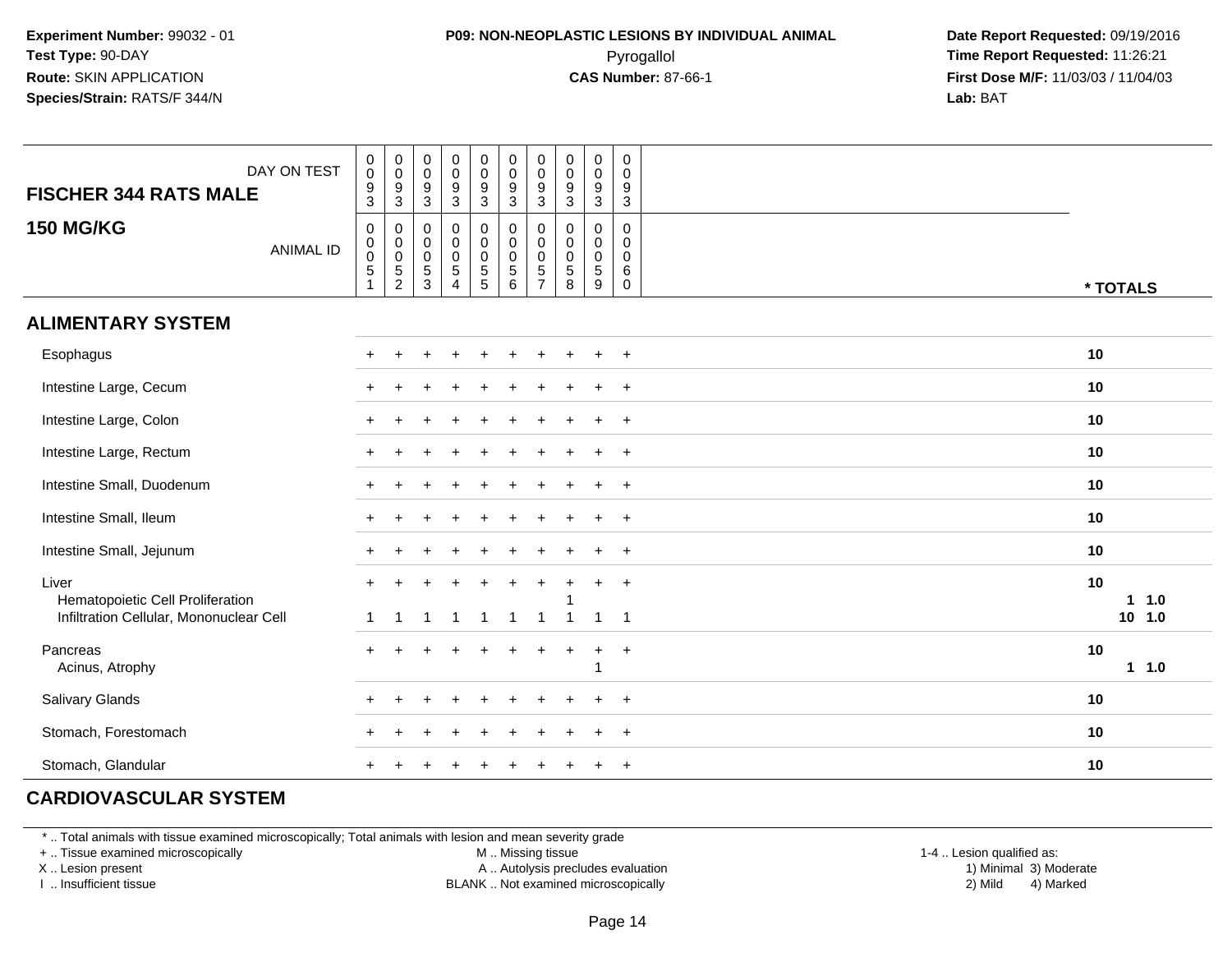## **P09: NON-NEOPLASTIC LESIONS BY INDIVIDUAL ANIMAL**Pyrogallol **Time Report Requested:** 11:26:21

 **Date Report Requested:** 09/19/2016 **First Dose M/F:** 11/03/03 / 11/04/03<br>**Lab:** BAT **Lab:** BAT

| DAY ON TEST<br><b>FISCHER 344 RATS MALE</b>                                                                                                                                                   | $\pmb{0}$<br>$\pmb{0}$<br>$\frac{9}{3}$                                          | $\mathbf 0$<br>$\overline{0}$<br>$^9_3$                            | 0<br>$\pmb{0}$<br>9<br>$\mathbf{3}$          | $\pmb{0}$<br>$\mathbf 0$<br>9<br>$\sqrt{3}$                     | $\pmb{0}$<br>$\overline{0}$<br>$\frac{9}{3}$ | $\mathbf 0$<br>$\pmb{0}$<br>9<br>$\mathbf{3}$              | $\boldsymbol{0}$<br>$\pmb{0}$<br>$9$<br>$\overline{3}$        | $\pmb{0}$<br>$\pmb{0}$<br>9<br>$\ensuremath{\mathsf{3}}$            | 0<br>$\mathbf 0$<br>9<br>$\mathbf{3}$             | $\mathbf 0$<br>$\Omega$<br>9<br>$\mathbf{3}$ |                                                                                                                  |                      |         |
|-----------------------------------------------------------------------------------------------------------------------------------------------------------------------------------------------|----------------------------------------------------------------------------------|--------------------------------------------------------------------|----------------------------------------------|-----------------------------------------------------------------|----------------------------------------------|------------------------------------------------------------|---------------------------------------------------------------|---------------------------------------------------------------------|---------------------------------------------------|----------------------------------------------|------------------------------------------------------------------------------------------------------------------|----------------------|---------|
| <b>150 MG/KG</b><br><b>ANIMAL ID</b>                                                                                                                                                          | $\mathsf 0$<br>$\pmb{0}$<br>$\ddot{\mathbf{0}}$<br>$\,$ 5 $\,$<br>$\overline{1}$ | $\boldsymbol{0}$<br>$\mathbf 0$<br>$\overline{0}$<br>$\frac{5}{2}$ | 0<br>0<br>0<br>$\,$ 5 $\,$<br>$\mathfrak{S}$ | 0<br>$\mathbf 0$<br>$\mathbf 0$<br>$\sqrt{5}$<br>$\overline{4}$ | $\pmb{0}$<br>0<br>$\pmb{0}$<br>$\frac{5}{5}$ | 0<br>$\mathbf 0$<br>$\mathsf{O}\xspace$<br>$\sqrt{5}$<br>6 | $\boldsymbol{0}$<br>$\mathbf 0$<br>$\pmb{0}$<br>$\frac{5}{7}$ | $\mathbf 0$<br>$\mathbf 0$<br>$\mathbf 0$<br>$\,$ 5 $\,$<br>$\,8\,$ | $\pmb{0}$<br>$\mathbf 0$<br>$\mathbf 0$<br>5<br>9 | 0<br>$\mathbf 0$<br>$\mathbf 0$<br>6<br>0    |                                                                                                                  | * TOTALS             |         |
| <b>Blood Vessel</b>                                                                                                                                                                           |                                                                                  |                                                                    |                                              |                                                                 |                                              |                                                            |                                                               |                                                                     |                                                   | $\ddot{}$                                    | 10                                                                                                               |                      |         |
| Heart<br>Cardiomyopathy                                                                                                                                                                       | $\overline{1}$                                                                   |                                                                    | $\mathbf{1}$                                 |                                                                 | $\mathbf{1}$                                 | $\mathbf{1}$                                               | $\overline{1}$                                                | $\mathbf{1}$                                                        | 1                                                 | $\ddot{}$<br>$\overline{1}$                  | 10                                                                                                               |                      | 9 1.0   |
| <b>ENDOCRINE SYSTEM</b>                                                                                                                                                                       |                                                                                  |                                                                    |                                              |                                                                 |                                              |                                                            |                                                               |                                                                     |                                                   |                                              |                                                                                                                  |                      |         |
| <b>Adrenal Cortex</b>                                                                                                                                                                         |                                                                                  |                                                                    |                                              |                                                                 |                                              |                                                            |                                                               |                                                                     |                                                   | $\pm$                                        | 10                                                                                                               |                      |         |
| Adrenal Medulla                                                                                                                                                                               |                                                                                  |                                                                    |                                              |                                                                 |                                              |                                                            |                                                               |                                                                     |                                                   | $\ddot{}$                                    | 10                                                                                                               |                      |         |
| Islets, Pancreatic                                                                                                                                                                            |                                                                                  |                                                                    |                                              |                                                                 |                                              |                                                            |                                                               |                                                                     |                                                   | $\overline{+}$                               | 10                                                                                                               |                      |         |
| Parathyroid Gland                                                                                                                                                                             |                                                                                  |                                                                    |                                              |                                                                 |                                              |                                                            |                                                               |                                                                     | м                                                 | $+$                                          | $\boldsymbol{9}$                                                                                                 |                      |         |
| <b>Pituitary Gland</b>                                                                                                                                                                        |                                                                                  |                                                                    |                                              |                                                                 |                                              |                                                            |                                                               |                                                                     |                                                   | $\ddot{}$                                    | 10                                                                                                               |                      |         |
| <b>Thyroid Gland</b><br>Cyst                                                                                                                                                                  |                                                                                  |                                                                    |                                              |                                                                 |                                              |                                                            |                                                               |                                                                     |                                                   | $\ddot{}$<br>X                               | 10                                                                                                               | $\blacktriangleleft$ |         |
| <b>GENERAL BODY SYSTEM</b>                                                                                                                                                                    |                                                                                  |                                                                    |                                              |                                                                 |                                              |                                                            |                                                               |                                                                     |                                                   |                                              |                                                                                                                  |                      |         |
| <b>NONE</b>                                                                                                                                                                                   |                                                                                  |                                                                    |                                              |                                                                 |                                              |                                                            |                                                               |                                                                     |                                                   |                                              |                                                                                                                  |                      |         |
| <b>GENITAL SYSTEM</b>                                                                                                                                                                         |                                                                                  |                                                                    |                                              |                                                                 |                                              |                                                            |                                                               |                                                                     |                                                   |                                              |                                                                                                                  |                      |         |
| Epididymis                                                                                                                                                                                    |                                                                                  |                                                                    |                                              |                                                                 |                                              |                                                            |                                                               |                                                                     |                                                   | $\pm$                                        | 10                                                                                                               |                      |         |
| <b>Preputial Gland</b><br>Inflammation                                                                                                                                                        | +<br>1                                                                           | +                                                                  |                                              |                                                                 |                                              |                                                            |                                                               | +                                                                   | $\ddot{}$<br>$\overline{c}$                       | $+$                                          | 10                                                                                                               |                      | $2$ 1.5 |
| *  Total animals with tissue examined microscopically; Total animals with lesion and mean severity grade<br>+  Tissue examined microscopically<br>X  Lesion present<br>I  Insufficient tissue |                                                                                  |                                                                    |                                              |                                                                 |                                              | M  Missing tissue                                          |                                                               |                                                                     |                                                   | BLANK  Not examined microscopically          | 1-4  Lesion qualified as:<br>A  Autolysis precludes evaluation<br>1) Minimal 3) Moderate<br>2) Mild<br>4) Marked |                      |         |

Page 15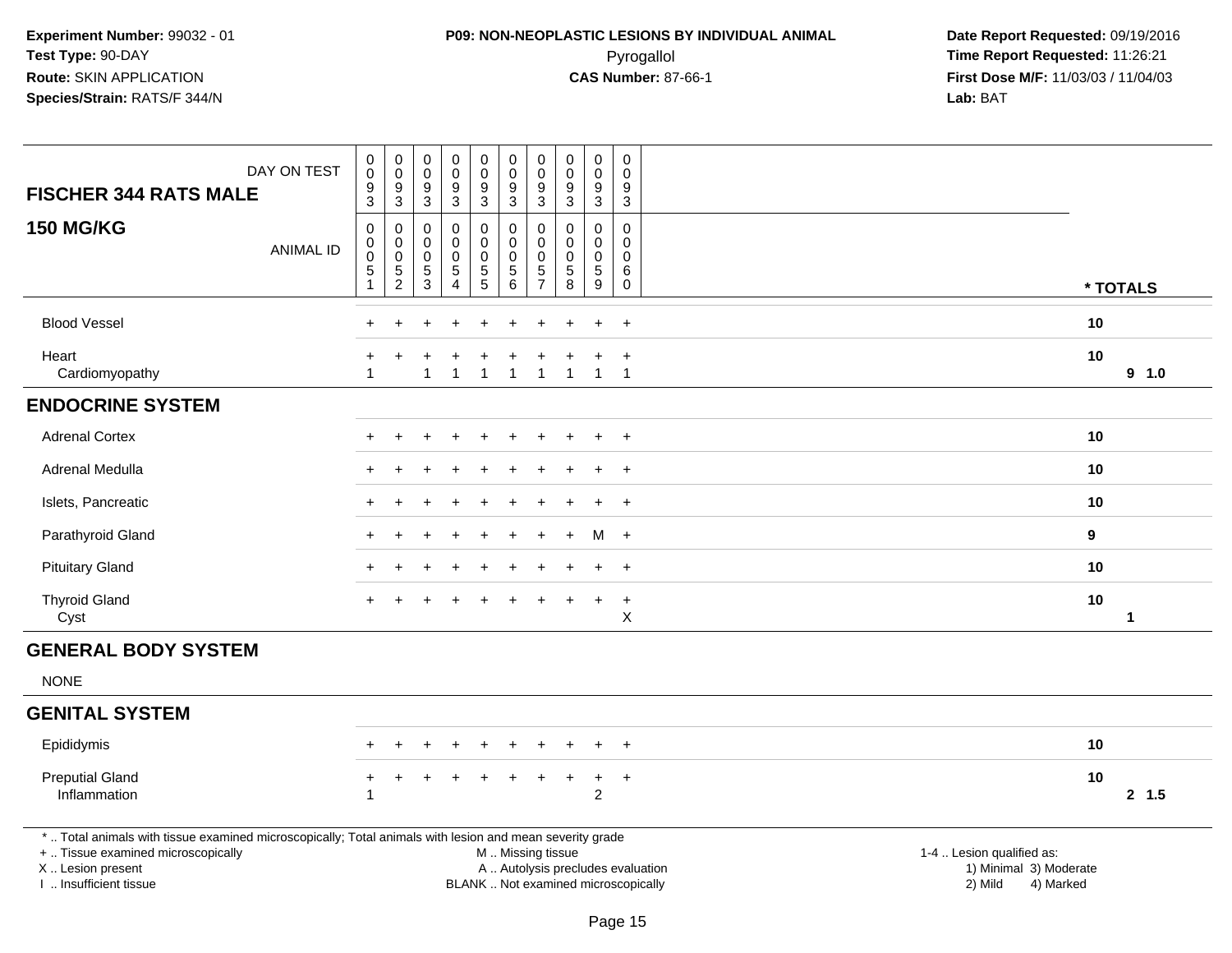## **P09: NON-NEOPLASTIC LESIONS BY INDIVIDUAL ANIMAL**Pyrogallol **Time Report Requested:** 11:26:21

 **Date Report Requested:** 09/19/2016 **First Dose M/F:** 11/03/03 / 11/04/03<br>**Lab:** BAT **Lab:** BAT

| DAY ON TEST<br><b>FISCHER 344 RATS MALE</b>                                                                                                                                     | 0<br>$\mathsf{O}\xspace$<br>$9\,$<br>$\overline{3}$            | 0<br>$\mathbf 0$<br>$9\,$<br>3                                   | $\pmb{0}$<br>$\pmb{0}$<br>$\frac{9}{3}$                                          | $\begin{array}{c} 0 \\ 0 \\ 9 \\ 3 \end{array}$                               | 0<br>$\mathsf 0$<br>$\frac{9}{3}$                                      | $\boldsymbol{0}$<br>$\pmb{0}$<br>$\boldsymbol{9}$<br>$\overline{3}$ | 0<br>$\pmb{0}$<br>9<br>3                     | $\mathbf 0$<br>$\pmb{0}$<br>9<br>$\sqrt{3}$     | $\mathbf 0$<br>$\pmb{0}$<br>$\boldsymbol{9}$<br>$\overline{3}$         | 0<br>$\mathbf 0$<br>9<br>$\overline{3}$            |                                              |
|---------------------------------------------------------------------------------------------------------------------------------------------------------------------------------|----------------------------------------------------------------|------------------------------------------------------------------|----------------------------------------------------------------------------------|-------------------------------------------------------------------------------|------------------------------------------------------------------------|---------------------------------------------------------------------|----------------------------------------------|-------------------------------------------------|------------------------------------------------------------------------|----------------------------------------------------|----------------------------------------------|
| <b>150 MG/KG</b><br><b>ANIMAL ID</b>                                                                                                                                            | $\mathbf 0$<br>$\mathbf 0$<br>$\pmb{0}$<br>$\overline{5}$<br>1 | 0<br>$\mathbf 0$<br>$\mathbf 0$<br>$\mathbf 5$<br>$\overline{2}$ | $\mathbf 0$<br>$\pmb{0}$<br>$\mathsf{O}\xspace$<br>$\mathbf 5$<br>$\overline{3}$ | $\pmb{0}$<br>$\pmb{0}$<br>$\mathsf{O}\xspace$<br>$\sqrt{5}$<br>$\overline{4}$ | 0<br>0<br>$\mathsf{O}\xspace$<br>$\begin{array}{c} 5 \\ 5 \end{array}$ | $\mathbf 0$<br>$\mathbf 0$<br>$\mathbf 0$<br>$\sqrt{5}$<br>6        | 0<br>0<br>$\mathbf 0$<br>5<br>$\overline{7}$ | 0<br>$\pmb{0}$<br>$\mathsf{O}\xspace$<br>5<br>8 | 0<br>$\mathbf 0$<br>$\mathsf{O}\xspace$<br>5<br>9                      | 0<br>0<br>0<br>6<br>0                              | * TOTALS                                     |
| Prostate                                                                                                                                                                        |                                                                |                                                                  |                                                                                  |                                                                               |                                                                        |                                                                     |                                              |                                                 | $\ddot{}$                                                              | $\overline{+}$                                     | 10                                           |
| Seminal Vesicle                                                                                                                                                                 |                                                                |                                                                  |                                                                                  |                                                                               |                                                                        |                                                                     |                                              |                                                 | $\ddot{}$                                                              | $\overline{+}$                                     | 10                                           |
| <b>Testes</b>                                                                                                                                                                   |                                                                |                                                                  |                                                                                  |                                                                               |                                                                        |                                                                     |                                              |                                                 | $\ddot{}$                                                              | $\overline{+}$                                     | 10                                           |
| <b>HEMATOPOIETIC SYSTEM</b>                                                                                                                                                     |                                                                |                                                                  |                                                                                  |                                                                               |                                                                        |                                                                     |                                              |                                                 |                                                                        |                                                    |                                              |
| <b>Bone Marrow</b>                                                                                                                                                              |                                                                |                                                                  |                                                                                  | $\ddot{}$                                                                     | $\ddot{}$                                                              | $\pm$                                                               | $\pm$                                        |                                                 | $\overline{+}$                                                         | $+$                                                | 10                                           |
| Lymph Node, Mandibular                                                                                                                                                          | м                                                              | M                                                                | M                                                                                | M                                                                             | M                                                                      | М                                                                   | M                                            | M                                               | M M                                                                    |                                                    | $\mathbf 0$                                  |
| Lymph Node, Mesenteric                                                                                                                                                          |                                                                |                                                                  |                                                                                  |                                                                               |                                                                        |                                                                     |                                              |                                                 | $+$                                                                    | $+$                                                | 10                                           |
| Spleen                                                                                                                                                                          |                                                                |                                                                  |                                                                                  |                                                                               |                                                                        |                                                                     |                                              |                                                 | $+$                                                                    | $+$                                                | 10                                           |
| Thymus                                                                                                                                                                          |                                                                |                                                                  |                                                                                  |                                                                               |                                                                        |                                                                     |                                              |                                                 |                                                                        | $+$                                                | 10                                           |
| <b>INTEGUMENTARY SYSTEM</b>                                                                                                                                                     |                                                                |                                                                  |                                                                                  |                                                                               |                                                                        |                                                                     |                                              |                                                 |                                                                        |                                                    |                                              |
| Mammary Gland                                                                                                                                                                   | $\div$                                                         |                                                                  |                                                                                  | $\ddot{}$                                                                     | ÷                                                                      |                                                                     |                                              |                                                 | $\ddot{}$                                                              | $+$                                                | 10                                           |
| Skin<br>Site Of Application, Hyperkeratosis<br>Site Of Application, Hyperplasia, Squamous<br>Site Of Application, Inflammation, Chronic<br>Active<br>Site Of Application, Ulcer | 2<br>$\overline{1}$<br>2                                       | $\overline{2}$<br>$\overline{c}$                                 | 2<br>$\overline{2}$                                                              | $\overline{2}$<br>$\overline{2}$                                              | $\overline{2}$                                                         | 2<br>$\overline{c}$<br>$\overline{c}$                               | 2<br>1<br>2                                  | $\overline{c}$<br>$\mathfrak{p}$                | $\overline{2}$<br>$\boldsymbol{2}$<br>$\overline{2}$<br>$\overline{c}$ | $\ddot{}$<br>$\overline{2}$<br>$\overline{c}$<br>2 | 10<br>102.0<br>10<br>1.4<br>10 1.9<br>$12.0$ |

### **MUSCULOSKELETAL SYSTEM**

\* .. Total animals with tissue examined microscopically; Total animals with lesion and mean severity grade

+ .. Tissue examined microscopically

X .. Lesion present

I .. Insufficient tissue

M .. Missing tissue

A .. Autolysis precludes evaluation

1-4 .. Lesion qualified as:<br>1) Minimal 3) Moderate BLANK .. Not examined microscopically 2) Mild 4) Marked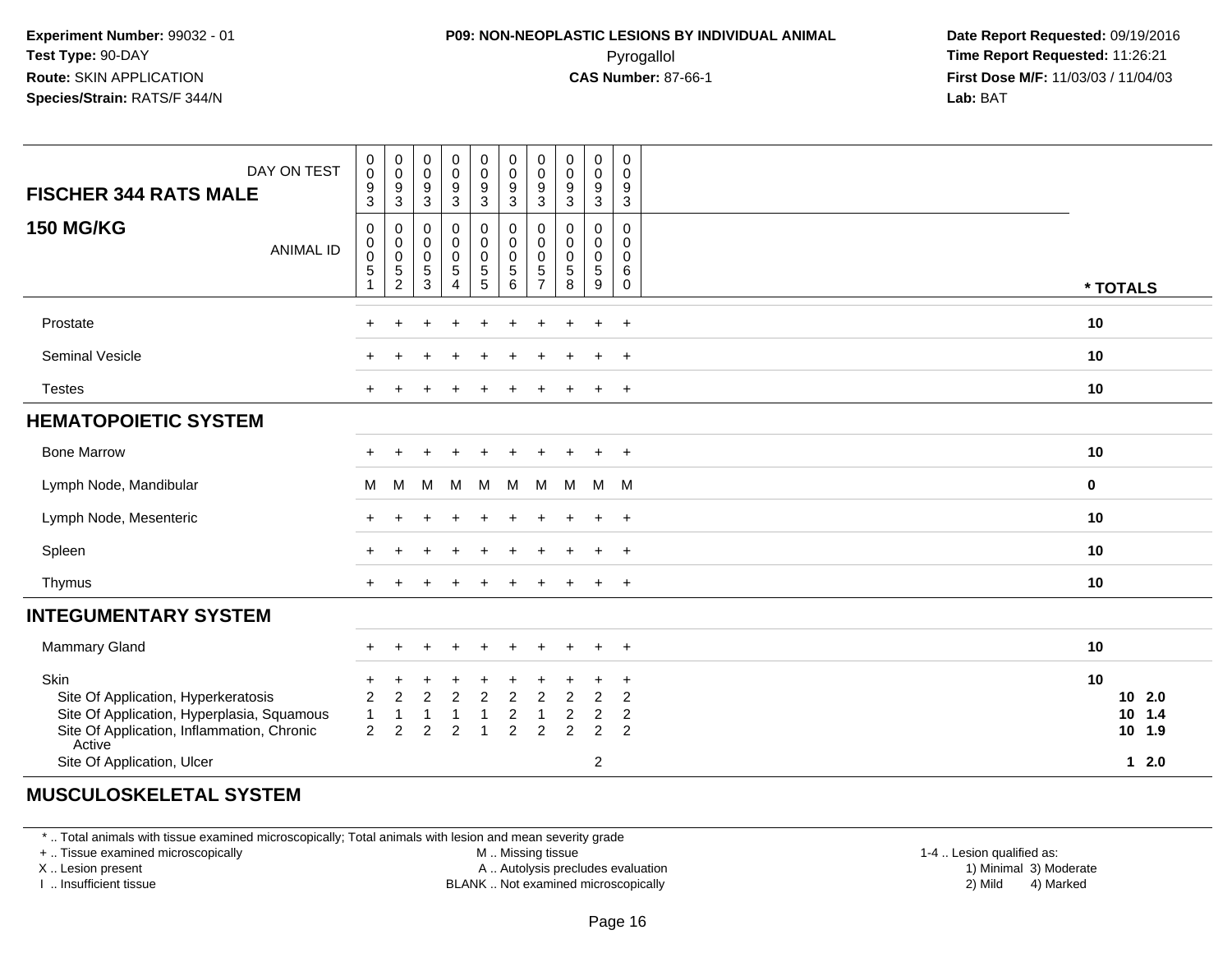## **P09: NON-NEOPLASTIC LESIONS BY INDIVIDUAL ANIMAL**Pyrogallol **Time Report Requested:** 11:26:21

 **Date Report Requested:** 09/19/2016 **First Dose M/F:** 11/03/03 / 11/04/03<br>**Lab:** BAT **Lab:** BAT

| DAY ON TEST<br><b>FISCHER 344 RATS MALE</b>                                                                                                                                                   | $_{\rm 0}^{\rm 0}$<br>$\boldsymbol{9}$<br>$\mathbf{3}$              | $\begin{smallmatrix}0\\0\end{smallmatrix}$<br>$\boldsymbol{9}$<br>$\sqrt{3}$ | $\begin{smallmatrix} 0\\0 \end{smallmatrix}$<br>$\overline{9}$<br>$\ensuremath{\mathsf{3}}$ | $\begin{smallmatrix}0\0\0\9\end{smallmatrix}$<br>$\overline{3}$ | $\begin{smallmatrix}0\0\0\9\end{smallmatrix}$<br>3 | $_{\rm 0}^{\rm 0}$<br>$\boldsymbol{9}$<br>$\overline{3}$ | $\pmb{0}$<br>$\mathbf 0$<br>9<br>$\mathbf{3}$  | $\pmb{0}$<br>$\pmb{0}$<br>9<br>3                  | $\pmb{0}$<br>$\pmb{0}$<br>$\overline{9}$<br>$\mathbf{3}$          | $\pmb{0}$<br>$\mathsf{O}\xspace$<br>9<br>$\mathbf{3}$     |                                                                                                                  |  |
|-----------------------------------------------------------------------------------------------------------------------------------------------------------------------------------------------|---------------------------------------------------------------------|------------------------------------------------------------------------------|---------------------------------------------------------------------------------------------|-----------------------------------------------------------------|----------------------------------------------------|----------------------------------------------------------|------------------------------------------------|---------------------------------------------------|-------------------------------------------------------------------|-----------------------------------------------------------|------------------------------------------------------------------------------------------------------------------|--|
| <b>150 MG/KG</b><br><b>ANIMAL ID</b>                                                                                                                                                          | $\mathbf 0$<br>$\pmb{0}$<br>$\pmb{0}$<br>$\sqrt{5}$<br>$\mathbf{1}$ | $\pmb{0}$<br>$\begin{smallmatrix} 0\\0 \end{smallmatrix}$<br>$\frac{5}{2}$   | 0<br>$\pmb{0}$<br>0<br>$\frac{5}{3}$                                                        | 0<br>0<br>0<br>5<br>$\overline{4}$                              | 0<br>$\mathbf 0$<br>$\mathbf 0$<br>$\overline{5}$  | 0<br>$\pmb{0}$<br>$\pmb{0}$<br>$\overline{5}$ 6          | 0<br>$\pmb{0}$<br>$\mathbf 0$<br>$\frac{5}{7}$ | 0<br>$\pmb{0}$<br>$\mathbf 0$<br>$\mathbf 5$<br>8 | $\mathbf 0$<br>$\mathsf{O}$<br>$\mathbf 0$<br>$\overline{5}$<br>9 | $\mathbf 0$<br>$\mathbf 0$<br>0<br>$\,6\,$<br>$\mathbf 0$ | * TOTALS                                                                                                         |  |
| <b>Bone</b>                                                                                                                                                                                   | $+$                                                                 | $\ddot{}$                                                                    |                                                                                             |                                                                 | ÷                                                  |                                                          | $\ddot{}$                                      |                                                   | $\ddot{}$                                                         | $+$                                                       | 10                                                                                                               |  |
| <b>NERVOUS SYSTEM</b>                                                                                                                                                                         |                                                                     |                                                                              |                                                                                             |                                                                 |                                                    |                                                          |                                                |                                                   |                                                                   |                                                           |                                                                                                                  |  |
| <b>Brain</b>                                                                                                                                                                                  | $+$                                                                 |                                                                              |                                                                                             |                                                                 |                                                    |                                                          |                                                |                                                   | $\ddot{}$                                                         | $\overline{+}$                                            | 10                                                                                                               |  |
| <b>RESPIRATORY SYSTEM</b>                                                                                                                                                                     |                                                                     |                                                                              |                                                                                             |                                                                 |                                                    |                                                          |                                                |                                                   |                                                                   |                                                           |                                                                                                                  |  |
| Lung<br>Inflammation<br>Alveolar Epithelium, Hyperplasia                                                                                                                                      | $+$                                                                 | $\ddot{}$                                                                    |                                                                                             | $\ddot{}$                                                       | $\ddot{}$<br>-1                                    |                                                          |                                                | $\mathbf{1}$                                      | $\ddot{}$<br>$\mathbf{1}$                                         | $\ddot{}$<br>$\overline{4}$                               | 10<br>3, 1.0<br>14.0                                                                                             |  |
| Nose                                                                                                                                                                                          |                                                                     |                                                                              |                                                                                             |                                                                 |                                                    |                                                          |                                                |                                                   |                                                                   | $\ddot{}$                                                 | 10                                                                                                               |  |
| Trachea                                                                                                                                                                                       |                                                                     |                                                                              |                                                                                             |                                                                 |                                                    |                                                          |                                                |                                                   | $\ddot{}$                                                         | $+$                                                       | 10                                                                                                               |  |
| <b>SPECIAL SENSES SYSTEM</b>                                                                                                                                                                  |                                                                     |                                                                              |                                                                                             |                                                                 |                                                    |                                                          |                                                |                                                   |                                                                   |                                                           |                                                                                                                  |  |
| Eye<br>Retina, Atrophy                                                                                                                                                                        | $+$                                                                 | $\ddot{}$<br>$\overline{2}$                                                  | $\div$                                                                                      | $\ddot{}$                                                       | $\ddot{}$                                          |                                                          |                                                |                                                   | $\ddot{}$                                                         | $+$                                                       | 10<br>$12.0$                                                                                                     |  |
| Harderian Gland                                                                                                                                                                               | $+$                                                                 |                                                                              |                                                                                             |                                                                 |                                                    |                                                          |                                                |                                                   | $\ddot{}$                                                         | $\overline{+}$                                            | 10                                                                                                               |  |
| <b>URINARY SYSTEM</b>                                                                                                                                                                         |                                                                     |                                                                              |                                                                                             |                                                                 |                                                    |                                                          |                                                |                                                   |                                                                   |                                                           |                                                                                                                  |  |
| Kidney<br>Mineralization<br>Nephropathy                                                                                                                                                       | -1                                                                  | $\mathbf 1$                                                                  | $\mathbf 1$                                                                                 | -1                                                              | +                                                  | 1<br>1                                                   | $\mathbf{1}$                                   | $\overline{1}$                                    | $\overline{1}$                                                    | $\ddot{}$<br>$\overline{\phantom{0}}$ 1                   | 10<br>2 1.0<br>9 1.0                                                                                             |  |
| <b>Urinary Bladder</b>                                                                                                                                                                        |                                                                     |                                                                              |                                                                                             |                                                                 |                                                    |                                                          |                                                |                                                   | $\div$                                                            | $+$                                                       | 10                                                                                                               |  |
| *  Total animals with tissue examined microscopically; Total animals with lesion and mean severity grade<br>+  Tissue examined microscopically<br>X  Lesion present<br>I  Insufficient tissue |                                                                     |                                                                              |                                                                                             |                                                                 |                                                    | M  Missing tissue                                        |                                                | BLANK  Not examined microscopically               |                                                                   |                                                           | 1-4  Lesion qualified as:<br>A  Autolysis precludes evaluation<br>1) Minimal 3) Moderate<br>2) Mild<br>4) Marked |  |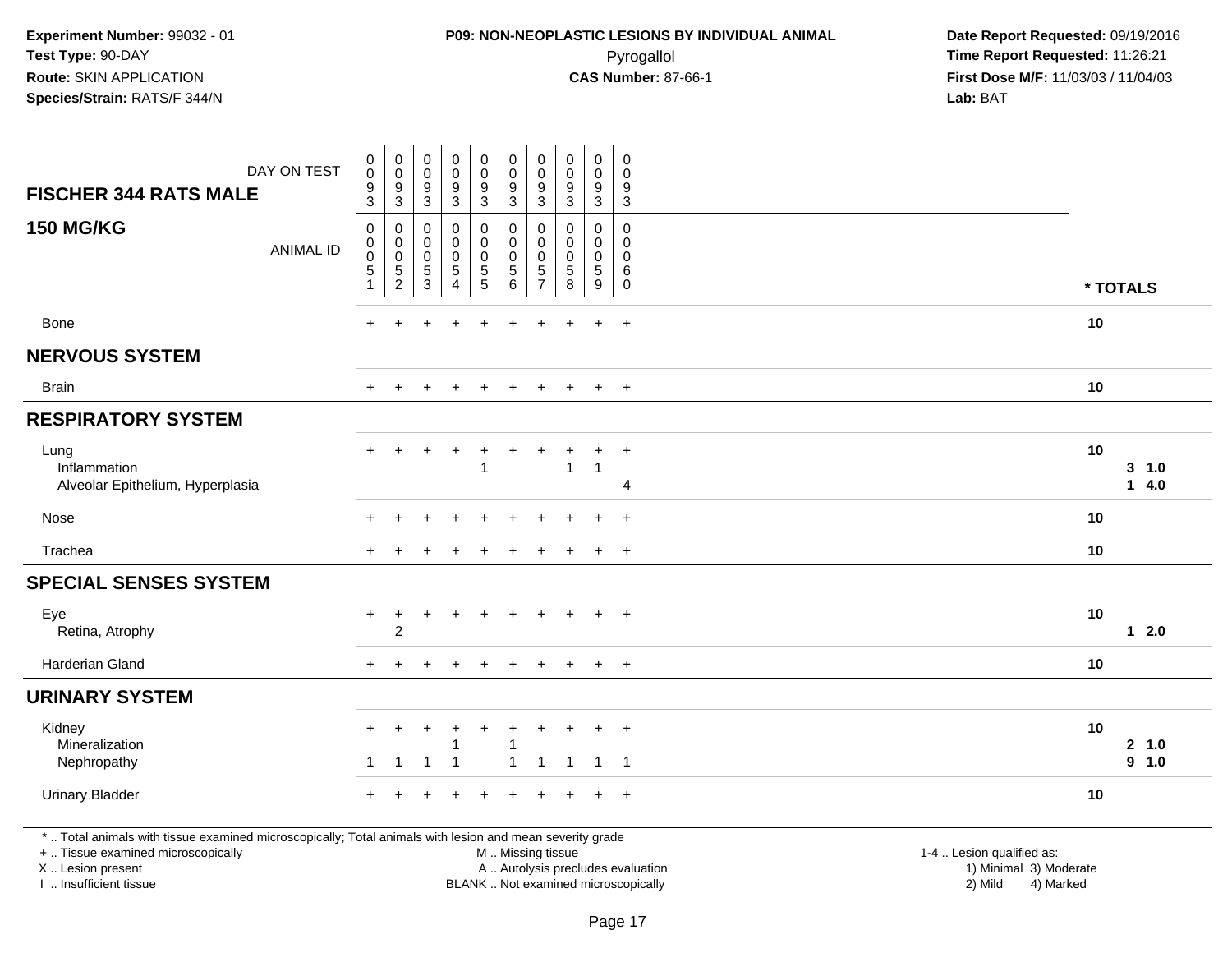**Date Report Requested:** 09/19/2016 **First Dose M/F:** 11/03/03 / 11/04/03<br>**Lab:** BAT **Lab:** BAT

\*\*\* END OF MALE DATA \*\*\*

\* .. Total animals with tissue examined microscopically; Total animals with lesion and mean severity grade

+ .. Tissue examined microscopically

X .. Lesion present

I .. Insufficient tissue

 M .. Missing tissueA .. Autolysis precludes evaluation

BLANK .. Not examined microscopically 2) Mild 4) Marked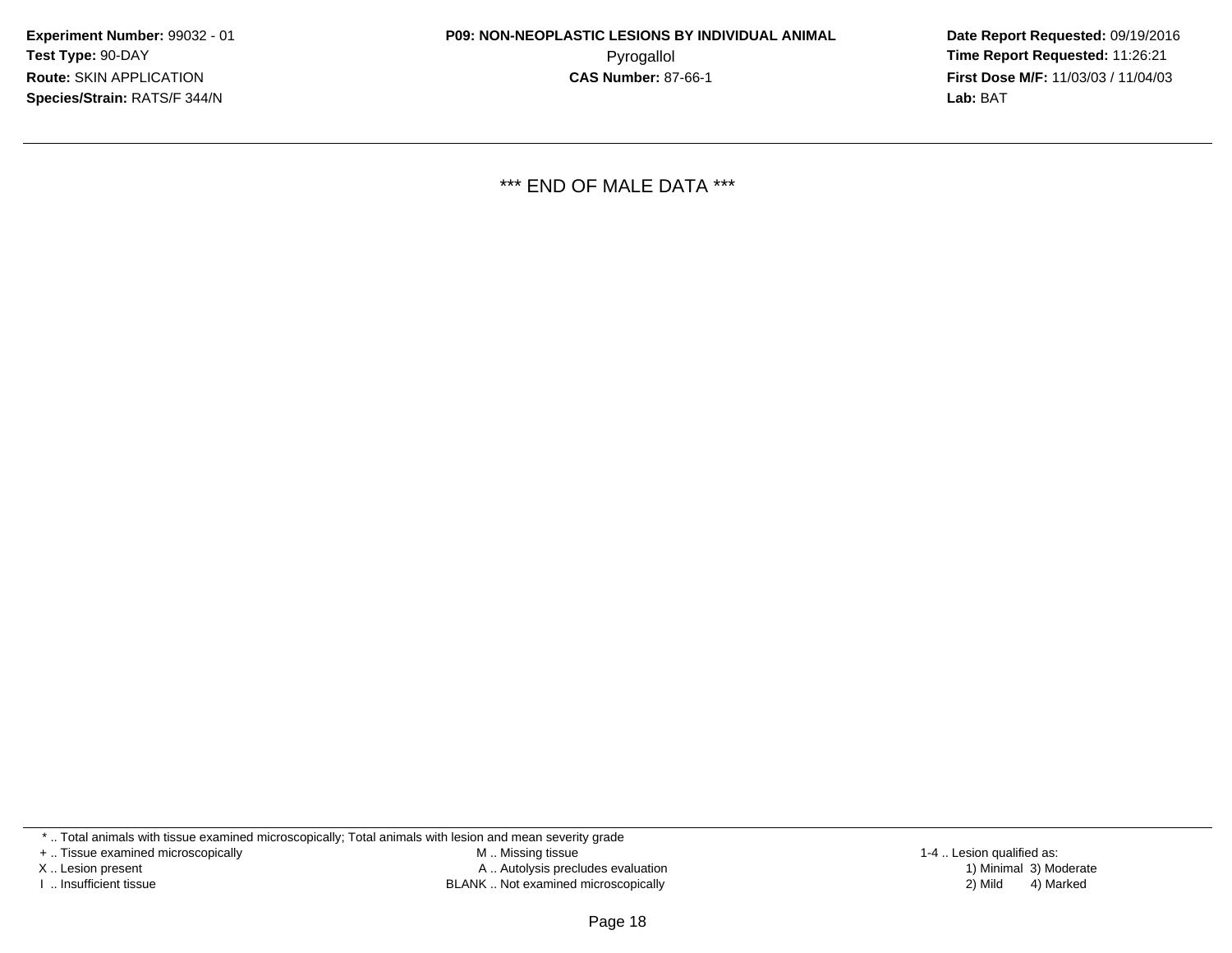## **P09: NON-NEOPLASTIC LESIONS BY INDIVIDUAL ANIMAL**Pyrogallol **Time Report Requested:** 11:26:21

 **Date Report Requested:** 09/19/2016 **First Dose M/F:** 11/03/03 / 11/04/03<br>**Lab:** BAT **Lab:** BAT

| DAY ON TEST<br><b>FISCHER 344 RATS FEMALE</b>                    | $\begin{smallmatrix}0\\0\end{smallmatrix}$<br>$\overline{4}$<br>3         | $\begin{matrix} 0 \\ 0 \\ 9 \\ 3 \end{matrix}$ | $\,0\,$<br>$\mathbf 0$<br>$9\,$<br>$\ensuremath{\mathsf{3}}$ | $\pmb{0}$<br>$\mathsf{O}\xspace$<br>9<br>$\overline{3}$    | $\begin{smallmatrix}0\0\0\end{smallmatrix}$<br>$\frac{9}{3}$                     | $_{\rm 0}^{\rm 0}$<br>$\frac{9}{3}$                                                  | $\stackrel{0}{\scriptstyle{0}}$<br>$\frac{9}{3}$                   | $\pmb{0}$<br>$\mathbf 0$<br>9<br>$\mathfrak{Z}$ | $\pmb{0}$<br>$\mathbf 0$<br>$9\,$<br>$\mathbf{3}$       | $\,0\,$<br>$\mathbf 0$<br>9<br>$\ensuremath{\mathsf{3}}$         |                         |  |
|------------------------------------------------------------------|---------------------------------------------------------------------------|------------------------------------------------|--------------------------------------------------------------|------------------------------------------------------------|----------------------------------------------------------------------------------|--------------------------------------------------------------------------------------|--------------------------------------------------------------------|-------------------------------------------------|---------------------------------------------------------|------------------------------------------------------------------|-------------------------|--|
| 0 MG/KG<br><b>ANIMAL ID</b>                                      | $\mathbf 0$<br>$\mathbf 0$<br>$\boldsymbol{0}$<br>$\,6\,$<br>$\mathbf{1}$ | $\pmb{0}$                                      | 0<br>$\mathbf 0$<br>$\pmb{0}$<br>$\,6\,$<br>$\mathbf{3}$     | 0<br>$\pmb{0}$<br>$\mathbf 0$<br>$\,6\,$<br>$\overline{4}$ | $\mathbf 0$<br>$\mathsf{O}\xspace$<br>$\mathsf{O}\xspace$<br>$\overline{6}$<br>5 | $\begin{smallmatrix} 0\\0 \end{smallmatrix}$<br>$\mathbf 0$<br>$\overline{6}$<br>$6$ | $\pmb{0}$<br>$\mathbf 0$<br>$\pmb{0}$<br>$\,6\,$<br>$\overline{7}$ | 0<br>$\mathbf 0$<br>$\mathbf 0$<br>6<br>8       | $\pmb{0}$<br>$\mathbf 0$<br>$\mathbf 0$<br>$\,6\,$<br>9 | 0<br>$\mathbf 0$<br>$\mathbf 0$<br>$\overline{7}$<br>$\mathbf 0$ | * TOTALS                |  |
| <b>ALIMENTARY SYSTEM</b>                                         |                                                                           |                                                |                                                              |                                                            |                                                                                  |                                                                                      |                                                                    |                                                 |                                                         |                                                                  |                         |  |
| Esophagus                                                        |                                                                           |                                                |                                                              |                                                            |                                                                                  |                                                                                      |                                                                    |                                                 |                                                         | $+$                                                              | 10                      |  |
| Intestine Large, Cecum                                           |                                                                           |                                                |                                                              |                                                            |                                                                                  |                                                                                      |                                                                    |                                                 |                                                         | $+$                                                              | 10                      |  |
| Intestine Large, Colon                                           |                                                                           |                                                |                                                              |                                                            |                                                                                  |                                                                                      |                                                                    |                                                 |                                                         | $+$                                                              | 10                      |  |
| Intestine Large, Rectum                                          |                                                                           |                                                |                                                              |                                                            |                                                                                  |                                                                                      |                                                                    |                                                 |                                                         | $+$                                                              | 10                      |  |
| Intestine Small, Duodenum                                        |                                                                           |                                                |                                                              |                                                            |                                                                                  |                                                                                      |                                                                    |                                                 |                                                         | $+$                                                              | 10                      |  |
| Intestine Small, Ileum                                           | $+$                                                                       |                                                |                                                              |                                                            |                                                                                  |                                                                                      |                                                                    |                                                 |                                                         | $^{+}$                                                           | 10                      |  |
| Intestine Small, Jejunum                                         | $+$                                                                       |                                                |                                                              |                                                            |                                                                                  |                                                                                      |                                                                    |                                                 | $\ddot{}$                                               | $+$                                                              | 10                      |  |
| Liver<br>Infiltration Cellular, Mononuclear Cell<br>Inflammation | $\pm$                                                                     |                                                | 1                                                            | 1<br>$\overline{c}$                                        | $\mathbf{1}$                                                                     | $\overline{1}$                                                                       | $\overline{1}$                                                     | $\overline{1}$                                  | $\pm$                                                   | $+$                                                              | 10<br>$7$ 1.0<br>2, 1.5 |  |
| Pancreas<br>Acinus, Atrophy                                      |                                                                           |                                                |                                                              |                                                            | $\ddot{}$                                                                        | $\ddot{}$                                                                            | $\ddot{}$                                                          | +                                               | $+$                                                     | $^{+}$                                                           | 10<br>11.0              |  |
| Salivary Glands                                                  |                                                                           |                                                |                                                              |                                                            |                                                                                  |                                                                                      |                                                                    |                                                 |                                                         | $\overline{1}$                                                   | 10                      |  |
| Stomach, Forestomach                                             |                                                                           |                                                |                                                              |                                                            |                                                                                  |                                                                                      |                                                                    |                                                 |                                                         | $\overline{1}$                                                   | 10                      |  |
| Stomach, Glandular                                               |                                                                           |                                                |                                                              |                                                            |                                                                                  |                                                                                      |                                                                    |                                                 |                                                         | $\ddot{}$                                                        | 10                      |  |

## **CARDIOVASCULAR SYSTEM**

\* .. Total animals with tissue examined microscopically; Total animals with lesion and mean severity grade

+ .. Tissue examined microscopically

X .. Lesion present

I .. Insufficient tissue

M .. Missing tissue

A .. Autolysis precludes evaluation

BLANK .. Not examined microscopically 2) Mild 4) Marked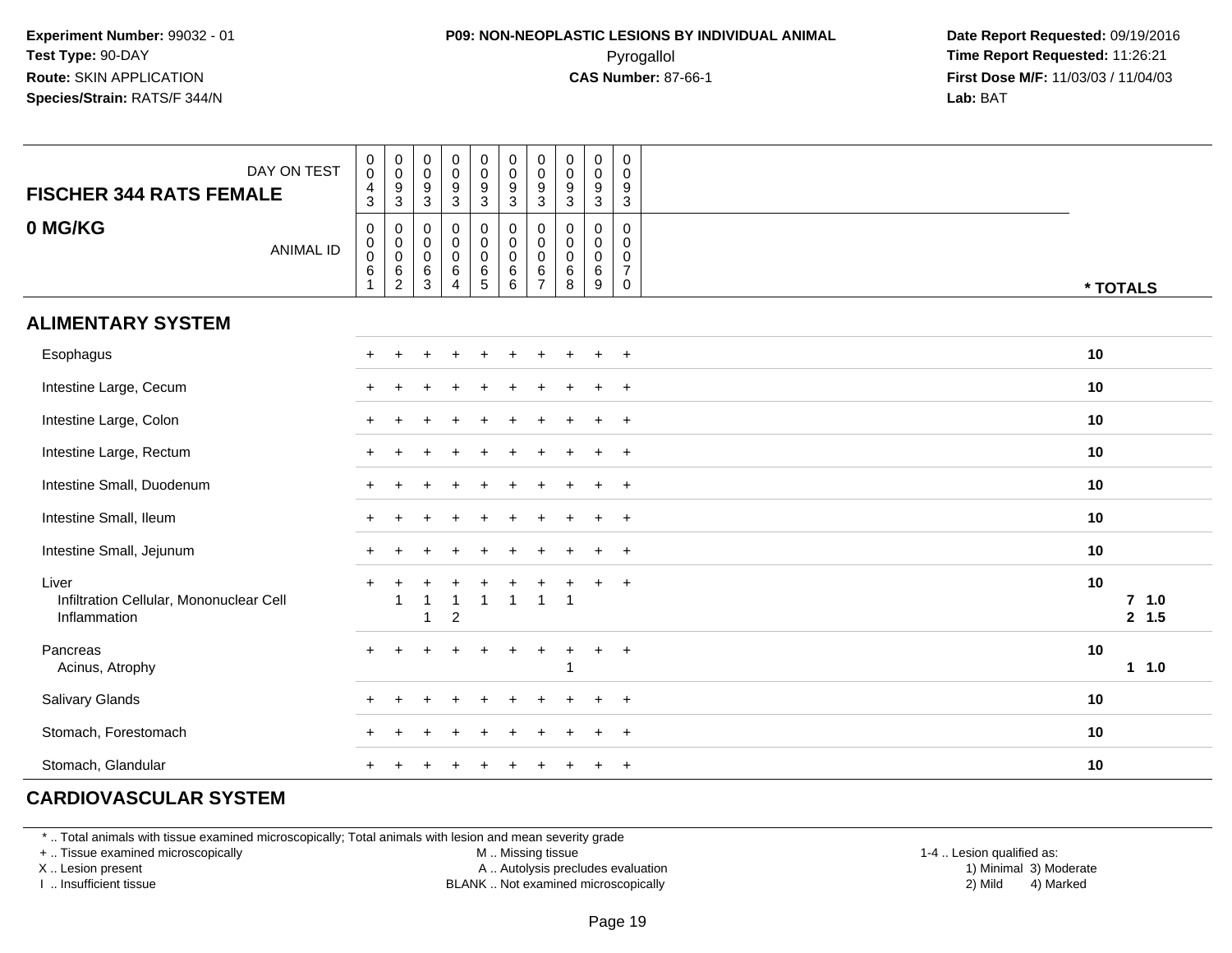## **P09: NON-NEOPLASTIC LESIONS BY INDIVIDUAL ANIMAL**Pyrogallol **Time Report Requested:** 11:26:21

 **Date Report Requested:** 09/19/2016 **First Dose M/F:** 11/03/03 / 11/04/03<br>**Lab:** BAT **Lab:** BAT

| DAY ON TEST<br><b>FISCHER 344 RATS FEMALE</b>                                                                                                                                                 | $\pmb{0}$<br>$\pmb{0}$<br>$\frac{4}{3}$               | $\pmb{0}$<br>$\overline{0}$<br>$\boldsymbol{9}$<br>$\overline{3}$ | 0<br>$\pmb{0}$<br>9<br>3        | $\mathbf 0$<br>$\mathbf 0$<br>9<br>$\sqrt{3}$                 | $\pmb{0}$<br>$\ddot{\mathbf{0}}$<br>$\boldsymbol{9}$<br>3 | $\pmb{0}$<br>$\mathbf 0$<br>$\boldsymbol{9}$<br>$\mathbf{3}$ | $\pmb{0}$<br>$\overline{0}$<br>9<br>$\mathbf{3}$ | $\mathbf 0$<br>$\mathbf 0$<br>9<br>$\mathbf{3}$ | $\boldsymbol{0}$<br>$\mathbf 0$<br>9<br>$\mathbf 3$   | 0<br>$\Omega$<br>9<br>$\mathsf 3$                      |                                                                                                                                                         |  |
|-----------------------------------------------------------------------------------------------------------------------------------------------------------------------------------------------|-------------------------------------------------------|-------------------------------------------------------------------|---------------------------------|---------------------------------------------------------------|-----------------------------------------------------------|--------------------------------------------------------------|--------------------------------------------------|-------------------------------------------------|-------------------------------------------------------|--------------------------------------------------------|---------------------------------------------------------------------------------------------------------------------------------------------------------|--|
| 0 MG/KG<br><b>ANIMAL ID</b>                                                                                                                                                                   | $\pmb{0}$<br>$\mathsf{O}$<br>$\ddot{\mathbf{0}}$<br>6 | $\mathbf 0$<br>$\mathbf 0$<br>$\overline{0}$<br>$^6_2$            | 0<br>0<br>$\mathbf 0$<br>6<br>3 | $\mathbf 0$<br>$\Omega$<br>$\mathbf 0$<br>6<br>$\overline{4}$ | 0<br>0<br>$\pmb{0}$<br>$\,6$<br>$\overline{5}$            | 0<br>0<br>$\pmb{0}$<br>$\,6$<br>$6^{\circ}$                  | 0<br>0<br>$\pmb{0}$<br>$\frac{6}{7}$             | $\mathbf 0$<br>$\Omega$<br>0<br>$\,6$<br>8      | $\mathbf 0$<br>$\mathbf 0$<br>$\mathbf 0$<br>6<br>$9$ | 0<br>$\mathbf 0$<br>$\mathbf 0$<br>$\overline{7}$<br>0 | * TOTALS                                                                                                                                                |  |
| <b>Blood Vessel</b>                                                                                                                                                                           |                                                       |                                                                   |                                 |                                                               |                                                           |                                                              |                                                  |                                                 |                                                       | $+$                                                    | 10                                                                                                                                                      |  |
| Heart<br>Cardiomyopathy                                                                                                                                                                       |                                                       | 1                                                                 | 1                               | 1                                                             | 1                                                         | $\overline{1}$                                               |                                                  | 1                                               |                                                       | $\ddot{}$<br>$\mathbf{1}$                              | 10<br>$7$ 1.0                                                                                                                                           |  |
| <b>ENDOCRINE SYSTEM</b>                                                                                                                                                                       |                                                       |                                                                   |                                 |                                                               |                                                           |                                                              |                                                  |                                                 |                                                       |                                                        |                                                                                                                                                         |  |
| <b>Adrenal Cortex</b>                                                                                                                                                                         |                                                       |                                                                   |                                 |                                                               |                                                           |                                                              |                                                  |                                                 |                                                       | $\ddot{}$                                              | 10                                                                                                                                                      |  |
| Adrenal Medulla                                                                                                                                                                               |                                                       |                                                                   |                                 |                                                               |                                                           |                                                              |                                                  |                                                 |                                                       | $\overline{+}$                                         | 10                                                                                                                                                      |  |
| Islets, Pancreatic                                                                                                                                                                            |                                                       |                                                                   |                                 |                                                               |                                                           |                                                              |                                                  |                                                 |                                                       | $^{+}$                                                 | 10                                                                                                                                                      |  |
| Parathyroid Gland                                                                                                                                                                             |                                                       |                                                                   |                                 |                                                               |                                                           |                                                              |                                                  |                                                 |                                                       | $+$                                                    | 10                                                                                                                                                      |  |
| <b>Pituitary Gland</b>                                                                                                                                                                        |                                                       |                                                                   |                                 |                                                               |                                                           |                                                              |                                                  |                                                 |                                                       | $\overline{+}$                                         | 10                                                                                                                                                      |  |
| <b>Thyroid Gland</b>                                                                                                                                                                          | $+$                                                   |                                                                   |                                 |                                                               |                                                           |                                                              |                                                  |                                                 | $\ddot{}$                                             | $+$                                                    | 10                                                                                                                                                      |  |
| <b>GENERAL BODY SYSTEM</b>                                                                                                                                                                    |                                                       |                                                                   |                                 |                                                               |                                                           |                                                              |                                                  |                                                 |                                                       |                                                        |                                                                                                                                                         |  |
| <b>NONE</b>                                                                                                                                                                                   |                                                       |                                                                   |                                 |                                                               |                                                           |                                                              |                                                  |                                                 |                                                       |                                                        |                                                                                                                                                         |  |
| <b>GENITAL SYSTEM</b>                                                                                                                                                                         |                                                       |                                                                   |                                 |                                                               |                                                           |                                                              |                                                  |                                                 |                                                       |                                                        |                                                                                                                                                         |  |
| <b>Clitoral Gland</b><br>Inflammation                                                                                                                                                         | $\ddot{}$                                             |                                                                   |                                 |                                                               |                                                           |                                                              |                                                  |                                                 |                                                       | $\overline{+}$                                         | 10<br>11.0                                                                                                                                              |  |
| Ovary<br>Cyst                                                                                                                                                                                 |                                                       |                                                                   |                                 |                                                               |                                                           |                                                              | $\div$                                           |                                                 | $\ddot{}$                                             | $+$<br>$\sf X$                                         | 10<br>$\mathbf{1}$                                                                                                                                      |  |
| *  Total animals with tissue examined microscopically; Total animals with lesion and mean severity grade<br>+  Tissue examined microscopically<br>X  Lesion present<br>I. Insufficient tissue |                                                       |                                                                   |                                 |                                                               |                                                           | M  Missing tissue                                            |                                                  |                                                 |                                                       |                                                        | 1-4  Lesion qualified as:<br>A  Autolysis precludes evaluation<br>1) Minimal 3) Moderate<br>BLANK  Not examined microscopically<br>2) Mild<br>4) Marked |  |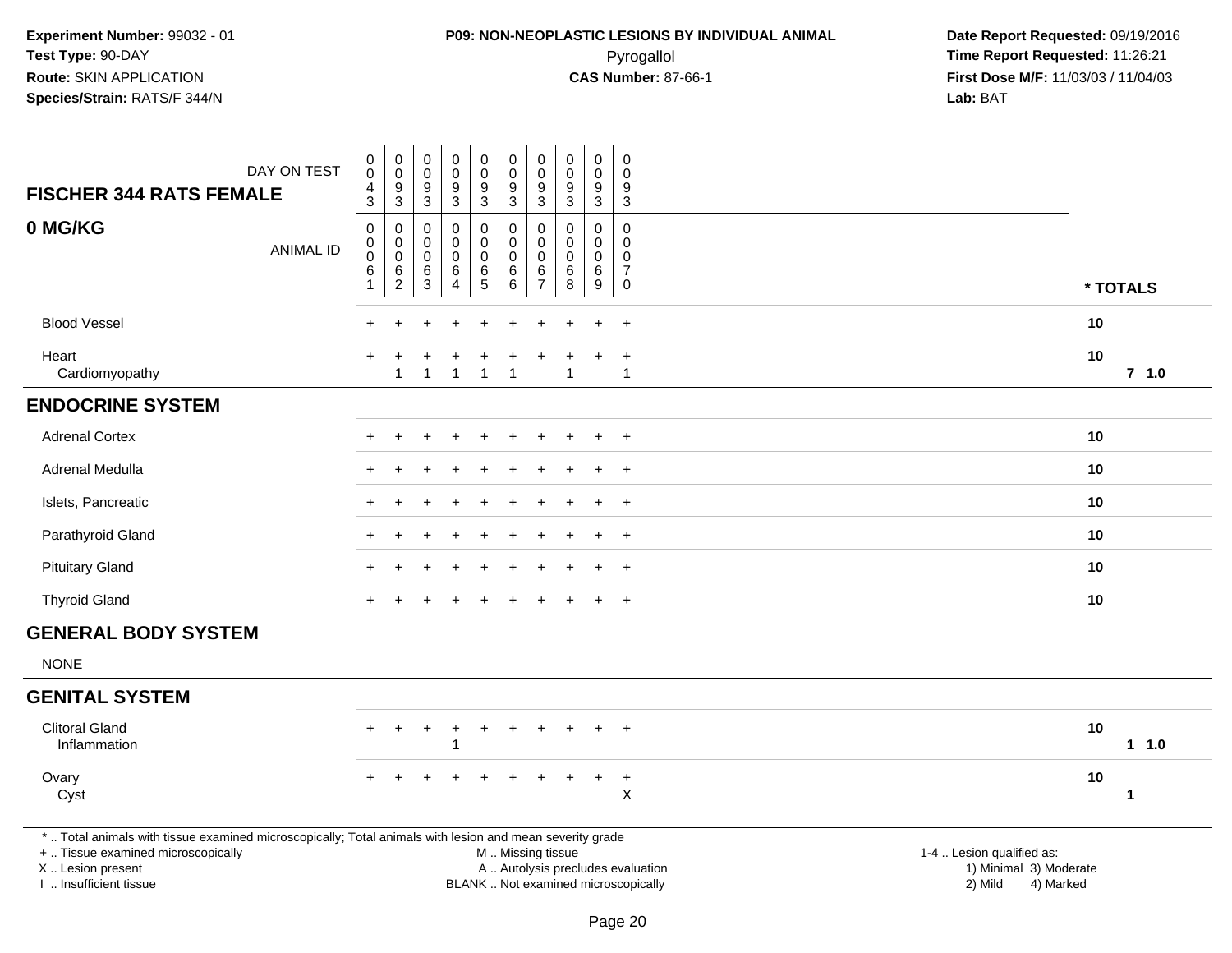## **P09: NON-NEOPLASTIC LESIONS BY INDIVIDUAL ANIMAL**Pyrogallol **Time Report Requested:** 11:26:21

 **Date Report Requested:** 09/19/2016 **First Dose M/F:** 11/03/03 / 11/04/03<br>**Lab:** BAT **Lab:** BAT

| DAY ON TEST<br><b>FISCHER 344 RATS FEMALE</b>                                                                                                                                                 | $\pmb{0}$<br>$\pmb{0}$<br>$\overline{4}$<br>$\mathbf{3}$ | $\overline{0}$<br>$\mathbf 0$<br>$\boldsymbol{9}$<br>$\sqrt{3}$    | $\begin{smallmatrix} 0\\0 \end{smallmatrix}$<br>$\boldsymbol{9}$<br>$\sqrt{3}$ | $_{\rm 0}^{\rm 0}$<br>$\overline{9}$<br>3    | $\pmb{0}$<br>$\pmb{0}$<br>$\overline{9}$<br>3 | $\pmb{0}$<br>$\pmb{0}$<br>$\boldsymbol{9}$<br>3    | $\pmb{0}$<br>$\pmb{0}$<br>9<br>$\mathbf{3}$                    | 0<br>$\mathbf 0$<br>9<br>$\mathbf{3}$       | $\pmb{0}$<br>$\mathbf 0$<br>$\boldsymbol{9}$<br>3 | $\pmb{0}$<br>0<br>9<br>$\mathsf 3$                          |                                                                                                                  |
|-----------------------------------------------------------------------------------------------------------------------------------------------------------------------------------------------|----------------------------------------------------------|--------------------------------------------------------------------|--------------------------------------------------------------------------------|----------------------------------------------|-----------------------------------------------|----------------------------------------------------|----------------------------------------------------------------|---------------------------------------------|---------------------------------------------------|-------------------------------------------------------------|------------------------------------------------------------------------------------------------------------------|
| 0 MG/KG<br><b>ANIMAL ID</b>                                                                                                                                                                   | 0<br>$\mathsf{O}\xspace$<br>$\mathbf 0$<br>$\,6$         | $\mathbf 0$<br>$\mathbf 0$<br>$\ddot{\mathbf{0}}$<br>$\frac{6}{2}$ | $\mathbf 0$<br>$\mathbf 0$<br>$\mathbf 0$<br>6                                 | 0<br>0<br>$\mathbf 0$<br>6<br>$\overline{4}$ | 0<br>$\mathbf 0$<br>0<br>$^6_5$               | $\mathbf 0$<br>$\pmb{0}$<br>$\mathbf 0$<br>$\,6\,$ | $\Omega$<br>$\mathbf 0$<br>$\mathbf{0}$<br>6<br>$\overline{7}$ | $\Omega$<br>$\mathbf 0$<br>$\mathbf 0$<br>6 | $\mathbf 0$<br>$\mathbf 0$<br>0<br>$\,6\,$        | $\mathbf 0$<br>$\mathbf 0$<br>$\mathbf 0$<br>$\overline{7}$ |                                                                                                                  |
|                                                                                                                                                                                               | $\mathbf{1}$                                             |                                                                    | $\mathbf{3}$                                                                   |                                              |                                               | $\,6\,$                                            |                                                                | 8                                           | $\boldsymbol{9}$                                  | $\mathbf 0$                                                 | * TOTALS                                                                                                         |
| <b>Uterus</b>                                                                                                                                                                                 | $+$                                                      | $\div$                                                             |                                                                                | $\div$                                       | $\ddot{}$                                     | $\ddot{}$                                          | $\pm$                                                          | $\ddot{}$                                   | $\ddot{}$                                         | $+$                                                         | 10                                                                                                               |
| <b>HEMATOPOIETIC SYSTEM</b>                                                                                                                                                                   |                                                          |                                                                    |                                                                                |                                              |                                               |                                                    |                                                                |                                             |                                                   |                                                             |                                                                                                                  |
| <b>Bone Marrow</b>                                                                                                                                                                            |                                                          |                                                                    |                                                                                |                                              |                                               |                                                    |                                                                |                                             | $\ddot{}$                                         | $\ddot{}$                                                   | 10                                                                                                               |
| Lymph Node, Mandibular                                                                                                                                                                        | м                                                        | M                                                                  | M                                                                              | м                                            | M                                             | M                                                  | M                                                              | M                                           |                                                   | M M                                                         | $\mathbf 0$                                                                                                      |
| Lymph Node, Mesenteric                                                                                                                                                                        |                                                          |                                                                    |                                                                                |                                              |                                               |                                                    |                                                                |                                             | $\ddot{+}$                                        | $+$                                                         | 10                                                                                                               |
| Spleen                                                                                                                                                                                        |                                                          |                                                                    |                                                                                |                                              |                                               |                                                    |                                                                |                                             |                                                   | $\ddot{}$                                                   | 10                                                                                                               |
| Thymus                                                                                                                                                                                        |                                                          |                                                                    |                                                                                |                                              |                                               |                                                    |                                                                |                                             | $\ddot{}$                                         | $\ddot{}$                                                   | 10                                                                                                               |
| <b>INTEGUMENTARY SYSTEM</b>                                                                                                                                                                   |                                                          |                                                                    |                                                                                |                                              |                                               |                                                    |                                                                |                                             |                                                   |                                                             |                                                                                                                  |
| Mammary Gland                                                                                                                                                                                 |                                                          |                                                                    |                                                                                |                                              |                                               |                                                    |                                                                |                                             | $\div$                                            | $+$                                                         | 10                                                                                                               |
| <b>Skin</b>                                                                                                                                                                                   |                                                          |                                                                    |                                                                                |                                              |                                               |                                                    |                                                                |                                             | $\pm$                                             | $+$                                                         | 10                                                                                                               |
| <b>MUSCULOSKELETAL SYSTEM</b>                                                                                                                                                                 |                                                          |                                                                    |                                                                                |                                              |                                               |                                                    |                                                                |                                             |                                                   |                                                             |                                                                                                                  |
| <b>Bone</b>                                                                                                                                                                                   | $\ddot{}$                                                |                                                                    |                                                                                |                                              | $\ddot{}$                                     |                                                    | +                                                              |                                             | $\ddot{}$                                         | $+$                                                         | 10                                                                                                               |
| <b>NERVOUS SYSTEM</b>                                                                                                                                                                         |                                                          |                                                                    |                                                                                |                                              |                                               |                                                    |                                                                |                                             |                                                   |                                                             |                                                                                                                  |
| <b>Brain</b>                                                                                                                                                                                  | $+$                                                      | $\pm$                                                              |                                                                                | $\ddot{}$                                    | $\ddot{}$                                     | $\ddot{}$                                          | $\ddot{}$                                                      | $\pm$                                       | $+$                                               | $+$                                                         | 10                                                                                                               |
| <b>RESPIRATORY SYSTEM</b>                                                                                                                                                                     |                                                          |                                                                    |                                                                                |                                              |                                               |                                                    |                                                                |                                             |                                                   |                                                             |                                                                                                                  |
| Lung                                                                                                                                                                                          |                                                          |                                                                    |                                                                                |                                              |                                               |                                                    |                                                                |                                             |                                                   | $\ddot{}$                                                   | 10                                                                                                               |
| *  Total animals with tissue examined microscopically; Total animals with lesion and mean severity grade<br>+  Tissue examined microscopically<br>X  Lesion present<br>I. Insufficient tissue |                                                          |                                                                    |                                                                                |                                              |                                               | M  Missing tissue                                  |                                                                | BLANK  Not examined microscopically         |                                                   |                                                             | 1-4  Lesion qualified as:<br>A  Autolysis precludes evaluation<br>1) Minimal 3) Moderate<br>2) Mild<br>4) Marked |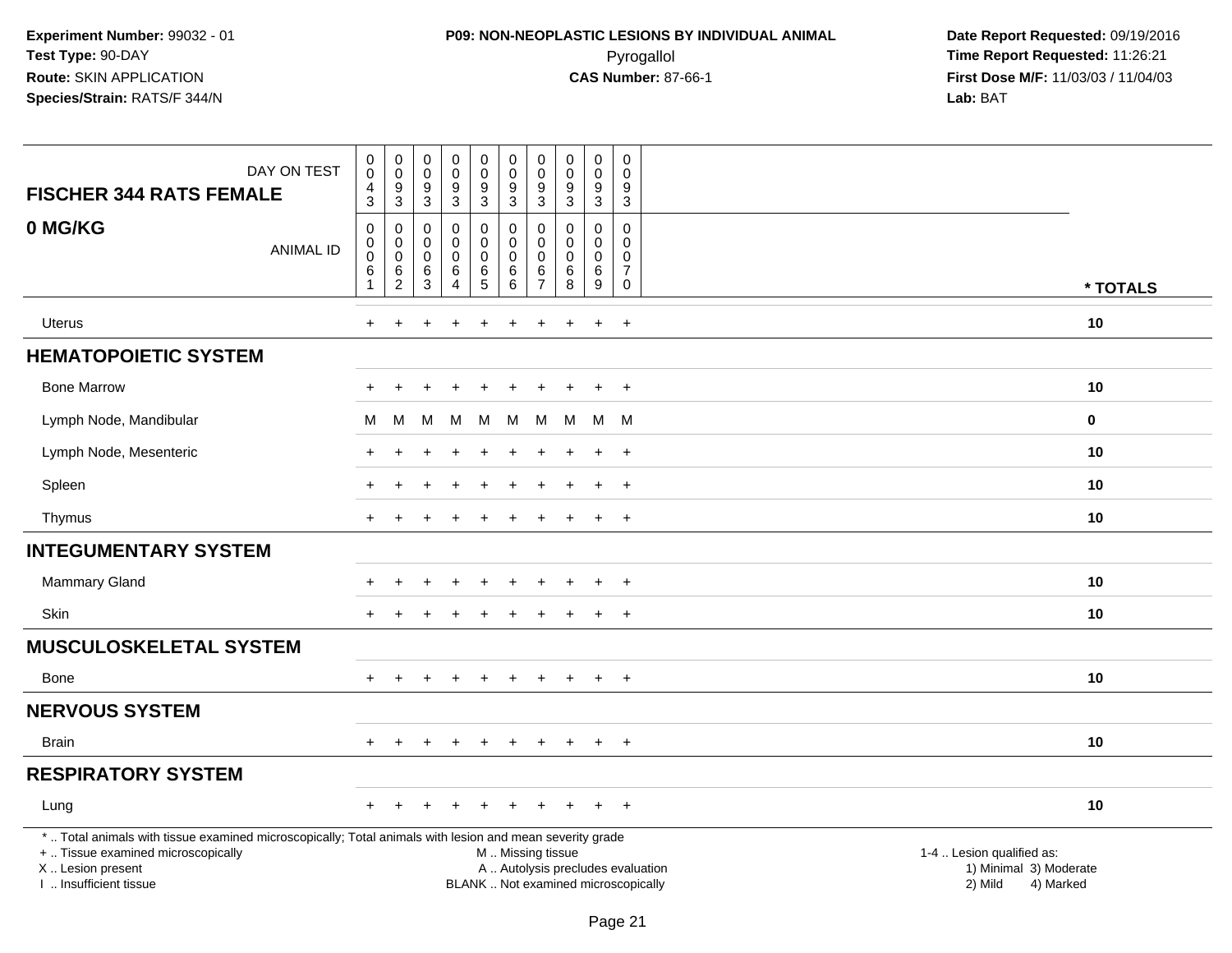## **P09: NON-NEOPLASTIC LESIONS BY INDIVIDUAL ANIMAL**Pyrogallol **Time Report Requested:** 11:26:21

 **Date Report Requested:** 09/19/2016 **First Dose M/F:** 11/03/03 / 11/04/03<br>**Lab:** BAT **Lab:** BAT

| DAY ON TEST<br><b>FISCHER 344 RATS FEMALE</b>    | $\mathbf 0$<br>$\mathbf 0$<br>$\overline{4}$<br>$\mathbf{3}$ | $_{\rm 0}^{\rm 0}$<br>$\boldsymbol{9}$<br>$\overline{3}$ | 0<br>$\pmb{0}$<br>9<br>$\sqrt{3}$ | $\begin{array}{c} 0 \\ 0 \\ 9 \\ 3 \end{array}$              | $\begin{array}{c} 0 \\ 0 \\ 9 \\ 3 \end{array}$  | $\begin{smallmatrix} 0\\0 \end{smallmatrix}$<br>$\boldsymbol{9}$<br>3 | $\begin{smallmatrix}0\0\0\end{smallmatrix}$<br>$\boldsymbol{9}$<br>3 | $_{\rm 0}^{\rm 0}$<br>$\frac{9}{3}$ | $_{\rm 0}^{\rm 0}$<br>$\boldsymbol{9}$<br>$\sqrt{3}$ | 0<br>$\mathsf 0$<br>$\boldsymbol{9}$<br>$\overline{3}$         |                                            |
|--------------------------------------------------|--------------------------------------------------------------|----------------------------------------------------------|-----------------------------------|--------------------------------------------------------------|--------------------------------------------------|-----------------------------------------------------------------------|----------------------------------------------------------------------|-------------------------------------|------------------------------------------------------|----------------------------------------------------------------|--------------------------------------------|
| 0 MG/KG<br>ANIMAL ID                             | $\boldsymbol{0}$<br>$\pmb{0}$<br>$\pmb{0}$<br>$\,6\,$        | 0<br>$_{\rm 0}^{\rm 0}$<br>6<br>2                        | 0<br>0<br>0<br>6<br>3             | $\pmb{0}$<br>$_{\rm 0}^{\rm 0}$<br>$\,6\,$<br>$\overline{4}$ | 0<br>$\pmb{0}$<br>0<br>$\,6\,$<br>$\overline{5}$ | 0<br>$\pmb{0}$<br>$\overline{0}$<br>$\,6\,$<br>6                      | 0<br>$\pmb{0}$<br>$\pmb{0}$<br>$\,6$<br>$\overline{ }$               | $\pmb{0}$<br>$\pmb{0}$<br>6<br>8    | 0<br>$_{\rm 0}^{\rm 0}$<br>$\,6\,$<br>9              | 0<br>$\mathbf 0$<br>$\pmb{0}$<br>$\overline{7}$<br>$\mathbf 0$ | * TOTALS                                   |
| Inflammation<br>Alveolar Epithelium, Hyperplasia | $\overline{2}$                                               |                                                          | $\overline{2}$                    |                                                              |                                                  |                                                                       |                                                                      | $\mathbf{1}$                        | $\overline{\mathbf{1}}$                              |                                                                | 2 1.0<br>22.0                              |
| Nose                                             |                                                              |                                                          |                                   |                                                              |                                                  |                                                                       |                                                                      |                                     | $\pm$                                                | $+$                                                            | 10                                         |
| Trachea                                          |                                                              |                                                          |                                   |                                                              |                                                  |                                                                       |                                                                      |                                     | ÷                                                    | $+$                                                            | 10                                         |
| <b>SPECIAL SENSES SYSTEM</b>                     |                                                              |                                                          |                                   |                                                              |                                                  |                                                                       |                                                                      |                                     |                                                      |                                                                |                                            |
| Eye                                              |                                                              |                                                          | +                                 | $\div$                                                       | $+$                                              | $+$                                                                   | $+$                                                                  | $+$                                 | $+$                                                  | $+$                                                            | 10                                         |
| Harderian Gland                                  |                                                              |                                                          |                                   |                                                              |                                                  |                                                                       |                                                                      |                                     | $\pm$                                                | $+$                                                            | 10                                         |
| <b>URINARY SYSTEM</b>                            |                                                              |                                                          |                                   |                                                              |                                                  |                                                                       |                                                                      |                                     |                                                      |                                                                |                                            |
| Kidney<br>Mineralization<br>Nephropathy          |                                                              |                                                          |                                   |                                                              | ÷                                                | -1                                                                    | $\mathbf{1}$                                                         | $\mathbf{1}$                        | $\pm$                                                | $+$                                                            | 10<br>4 1.0<br>1.0<br>$\blacktriangleleft$ |
| <b>Urinary Bladder</b>                           |                                                              |                                                          |                                   |                                                              |                                                  |                                                                       |                                                                      |                                     | $\pm$                                                | $+$                                                            | 10                                         |

\* .. Total animals with tissue examined microscopically; Total animals with lesion and mean severity grade

+ .. Tissue examined microscopically

X .. Lesion present

I .. Insufficient tissue

M .. Missing tissue

Lesion present A .. Autolysis precludes evaluation 1) Minimal 3) Moderate

BLANK .. Not examined microscopically 2) Mild 4) Marked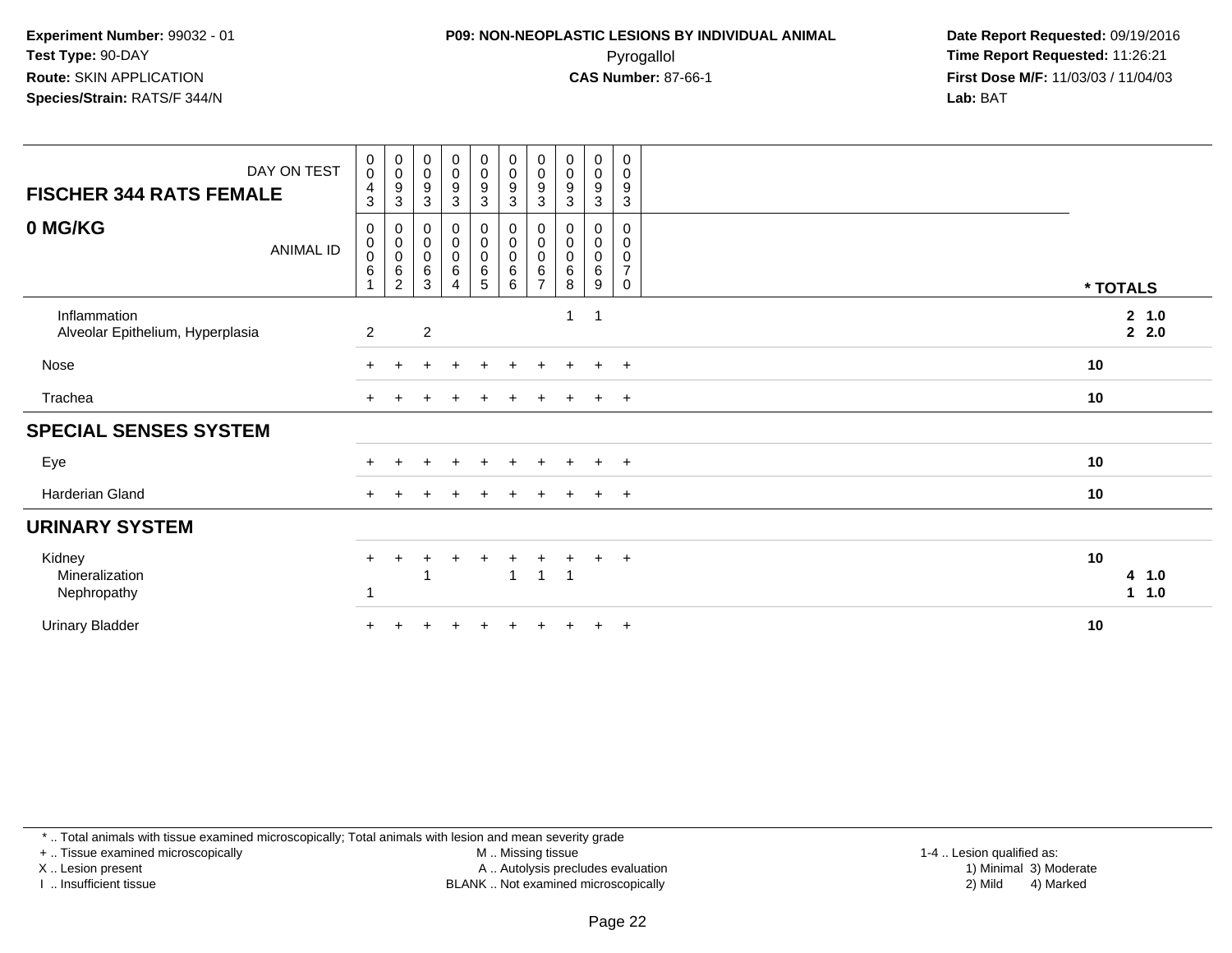| <b>FISCHER 344 RATS FEMALE</b>                                                                                                                 | DAY ON TEST      | 0<br>$\pmb{0}$<br>9<br>3                                                          | $\pmb{0}$<br>$\pmb{0}$<br>9<br>3                                    | 0<br>0<br>9<br>3                   | 0<br>0<br>9<br>$\mathbf{3}$                     | $\mathbf 0$<br>$\mathsf{O}\xspace$<br>$\frac{9}{3}$   | 0<br>$\pmb{0}$<br>9<br>$\sqrt{3}$                    | $\pmb{0}$<br>$\pmb{0}$<br>9<br>$\sqrt{3}$                                       | 0<br>0<br>9<br>$\mathbf{3}$               | 0<br>$\mathsf{O}\xspace$<br>9<br>$\sqrt{3}$                | 0<br>$\mathbf 0$<br>9<br>$\mathbf{3}$                       |                                                                          |                                                |                      |                  |
|------------------------------------------------------------------------------------------------------------------------------------------------|------------------|-----------------------------------------------------------------------------------|---------------------------------------------------------------------|------------------------------------|-------------------------------------------------|-------------------------------------------------------|------------------------------------------------------|---------------------------------------------------------------------------------|-------------------------------------------|------------------------------------------------------------|-------------------------------------------------------------|--------------------------------------------------------------------------|------------------------------------------------|----------------------|------------------|
| <b>9.5 MG/KG</b>                                                                                                                               | <b>ANIMAL ID</b> | $\mathbf 0$<br>$\pmb{0}$<br>$\pmb{0}$<br>$\overline{\mathcal{I}}$<br>$\mathbf{1}$ | 0<br>0<br>$\mathsf{O}\xspace$<br>$\boldsymbol{7}$<br>$\overline{2}$ | 0<br>0<br>0<br>$\overline{7}$<br>3 | 0<br>0<br>0<br>$\overline{7}$<br>$\overline{4}$ | 0<br>0<br>$\pmb{0}$<br>$\boldsymbol{7}$<br>$\sqrt{5}$ | 0<br>$\mathbf 0$<br>0<br>$\boldsymbol{7}$<br>$\,6\,$ | $\mathbf{0}$<br>$\mathbf 0$<br>$\mathbf{0}$<br>$\overline{7}$<br>$\overline{7}$ | $\Omega$<br>0<br>0<br>$\overline{7}$<br>8 | $\mathbf 0$<br>$\mathbf 0$<br>0<br>$\overline{7}$<br>$9\,$ | $\mathbf 0$<br>$\mathbf 0$<br>0<br>8<br>$\mathsf{O}\xspace$ |                                                                          |                                                |                      | * TOTALS         |
| <b>ALIMENTARY SYSTEM</b>                                                                                                                       |                  |                                                                                   |                                                                     |                                    |                                                 |                                                       |                                                      |                                                                                 |                                           |                                                            |                                                             |                                                                          |                                                |                      |                  |
| Mesentery<br>Inflammation, Chronic Active<br>Necrosis                                                                                          |                  |                                                                                   |                                                                     |                                    | $+$<br>$\overline{2}$<br>$\overline{a}$         |                                                       |                                                      |                                                                                 |                                           |                                                            |                                                             |                                                                          |                                                | 1                    | $12.0$<br>$12.0$ |
| <b>CARDIOVASCULAR SYSTEM</b>                                                                                                                   |                  |                                                                                   |                                                                     |                                    |                                                 |                                                       |                                                      |                                                                                 |                                           |                                                            |                                                             |                                                                          |                                                |                      |                  |
| <b>NONE</b>                                                                                                                                    |                  |                                                                                   |                                                                     |                                    |                                                 |                                                       |                                                      |                                                                                 |                                           |                                                            |                                                             |                                                                          |                                                |                      |                  |
| <b>ENDOCRINE SYSTEM</b>                                                                                                                        |                  |                                                                                   |                                                                     |                                    |                                                 |                                                       |                                                      |                                                                                 |                                           |                                                            |                                                             |                                                                          |                                                |                      |                  |
| <b>NONE</b>                                                                                                                                    |                  |                                                                                   |                                                                     |                                    |                                                 |                                                       |                                                      |                                                                                 |                                           |                                                            |                                                             |                                                                          |                                                |                      |                  |
| <b>GENERAL BODY SYSTEM</b>                                                                                                                     |                  |                                                                                   |                                                                     |                                    |                                                 |                                                       |                                                      |                                                                                 |                                           |                                                            |                                                             |                                                                          |                                                |                      |                  |
| <b>NONE</b>                                                                                                                                    |                  |                                                                                   |                                                                     |                                    |                                                 |                                                       |                                                      |                                                                                 |                                           |                                                            |                                                             |                                                                          |                                                |                      |                  |
| <b>GENITAL SYSTEM</b>                                                                                                                          |                  |                                                                                   |                                                                     |                                    |                                                 |                                                       |                                                      |                                                                                 |                                           |                                                            |                                                             |                                                                          |                                                |                      |                  |
| Ovary<br>Cyst                                                                                                                                  |                  |                                                                                   |                                                                     |                                    |                                                 |                                                       |                                                      |                                                                                 |                                           | $\ddot{}$<br>$\overline{1}$                                |                                                             |                                                                          |                                                | $\blacktriangleleft$ | 11.0             |
| <b>HEMATOPOIETIC SYSTEM</b>                                                                                                                    |                  |                                                                                   |                                                                     |                                    |                                                 |                                                       |                                                      |                                                                                 |                                           |                                                            |                                                             |                                                                          |                                                |                      |                  |
| <b>NONE</b>                                                                                                                                    |                  |                                                                                   |                                                                     |                                    |                                                 |                                                       |                                                      |                                                                                 |                                           |                                                            |                                                             |                                                                          |                                                |                      |                  |
| <b>INTEGUMENTARY SYSTEM</b>                                                                                                                    |                  |                                                                                   |                                                                     |                                    |                                                 |                                                       |                                                      |                                                                                 |                                           |                                                            |                                                             |                                                                          |                                                |                      |                  |
| Skin<br>Control Dermis, Inflammation                                                                                                           |                  |                                                                                   |                                                                     |                                    |                                                 |                                                       |                                                      |                                                                                 |                                           |                                                            | $^{+}$                                                      |                                                                          |                                                | 10                   | $1 1.0$          |
| *  Total animals with tissue examined microscopically; Total animals with lesion and mean severity grade<br>+  Tissue examined microscopically |                  |                                                                                   |                                                                     |                                    |                                                 |                                                       |                                                      |                                                                                 | M  Missing tissue                         |                                                            |                                                             |                                                                          | 1-4  Lesion qualified as:                      |                      |                  |
| X  Lesion present<br>I. Insufficient tissue                                                                                                    |                  |                                                                                   |                                                                     |                                    |                                                 |                                                       |                                                      |                                                                                 |                                           |                                                            |                                                             | A  Autolysis precludes evaluation<br>BLANK  Not examined microscopically | 1) Minimal 3) Moderate<br>2) Mild<br>4) Marked |                      |                  |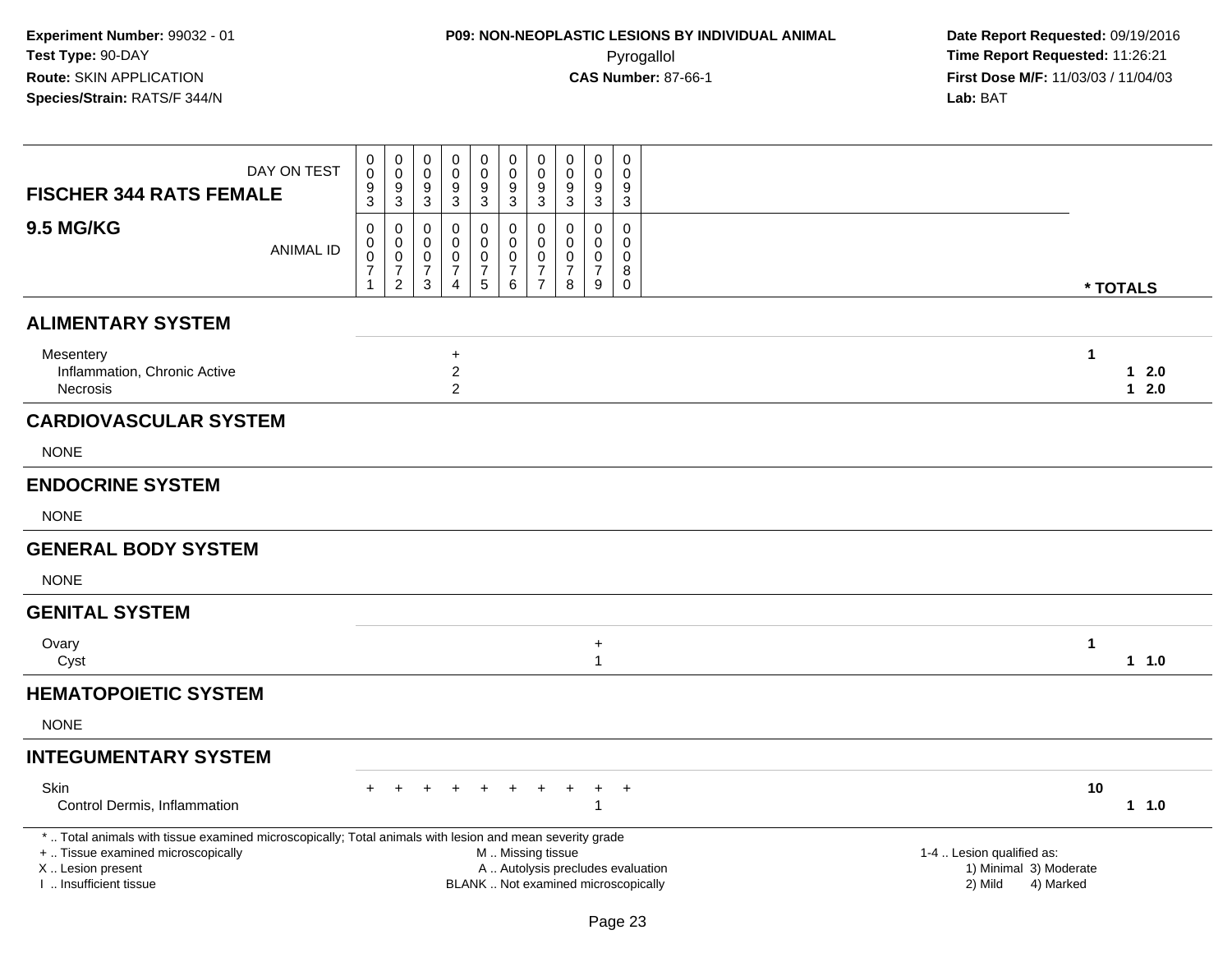| $\pmb{0}$<br>0<br>0<br>0<br>0<br>$_0^0$<br>0<br>0<br>0<br>0<br>DAY ON TEST<br>$\pmb{0}$<br>$\pmb{0}$<br>$\begin{array}{c} 0 \\ 9 \\ 3 \end{array}$<br>$\mathsf{O}$<br>$_{9}^{\rm 0}$<br>$\boldsymbol{0}$<br>$\mathbf 0$<br>$\mathbf 0$<br>$\mathbf 0$<br>$\frac{9}{3}$<br>$\overline{9}$<br>$\overline{9}$<br>$\boldsymbol{9}$<br>9<br>9<br>$\boldsymbol{9}$<br>9<br><b>FISCHER 344 RATS FEMALE</b><br>$\mathbf{3}$<br>$\mathfrak{Z}$<br>$\mathbf{3}$<br>$\mathbf{3}$<br>$\mathbf{3}$<br>$\mathbf{3}$<br>$\mathbf{3}$<br>$\mathsf 3$<br><b>9.5 MG/KG</b><br>0<br>0<br>0<br>0<br>0<br>0<br>0<br>0<br>0<br>0<br>$\mathbf 0$<br>$\boldsymbol{0}$<br>$_{\rm 0}^{\rm 0}$<br>$\overline{0}$<br>$\boldsymbol{0}$<br>$\mathbf 0$<br>$\mathbf 0$<br>$\mathbf 0$<br>0<br>0<br>ANIMAL ID<br>$\overline{0}$<br>$\mathbf 0$<br>$\mathbf 0$<br>$\pmb{0}$<br>$\mathbf 0$<br>$\mathbf 0$<br>$\pmb{0}$<br>0<br>0<br>$\overline{7}$<br>$\boldsymbol{7}$<br>$\overline{7}$<br>$\boldsymbol{7}$<br>$\overline{7}$<br>$\overline{7}$<br>$\overline{7}$<br>$\overline{7}$<br>$\,8\,$<br>$\overline{7}$<br>$\overline{2}$<br>3<br>$\sqrt{5}$<br>6<br>$\overline{7}$<br>8<br>$\mathbf{1}$<br>9<br>$\mathbf 0$<br>4<br>Site Of Application, Hyperkeratosis<br>Site Of Application, Hyperplasia, Squamous<br>$\mathbf{1}$<br>$\overline{1}$<br>Site Of Application, Inflammation, Chronic<br>Active<br>$\overline{1}$<br>8<br><b>MUSCULOSKELETAL SYSTEM</b><br><b>NONE</b><br><b>NERVOUS SYSTEM</b><br><b>NONE</b><br><b>RESPIRATORY SYSTEM</b><br><b>NONE</b><br><b>SPECIAL SENSES SYSTEM</b><br><b>NONE</b><br><b>URINARY SYSTEM</b> |             |  |  |  |  |  |                              |  |
|--------------------------------------------------------------------------------------------------------------------------------------------------------------------------------------------------------------------------------------------------------------------------------------------------------------------------------------------------------------------------------------------------------------------------------------------------------------------------------------------------------------------------------------------------------------------------------------------------------------------------------------------------------------------------------------------------------------------------------------------------------------------------------------------------------------------------------------------------------------------------------------------------------------------------------------------------------------------------------------------------------------------------------------------------------------------------------------------------------------------------------------------------------------------------------------------------------------------------------------------------------------------------------------------------------------------------------------------------------------------------------------------------------------------------------------------------------------------------------------------------------------------------------------------------------------------------------------------------------------|-------------|--|--|--|--|--|------------------------------|--|
|                                                                                                                                                                                                                                                                                                                                                                                                                                                                                                                                                                                                                                                                                                                                                                                                                                                                                                                                                                                                                                                                                                                                                                                                                                                                                                                                                                                                                                                                                                                                                                                                              |             |  |  |  |  |  |                              |  |
|                                                                                                                                                                                                                                                                                                                                                                                                                                                                                                                                                                                                                                                                                                                                                                                                                                                                                                                                                                                                                                                                                                                                                                                                                                                                                                                                                                                                                                                                                                                                                                                                              |             |  |  |  |  |  | * TOTALS                     |  |
|                                                                                                                                                                                                                                                                                                                                                                                                                                                                                                                                                                                                                                                                                                                                                                                                                                                                                                                                                                                                                                                                                                                                                                                                                                                                                                                                                                                                                                                                                                                                                                                                              |             |  |  |  |  |  | 10, 1.0<br>$10$ $1.0$<br>1.0 |  |
|                                                                                                                                                                                                                                                                                                                                                                                                                                                                                                                                                                                                                                                                                                                                                                                                                                                                                                                                                                                                                                                                                                                                                                                                                                                                                                                                                                                                                                                                                                                                                                                                              |             |  |  |  |  |  |                              |  |
|                                                                                                                                                                                                                                                                                                                                                                                                                                                                                                                                                                                                                                                                                                                                                                                                                                                                                                                                                                                                                                                                                                                                                                                                                                                                                                                                                                                                                                                                                                                                                                                                              |             |  |  |  |  |  |                              |  |
|                                                                                                                                                                                                                                                                                                                                                                                                                                                                                                                                                                                                                                                                                                                                                                                                                                                                                                                                                                                                                                                                                                                                                                                                                                                                                                                                                                                                                                                                                                                                                                                                              |             |  |  |  |  |  |                              |  |
|                                                                                                                                                                                                                                                                                                                                                                                                                                                                                                                                                                                                                                                                                                                                                                                                                                                                                                                                                                                                                                                                                                                                                                                                                                                                                                                                                                                                                                                                                                                                                                                                              |             |  |  |  |  |  |                              |  |
|                                                                                                                                                                                                                                                                                                                                                                                                                                                                                                                                                                                                                                                                                                                                                                                                                                                                                                                                                                                                                                                                                                                                                                                                                                                                                                                                                                                                                                                                                                                                                                                                              |             |  |  |  |  |  |                              |  |
|                                                                                                                                                                                                                                                                                                                                                                                                                                                                                                                                                                                                                                                                                                                                                                                                                                                                                                                                                                                                                                                                                                                                                                                                                                                                                                                                                                                                                                                                                                                                                                                                              |             |  |  |  |  |  |                              |  |
|                                                                                                                                                                                                                                                                                                                                                                                                                                                                                                                                                                                                                                                                                                                                                                                                                                                                                                                                                                                                                                                                                                                                                                                                                                                                                                                                                                                                                                                                                                                                                                                                              |             |  |  |  |  |  |                              |  |
|                                                                                                                                                                                                                                                                                                                                                                                                                                                                                                                                                                                                                                                                                                                                                                                                                                                                                                                                                                                                                                                                                                                                                                                                                                                                                                                                                                                                                                                                                                                                                                                                              |             |  |  |  |  |  |                              |  |
|                                                                                                                                                                                                                                                                                                                                                                                                                                                                                                                                                                                                                                                                                                                                                                                                                                                                                                                                                                                                                                                                                                                                                                                                                                                                                                                                                                                                                                                                                                                                                                                                              |             |  |  |  |  |  |                              |  |
|                                                                                                                                                                                                                                                                                                                                                                                                                                                                                                                                                                                                                                                                                                                                                                                                                                                                                                                                                                                                                                                                                                                                                                                                                                                                                                                                                                                                                                                                                                                                                                                                              | <b>NONE</b> |  |  |  |  |  |                              |  |
|                                                                                                                                                                                                                                                                                                                                                                                                                                                                                                                                                                                                                                                                                                                                                                                                                                                                                                                                                                                                                                                                                                                                                                                                                                                                                                                                                                                                                                                                                                                                                                                                              |             |  |  |  |  |  |                              |  |

\* .. Total animals with tissue examined microscopically; Total animals with lesion and mean severity grade

+ .. Tissue examined microscopically

X .. Lesion present

I .. Insufficient tissue

 M .. Missing tissueA .. Autolysis precludes evaluation

BLANK .. Not examined microscopically 2) Mild 4) Marked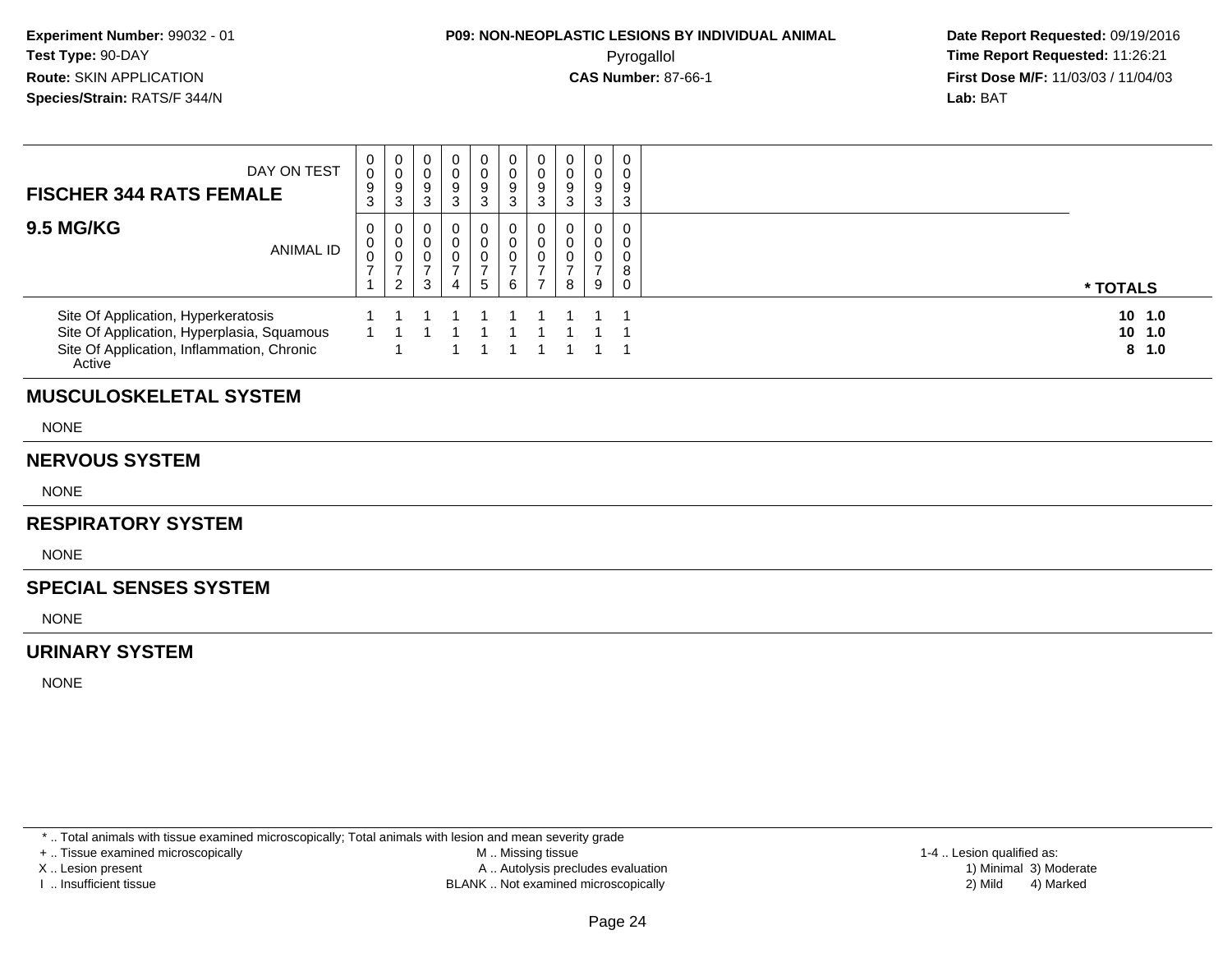| DAY ON TEST<br><b>FISCHER 344 RATS FEMALE</b>                                                                                                  | 0<br>$\mathbf 0$<br>9<br>3                 | $\pmb{0}$<br>$\mathbf 0$<br>$\boldsymbol{9}$<br>$\sqrt{3}$    | 0<br>$\mathbf 0$<br>9<br>$\mathbf{3}$ | 0<br>$\mathbf 0$<br>9<br>3                   | $\boldsymbol{0}$<br>$\pmb{0}$<br>$\boldsymbol{9}$<br>3 | 0<br>$\mathsf{O}\xspace$<br>$\boldsymbol{9}$<br>$\mathbf{3}$ | $\mathbf 0$<br>$\mathbf 0$<br>9<br>3                             | $\mathbf 0$<br>$\mathbf 0$<br>9<br>$\mathfrak{Z}$ | $\pmb{0}$<br>$\mathbf 0$<br>9<br>$\mathbf{3}$   | 0<br>$\mathbf 0$<br>9<br>3                                  |                                     |                           |                            |
|------------------------------------------------------------------------------------------------------------------------------------------------|--------------------------------------------|---------------------------------------------------------------|---------------------------------------|----------------------------------------------|--------------------------------------------------------|--------------------------------------------------------------|------------------------------------------------------------------|---------------------------------------------------|-------------------------------------------------|-------------------------------------------------------------|-------------------------------------|---------------------------|----------------------------|
| 18.75 MG/KG<br><b>ANIMAL ID</b>                                                                                                                | 0<br>0<br>$\mathbf 0$<br>8<br>$\mathbf{1}$ | $\mathbf 0$<br>$\mathsf{O}$<br>$\mathbf 0$<br>8<br>$\sqrt{2}$ | 0<br>0<br>0<br>8<br>3                 | 0<br>$\mathbf 0$<br>0<br>8<br>$\overline{4}$ | 0<br>$\mathsf 0$<br>0<br>8<br>5                        | 0<br>0<br>0<br>$_{6}^{8}$                                    | $\mathbf 0$<br>$\mathbf 0$<br>$\mathbf 0$<br>8<br>$\overline{7}$ | 0<br>$\Omega$<br>$\Omega$<br>8<br>8               | 0<br>$\mathbf 0$<br>$\mathbf 0$<br>$\bf 8$<br>9 | $\mathbf 0$<br>$\mathbf 0$<br>$\mathbf 0$<br>9<br>$\pmb{0}$ |                                     |                           | * TOTALS                   |
| <b>ALIMENTARY SYSTEM</b>                                                                                                                       |                                            |                                                               |                                       |                                              |                                                        |                                                              |                                                                  |                                                   |                                                 |                                                             |                                     |                           |                            |
| Liver<br>Hepatodiaphragmatic Nodule                                                                                                            | +<br>$\mathbf{1}$                          |                                                               |                                       |                                              |                                                        |                                                              |                                                                  | $\ddot{}$<br>1                                    |                                                 |                                                             |                                     |                           | $\overline{2}$<br>2, 1.0   |
| <b>CARDIOVASCULAR SYSTEM</b>                                                                                                                   |                                            |                                                               |                                       |                                              |                                                        |                                                              |                                                                  |                                                   |                                                 |                                                             |                                     |                           |                            |
| <b>NONE</b>                                                                                                                                    |                                            |                                                               |                                       |                                              |                                                        |                                                              |                                                                  |                                                   |                                                 |                                                             |                                     |                           |                            |
| <b>ENDOCRINE SYSTEM</b>                                                                                                                        |                                            |                                                               |                                       |                                              |                                                        |                                                              |                                                                  |                                                   |                                                 |                                                             |                                     |                           |                            |
| <b>NONE</b>                                                                                                                                    |                                            |                                                               |                                       |                                              |                                                        |                                                              |                                                                  |                                                   |                                                 |                                                             |                                     |                           |                            |
| <b>GENERAL BODY SYSTEM</b>                                                                                                                     |                                            |                                                               |                                       |                                              |                                                        |                                                              |                                                                  |                                                   |                                                 |                                                             |                                     |                           |                            |
| <b>NONE</b>                                                                                                                                    |                                            |                                                               |                                       |                                              |                                                        |                                                              |                                                                  |                                                   |                                                 |                                                             |                                     |                           |                            |
| <b>GENITAL SYSTEM</b>                                                                                                                          |                                            |                                                               |                                       |                                              |                                                        |                                                              |                                                                  |                                                   |                                                 |                                                             |                                     |                           |                            |
| <b>NONE</b>                                                                                                                                    |                                            |                                                               |                                       |                                              |                                                        |                                                              |                                                                  |                                                   |                                                 |                                                             |                                     |                           |                            |
| <b>HEMATOPOIETIC SYSTEM</b>                                                                                                                    |                                            |                                                               |                                       |                                              |                                                        |                                                              |                                                                  |                                                   |                                                 |                                                             |                                     |                           |                            |
| <b>NONE</b>                                                                                                                                    |                                            |                                                               |                                       |                                              |                                                        |                                                              |                                                                  |                                                   |                                                 |                                                             |                                     |                           |                            |
| <b>INTEGUMENTARY SYSTEM</b>                                                                                                                    |                                            |                                                               |                                       |                                              |                                                        |                                                              |                                                                  |                                                   |                                                 |                                                             |                                     |                           |                            |
| Skin<br>Site Of Application, Hyperkeratosis<br>Site Of Application, Hyperplasia, Squamous                                                      | $\mathbf{1}$                               | $\mathbf{1}$                                                  | 2<br>$\mathbf{1}$                     | $\overline{1}$                               | $\mathbf{1}$                                           | $\overline{c}$<br>$\mathbf{1}$                               | $\overline{1}$                                                   | $\overline{c}$<br>$\overline{1}$                  | $\overline{1}$                                  | $\mathbf{1}$<br>$\mathbf{1}$                                |                                     |                           | 10<br>$10$ 1.4<br>$10$ 1.0 |
| *  Total animals with tissue examined microscopically; Total animals with lesion and mean severity grade<br>+  Tissue examined microscopically |                                            |                                                               |                                       |                                              |                                                        | M  Missing tissue                                            |                                                                  |                                                   |                                                 |                                                             |                                     | 1-4  Lesion qualified as: |                            |
| X  Lesion present<br>I  Insufficient tissue                                                                                                    |                                            |                                                               |                                       |                                              |                                                        |                                                              |                                                                  |                                                   |                                                 |                                                             | A  Autolysis precludes evaluation   | 2) Mild                   | 1) Minimal 3) Moderate     |
|                                                                                                                                                |                                            |                                                               |                                       |                                              |                                                        |                                                              |                                                                  |                                                   |                                                 |                                                             | BLANK  Not examined microscopically |                           | 4) Marked                  |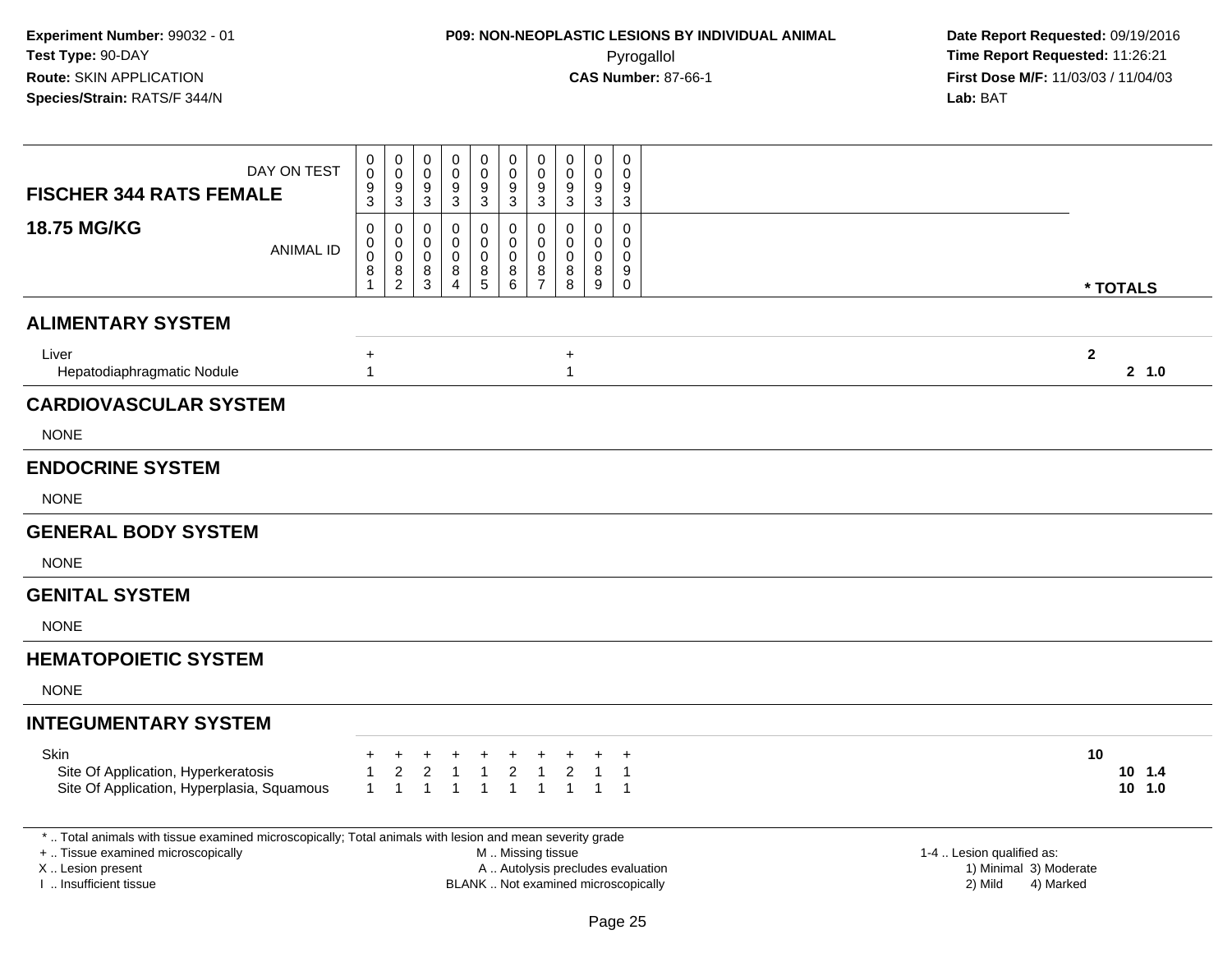## **P09: NON-NEOPLASTIC LESIONS BY INDIVIDUAL ANIMAL**Pyrogallol **Time Report Requested:** 11:26:21

 **Date Report Requested:** 09/19/2016 **First Dose M/F:** 11/03/03 / 11/04/03<br>**Lab:** BAT **Lab:** BAT

| <b>FISCHER 344 RATS FEMALE</b>                       | DAY ON TEST      | 0<br>$\mathbf 0$<br>9<br>$\mathbf{3}$ | $\begin{smallmatrix}0\0\0\end{smallmatrix}$<br>$\boldsymbol{9}$<br>3  | 0<br>$\pmb{0}$<br>$\boldsymbol{9}$<br>3 | 0<br>0<br>9<br>3                   | 0<br>0<br>9<br>3                    | 0<br>$\mathbf 0$<br>$\boldsymbol{9}$<br>3 | 0<br>$\mathbf 0$<br>9<br>3         | 0<br>0<br>9<br>3      | 0<br>0<br>9<br>3 | 0<br>0<br>9<br>3      |          |  |
|------------------------------------------------------|------------------|---------------------------------------|-----------------------------------------------------------------------|-----------------------------------------|------------------------------------|-------------------------------------|-------------------------------------------|------------------------------------|-----------------------|------------------|-----------------------|----------|--|
| <b>18.75 MG/KG</b>                                   | <b>ANIMAL ID</b> | 0<br>0<br>0<br>8                      | 0<br>0<br>$\pmb{0}$<br>$\begin{smallmatrix} 8 \\ 2 \end{smallmatrix}$ | 0<br>0<br>0<br>$^8_3$                   | 0<br>0<br>0<br>8<br>$\overline{4}$ | 0<br>0<br>0<br>8<br>$5\phantom{.0}$ | 0<br>0<br>$\mathbf 0$<br>8<br>6           | 0<br>0<br>0<br>8<br>$\overline{7}$ | 0<br>0<br>0<br>8<br>8 | 0<br>0<br>8<br>9 | 0<br>0<br>0<br>9<br>0 | * TOTALS |  |
| Site Of Application, Inflammation, Chronic<br>Active |                  | 2                                     |                                                                       |                                         |                                    |                                     | $\overline{2}$                            | $\overline{2}$                     | 2                     | $\overline{2}$   | -1                    | $10$ 1.5 |  |
| <b>MUSCULOSKELETAL SYSTEM</b>                        |                  |                                       |                                                                       |                                         |                                    |                                     |                                           |                                    |                       |                  |                       |          |  |
| <b>NONE</b>                                          |                  |                                       |                                                                       |                                         |                                    |                                     |                                           |                                    |                       |                  |                       |          |  |
| <b>NERVOUS SYSTEM</b>                                |                  |                                       |                                                                       |                                         |                                    |                                     |                                           |                                    |                       |                  |                       |          |  |
| <b>NONE</b>                                          |                  |                                       |                                                                       |                                         |                                    |                                     |                                           |                                    |                       |                  |                       |          |  |
| <b>RESPIRATORY SYSTEM</b>                            |                  |                                       |                                                                       |                                         |                                    |                                     |                                           |                                    |                       |                  |                       |          |  |
| <b>NONE</b>                                          |                  |                                       |                                                                       |                                         |                                    |                                     |                                           |                                    |                       |                  |                       |          |  |
| <b>SPECIAL SENSES SYSTEM</b>                         |                  |                                       |                                                                       |                                         |                                    |                                     |                                           |                                    |                       |                  |                       |          |  |
| <b>NONE</b>                                          |                  |                                       |                                                                       |                                         |                                    |                                     |                                           |                                    |                       |                  |                       |          |  |
| <b>URINARY SYSTEM</b>                                |                  |                                       |                                                                       |                                         |                                    |                                     |                                           |                                    |                       |                  |                       |          |  |
| <b>NONE</b>                                          |                  |                                       |                                                                       |                                         |                                    |                                     |                                           |                                    |                       |                  |                       |          |  |
|                                                      |                  |                                       |                                                                       |                                         |                                    |                                     |                                           |                                    |                       |                  |                       |          |  |

\* .. Total animals with tissue examined microscopically; Total animals with lesion and mean severity grade

+ .. Tissue examined microscopically

X .. Lesion present

I .. Insufficient tissue

 M .. Missing tissueA .. Autolysis precludes evaluation

BLANK .. Not examined microscopically 2) Mild 4) Marked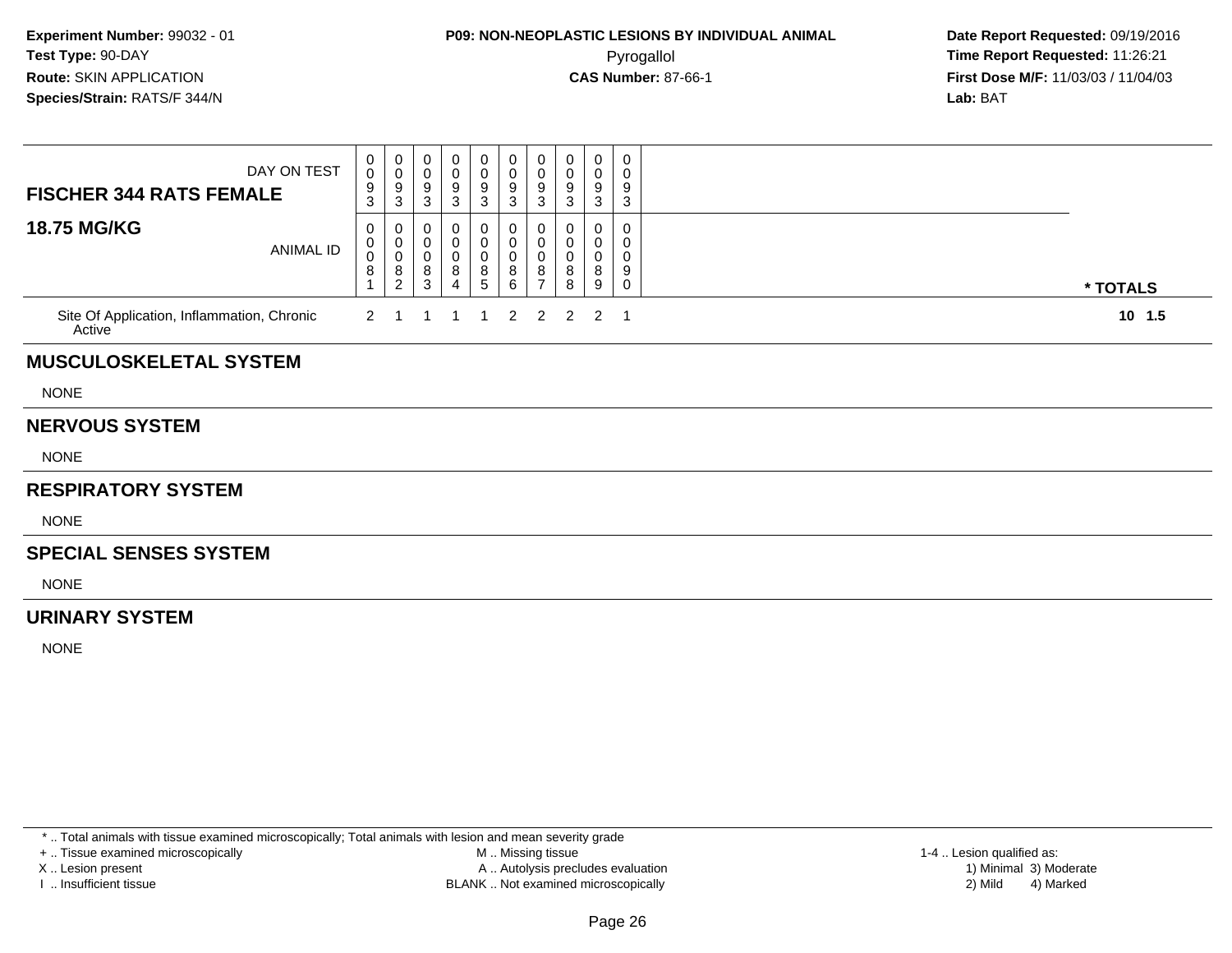| DAY ON TEST<br><b>FISCHER 344 RATS FEMALE</b> | 0<br>0<br>9<br>$\sim$<br>- ၁ | 0<br>U<br>9<br>-3     |  | 0<br>9<br>ت                 | 0<br>0<br>9<br>ັບ | 0<br>U<br>9<br>3 | 0<br>υ<br>9<br>⌒<br>ບ | $\Omega$<br>- ၁ | $\mathbf 0$<br>0<br>9<br>3 |
|-----------------------------------------------|------------------------------|-----------------------|--|-----------------------------|-------------------|------------------|-----------------------|-----------------|----------------------------|
| 37.5 MG/KG<br><b>ANIMAL ID</b>                | 0<br>0<br>0<br>9             | 0<br>0<br>U<br>9<br>2 |  | 0<br>U<br>9<br><sub>5</sub> | 0<br>U<br>9<br>6  | υ<br>9           | 0<br>υ<br>9<br>8      |                 | 0<br>0<br>0<br>0           |

#### **ALIMENTARY SYSTEM**

NONE

### **CARDIOVASCULAR SYSTEM**

NONE

#### **ENDOCRINE SYSTEM**

NONE

#### **GENERAL BODY SYSTEM**

NONE

#### **GENITAL SYSTEM**

NONE

### **HEMATOPOIETIC SYSTEM**

NONE

### **INTEGUMENTARY SYSTEM**

| Skin                                                 |                     | + + + + + + + + + + |  |  |  |  |
|------------------------------------------------------|---------------------|---------------------|--|--|--|--|
| Site Of Application, Hyperkeratosis                  |                     | 1 1 1 1 1 2 2 1 2 2 |  |  |  |  |
| Site Of Application, Hyperplasia, Squamous           | 1 1 1 1 1 1 1 1 1 1 |                     |  |  |  |  |
| Site Of Application, Inflammation, Chronic<br>Active |                     | 1 1 2 2 2 2 2 2 2 2 |  |  |  |  |

\* .. Total animals with tissue examined microscopically; Total animals with lesion and mean severity grade

+ .. Tissue examined microscopically

X .. Lesion present

I .. Insufficient tissue

 M .. Missing tissueA .. Autolysis precludes evaluation

BLANK .. Not examined microscopically 2) Mild 4) Marked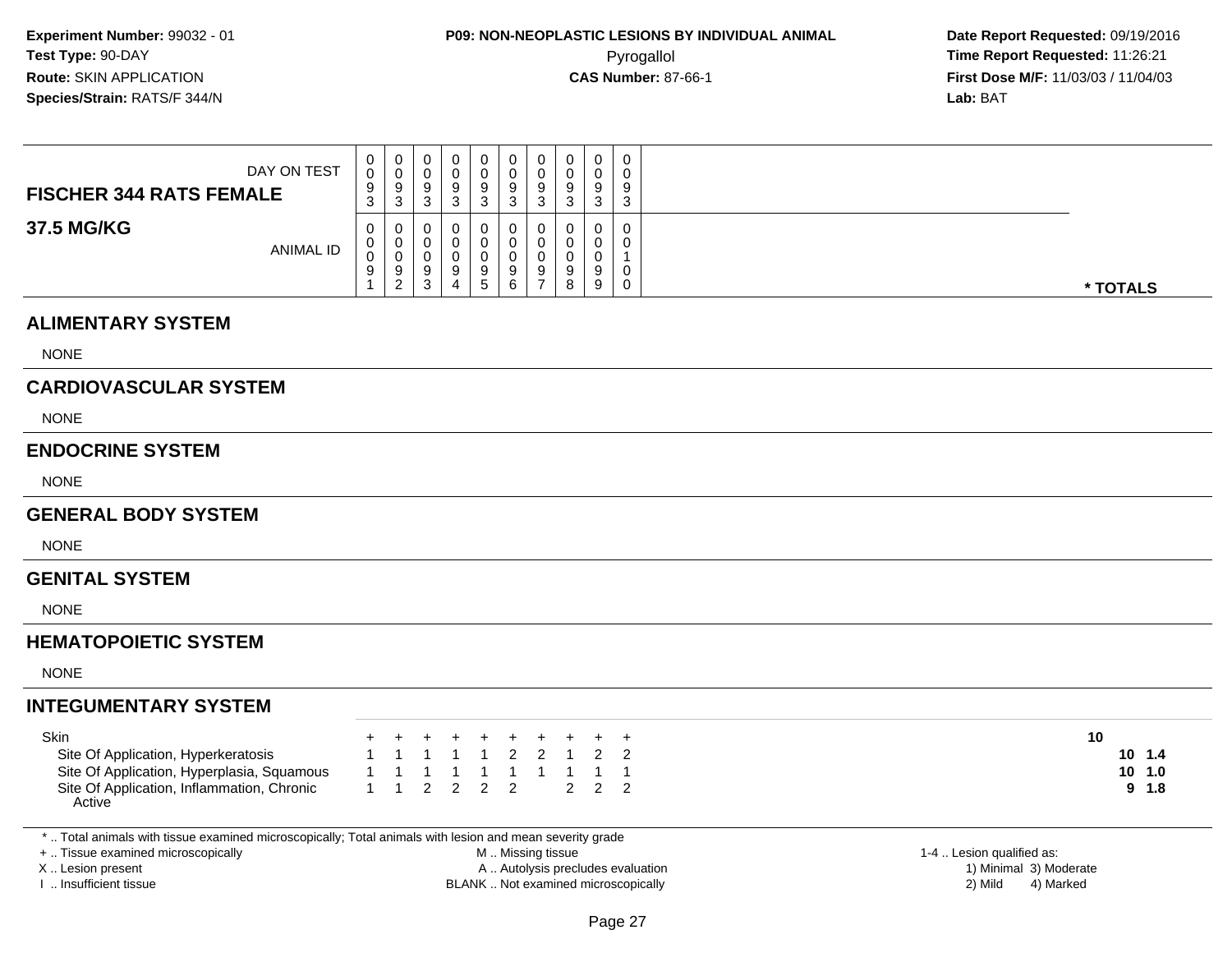**Date Report Requested:** 09/19/2016 **First Dose M/F:** 11/03/03 / 11/04/03<br>**Lab:** BAT **Lab:** BAT

| DAY ON TEST<br><b>FISCHER 344 RATS FEMALE</b> | 0<br><sup>n</sup><br>U<br>9<br>ົ<br><b>ن</b> | $\mathbf 0$<br>0<br>9<br>3 | Ω | 0<br>v<br>-9<br>ົ<br>J | υ<br>U<br>9<br>ົ | 0<br>0<br>9<br>-3 | ◡ | 0<br>0<br>9<br>3                | $\mathbf{0}$<br>9<br>ົ<br>J |          |
|-----------------------------------------------|----------------------------------------------|----------------------------|---|------------------------|------------------|-------------------|---|---------------------------------|-----------------------------|----------|
| 37.5 MG/KG<br><b>ANIMAL ID</b>                | 0<br>U<br>ν<br>9                             | 0<br>0<br>0<br>9<br>ົ      |   | 0<br>0<br>0<br>9<br>b. | U<br>9<br>6.     | 0<br>0<br>9       |   | $\mathbf 0$<br>0<br>0<br>9<br>9 | 0<br>0                      | * TOTALS |

## **MUSCULOSKELETAL SYSTEM**

NONE

#### **NERVOUS SYSTEM**

NONE

#### **RESPIRATORY SYSTEM**

NONE

#### **SPECIAL SENSES SYSTEM**

NONE

#### **URINARY SYSTEM**

NONE

\* .. Total animals with tissue examined microscopically; Total animals with lesion and mean severity grade

+ .. Tissue examined microscopically

X .. Lesion present

I .. Insufficient tissue

 M .. Missing tissueA .. Autolysis precludes evaluation

BLANK .. Not examined microscopically 2) Mild 4) Marked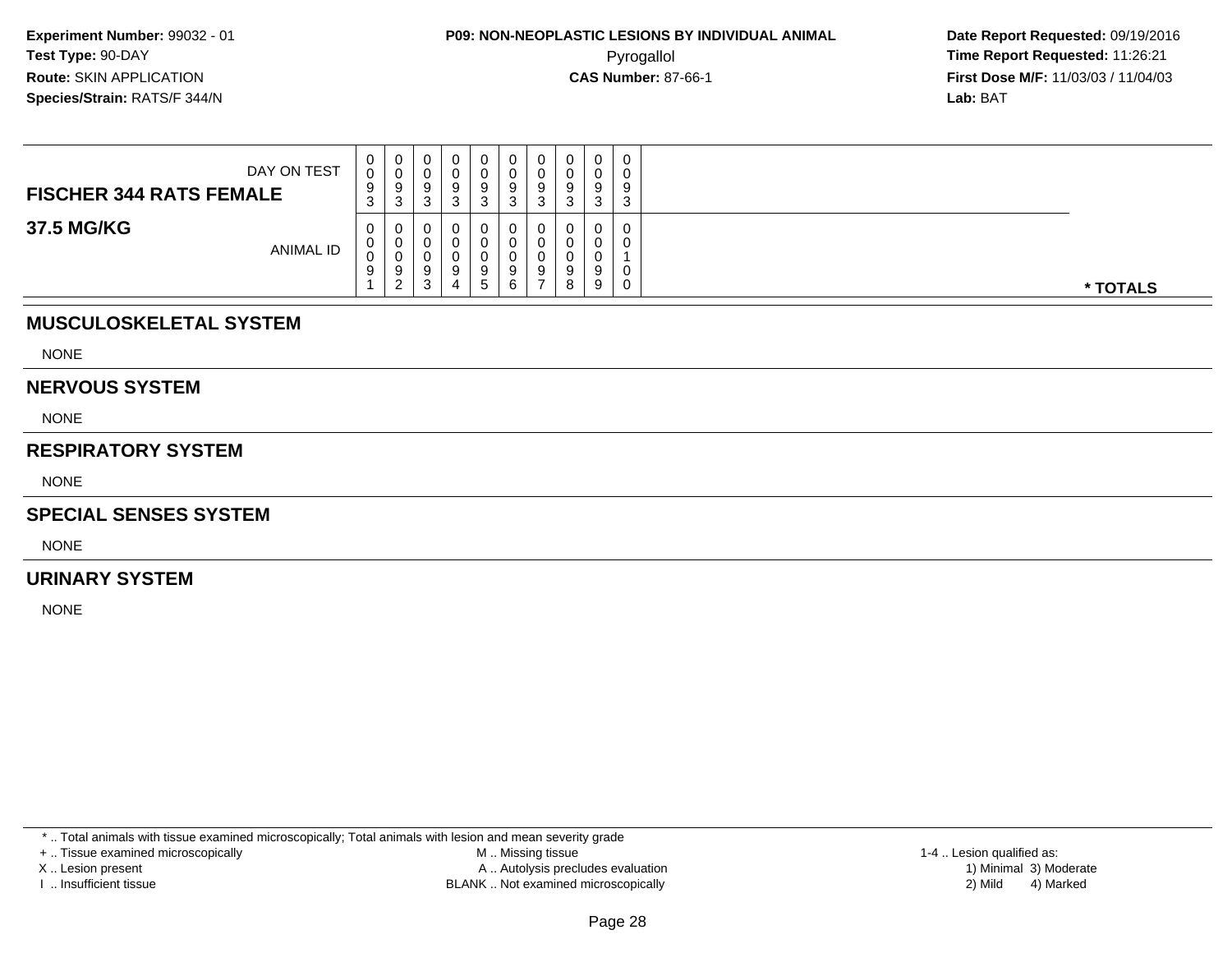| DAY ON TEST<br><b>FISCHER 344 RATS FEMALE</b>                                                            | $\boldsymbol{0}$<br>$\pmb{0}$<br>0<br>$\mathbf 0$<br>$\mathbf 0$<br>0<br>0<br>0<br>0<br>0<br>$\pmb{0}$<br>$\pmb{0}$<br>$\boldsymbol{0}$<br>$\mathbf 0$<br>$\mathsf{O}\xspace$<br>$\pmb{0}$<br>$\pmb{0}$<br>0<br>$\mathbf 0$<br>0<br>9<br>$9\,$<br>9<br>9<br>9<br>9<br>9<br>9<br>9<br>9<br>$\overline{3}$<br>$\overline{3}$<br>$\overline{3}$<br>$\overline{3}$<br>$\overline{3}$<br>$\overline{3}$<br>$\mathfrak{S}$<br>$\mathfrak{Z}$<br>$\mathfrak{Z}$<br>3                                                                                                                            |                        |
|----------------------------------------------------------------------------------------------------------|------------------------------------------------------------------------------------------------------------------------------------------------------------------------------------------------------------------------------------------------------------------------------------------------------------------------------------------------------------------------------------------------------------------------------------------------------------------------------------------------------------------------------------------------------------------------------------------|------------------------|
| <b>75 MG/KG</b><br><b>ANIMAL ID</b>                                                                      | $\mathbf 0$<br>0<br>$\mathbf 0$<br>$\mathbf 0$<br>$\mathbf 0$<br>0<br>0<br>0<br>0<br>0<br>$\boldsymbol{0}$<br>$\mathsf 0$<br>$\mathbf 0$<br>0<br>$\mathbf 0$<br>$\mathbf 0$<br>$\mathbf 0$<br>0<br>0<br>0<br>$\mathbf{1}$<br>$\mathbf{1}$<br>$\mathbf{1}$<br>$\mathbf{1}$<br>$\overline{1}$<br>1<br>-1<br>1<br>$\mathbf{1}$<br>-1<br>$\mathbf 0$<br>$\pmb{0}$<br>$\mathbf 0$<br>$\boldsymbol{0}$<br>$\mathbf 0$<br>0<br>$\mathbf 0$<br>0<br>0<br>$\mathbf{1}$<br>$\overline{2}$<br>$5\phantom{.0}$<br>6<br>$\overline{7}$<br>9<br>3<br>8<br>0<br>$\overline{\mathbf{4}}$<br>$\mathbf{1}$ | * TOTALS               |
| <b>ALIMENTARY SYSTEM</b>                                                                                 |                                                                                                                                                                                                                                                                                                                                                                                                                                                                                                                                                                                          |                        |
| Liver<br>Hepatodiaphragmatic Nodule                                                                      | $\ddot{}$<br>+<br>$\mathbf{1}$<br>$\mathbf{1}$                                                                                                                                                                                                                                                                                                                                                                                                                                                                                                                                           | $\mathbf{2}$<br>2, 1.0 |
| <b>CARDIOVASCULAR SYSTEM</b>                                                                             |                                                                                                                                                                                                                                                                                                                                                                                                                                                                                                                                                                                          |                        |
| <b>NONE</b>                                                                                              |                                                                                                                                                                                                                                                                                                                                                                                                                                                                                                                                                                                          |                        |
| <b>ENDOCRINE SYSTEM</b>                                                                                  |                                                                                                                                                                                                                                                                                                                                                                                                                                                                                                                                                                                          |                        |
| <b>NONE</b>                                                                                              |                                                                                                                                                                                                                                                                                                                                                                                                                                                                                                                                                                                          |                        |
| <b>GENERAL BODY SYSTEM</b>                                                                               |                                                                                                                                                                                                                                                                                                                                                                                                                                                                                                                                                                                          |                        |
| <b>NONE</b>                                                                                              |                                                                                                                                                                                                                                                                                                                                                                                                                                                                                                                                                                                          |                        |
| <b>GENITAL SYSTEM</b>                                                                                    |                                                                                                                                                                                                                                                                                                                                                                                                                                                                                                                                                                                          |                        |
| <b>NONE</b>                                                                                              |                                                                                                                                                                                                                                                                                                                                                                                                                                                                                                                                                                                          |                        |
| <b>HEMATOPOIETIC SYSTEM</b>                                                                              |                                                                                                                                                                                                                                                                                                                                                                                                                                                                                                                                                                                          |                        |
| <b>NONE</b>                                                                                              |                                                                                                                                                                                                                                                                                                                                                                                                                                                                                                                                                                                          |                        |
| <b>INTEGUMENTARY SYSTEM</b>                                                                              |                                                                                                                                                                                                                                                                                                                                                                                                                                                                                                                                                                                          |                        |
| Skin                                                                                                     | $\ddot{}$                                                                                                                                                                                                                                                                                                                                                                                                                                                                                                                                                                                | 10                     |
| Site Of Application, Hyperkeratosis                                                                      | $\sqrt{2}$<br>$\boldsymbol{2}$<br>$\boldsymbol{2}$<br>$\overline{2}$<br>$\overline{2}$<br>2<br>2<br>2<br>2                                                                                                                                                                                                                                                                                                                                                                                                                                                                               | 10, 1.9                |
| Site Of Application, Hyperplasia, Squamous                                                               | $\overline{2}$<br>$\overline{2}$<br>$\overline{2}$<br>$\mathbf{1}$<br>$\mathbf{1}$<br>$\mathbf{1}$<br>$\overline{1}$<br>$\overline{1}$<br>$\mathbf{1}$<br>$\overline{1}$                                                                                                                                                                                                                                                                                                                                                                                                                 | $10$ 1.3               |
| *  Total animals with tissue examined microscopically; Total animals with lesion and mean severity grade |                                                                                                                                                                                                                                                                                                                                                                                                                                                                                                                                                                                          |                        |
| +  Tissue examined microscopically<br>X  Lesion present                                                  | M  Missing tissue<br>1-4  Lesion qualified as:<br>A  Autolysis precludes evaluation<br>1) Minimal 3) Moderate                                                                                                                                                                                                                                                                                                                                                                                                                                                                            |                        |
| I  Insufficient tissue                                                                                   | BLANK  Not examined microscopically<br>2) Mild                                                                                                                                                                                                                                                                                                                                                                                                                                                                                                                                           | 4) Marked              |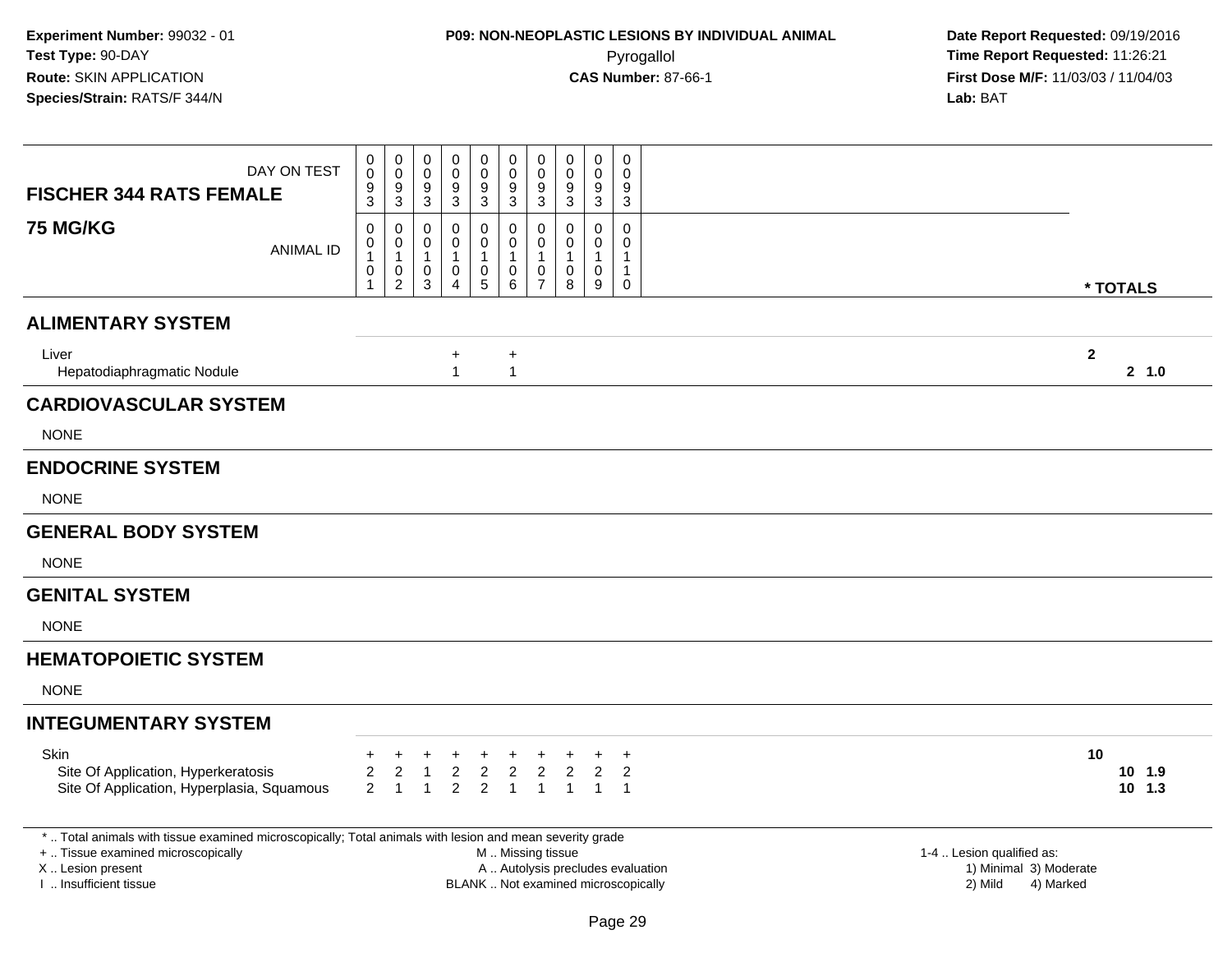| DAY ON TEST<br><b>FISCHER 344 RATS FEMALE</b>        | 0<br>$\mathbf 0$<br>9<br>3 | $\begin{smallmatrix} 0\\0 \end{smallmatrix}$<br>$\boldsymbol{9}$<br>$\mathfrak{S}$ | 0<br>0<br>9<br>3                | 0<br>0<br>9<br>3              | 0<br>0<br>9<br>3          | $\mathbf 0$<br>$\overline{0}$<br>9<br>$\mathbf{3}$ | 0<br>$\boldsymbol{0}$<br>$\boldsymbol{9}$<br>$\mathbf{3}$ | 0<br>0<br>9<br>3 | 0<br>0<br>9<br>3      | $\mathbf 0$<br>0<br>9<br>3 |          |
|------------------------------------------------------|----------------------------|------------------------------------------------------------------------------------|---------------------------------|-------------------------------|---------------------------|----------------------------------------------------|-----------------------------------------------------------|------------------|-----------------------|----------------------------|----------|
| <b>75 MG/KG</b><br><b>ANIMAL ID</b>                  | 0<br>0<br>0                | 0<br>0<br>$\mathbf{1}$<br>$\boldsymbol{0}$<br>$\overline{c}$                       | 0<br>0<br>1<br>$\mathbf 0$<br>3 | 0<br>1<br>0<br>$\overline{4}$ | 0<br>0<br>0<br>$\sqrt{5}$ | 0<br>$\mathbf 0$<br>$\mathbf 0$<br>$6\phantom{1}$  | 0<br>0<br>1<br>0<br>$\overline{7}$                        | 0<br>0<br>8      | 0<br>0<br>1<br>0<br>9 | 0<br>0<br>$\Omega$         | * TOTALS |
| Site Of Application, Inflammation, Chronic<br>Active | $\overline{2}$             | 2                                                                                  | 2                               | $\overline{2}$                | $\overline{2}$            | $\overline{2}$                                     | $\overline{2}$                                            | 2                | $\overline{2}$        | $\overline{2}$             | 102.0    |
| <b>MUSCULOSKELETAL SYSTEM</b>                        |                            |                                                                                    |                                 |                               |                           |                                                    |                                                           |                  |                       |                            |          |
| <b>NONE</b>                                          |                            |                                                                                    |                                 |                               |                           |                                                    |                                                           |                  |                       |                            |          |
| <b>NERVOUS SYSTEM</b>                                |                            |                                                                                    |                                 |                               |                           |                                                    |                                                           |                  |                       |                            |          |
| <b>NONE</b>                                          |                            |                                                                                    |                                 |                               |                           |                                                    |                                                           |                  |                       |                            |          |
| <b>RESPIRATORY SYSTEM</b>                            |                            |                                                                                    |                                 |                               |                           |                                                    |                                                           |                  |                       |                            |          |
| <b>NONE</b>                                          |                            |                                                                                    |                                 |                               |                           |                                                    |                                                           |                  |                       |                            |          |
| <b>SPECIAL SENSES SYSTEM</b>                         |                            |                                                                                    |                                 |                               |                           |                                                    |                                                           |                  |                       |                            |          |
| <b>NONE</b>                                          |                            |                                                                                    |                                 |                               |                           |                                                    |                                                           |                  |                       |                            |          |
| <b>URINARY SYSTEM</b>                                |                            |                                                                                    |                                 |                               |                           |                                                    |                                                           |                  |                       |                            |          |
| <b>NONE</b>                                          |                            |                                                                                    |                                 |                               |                           |                                                    |                                                           |                  |                       |                            |          |
|                                                      |                            |                                                                                    |                                 |                               |                           |                                                    |                                                           |                  |                       |                            |          |

\* .. Total animals with tissue examined microscopically; Total animals with lesion and mean severity grade

+ .. Tissue examined microscopically

X .. Lesion present

I .. Insufficient tissue

 M .. Missing tissueA .. Autolysis precludes evaluation

BLANK .. Not examined microscopically 2) Mild 4) Marked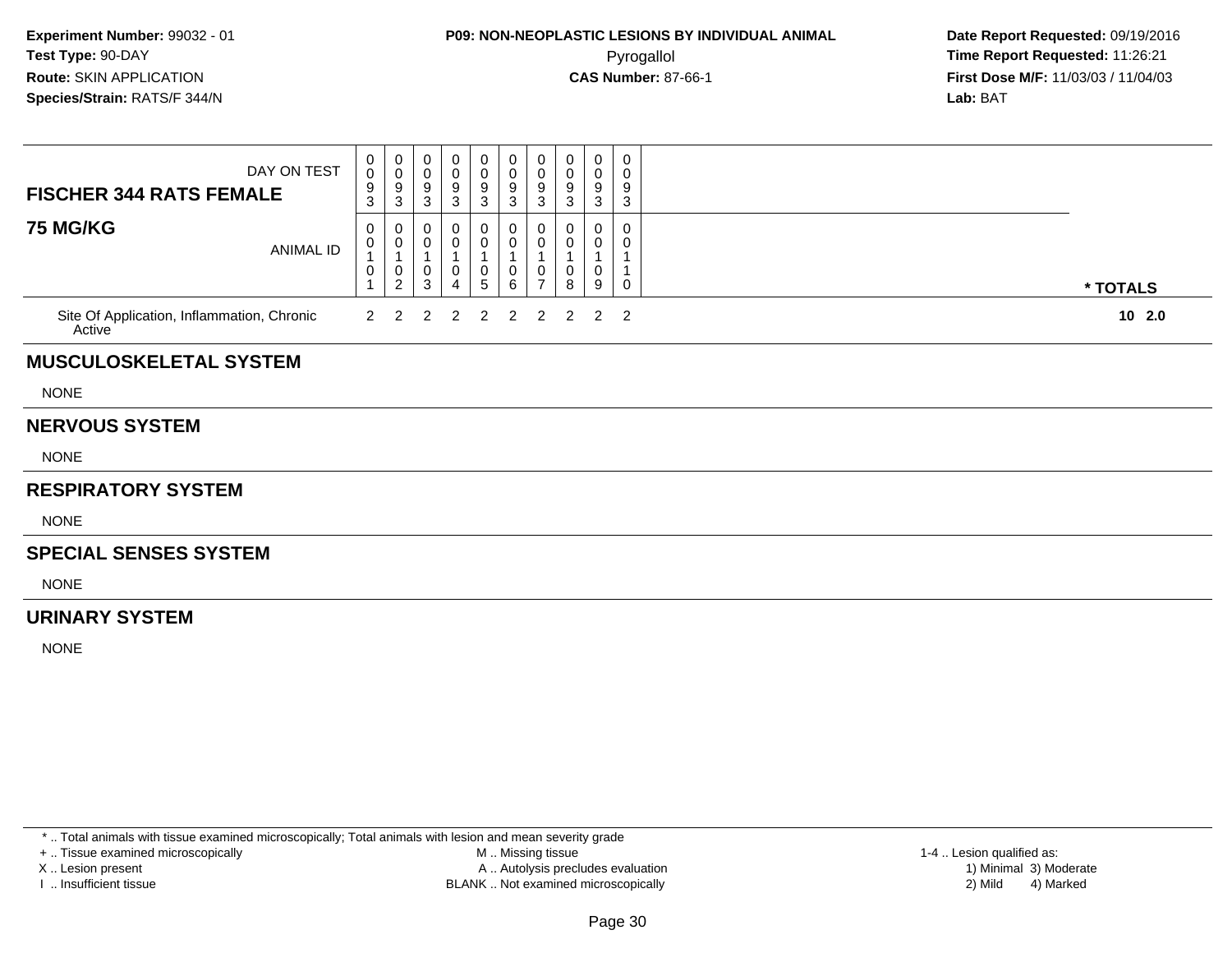## **P09: NON-NEOPLASTIC LESIONS BY INDIVIDUAL ANIMAL**Pyrogallol **Time Report Requested:** 11:26:21

 **Date Report Requested:** 09/19/2016 **First Dose M/F:** 11/03/03 / 11/04/03<br>**Lab:** BAT **Lab:** BAT

| DAY ON TEST<br><b>FISCHER 344 RATS FEMALE</b>                                                  | $\pmb{0}$<br>$\mathsf{O}\xspace$<br>$\overline{9}$<br>3 | $\begin{array}{c} 0 \\ 0 \\ 9 \\ 3 \end{array}$   | $\pmb{0}$<br>$\mathbf 0$<br>$\boldsymbol{9}$<br>$\mathbf{3}$                    | $\pmb{0}$<br>$\mathbf 0$<br>$\boldsymbol{9}$<br>$\mathbf{3}$             | $\begin{smallmatrix}0\0\0\end{smallmatrix}$<br>$\boldsymbol{9}$<br>3 | $\begin{smallmatrix} 0\\0 \end{smallmatrix}$<br>$\overline{9}$<br>$\mathbf{3}$   | $\pmb{0}$<br>$\pmb{0}$<br>$\boldsymbol{9}$<br>$\mathbf{3}$ | $\pmb{0}$<br>$\mathbf 0$<br>9<br>$\mathbf{3}$ | $\pmb{0}$<br>$\mathbf 0$<br>$\boldsymbol{9}$<br>3     | $\mathbf 0$<br>$\mathbf 0$<br>9<br>3                              |                                               |
|------------------------------------------------------------------------------------------------|---------------------------------------------------------|---------------------------------------------------|---------------------------------------------------------------------------------|--------------------------------------------------------------------------|----------------------------------------------------------------------|----------------------------------------------------------------------------------|------------------------------------------------------------|-----------------------------------------------|-------------------------------------------------------|-------------------------------------------------------------------|-----------------------------------------------|
| <b>150 MG/KG</b><br><b>ANIMAL ID</b>                                                           | $\mathsf 0$<br>$\mathbf 0$<br>$\mathbf{1}$              | $\pmb{0}$<br>$\overline{0}$<br>1<br>$\frac{1}{2}$ | $\mathbf 0$<br>$\boldsymbol{0}$<br>$\mathbf{1}$<br>$\mathbf{1}$<br>$\mathbf{3}$ | $\pmb{0}$<br>$\pmb{0}$<br>$\mathbf{1}$<br>$\mathbf{1}$<br>$\overline{4}$ | 0<br>$\mathbf 0$<br>$\mathbf{1}$<br>$\mathbf{1}$<br>5                | $\begin{smallmatrix} 0\\0 \end{smallmatrix}$<br>$\mathbf{1}$<br>$\mathbf 1$<br>6 | $\pmb{0}$<br>$\pmb{0}$<br>$\mathbf{1}$<br>$\overline{7}$   | $\mathbf 0$<br>$\mathbf 0$<br>-1<br>8         | $\pmb{0}$<br>0<br>$\overline{1}$<br>$\mathbf{1}$<br>9 | $\mathbf 0$<br>0<br>$\mathbf{1}$<br>$\overline{c}$<br>$\mathbf 0$ | * TOTALS                                      |
| <b>ALIMENTARY SYSTEM</b>                                                                       |                                                         |                                                   |                                                                                 |                                                                          |                                                                      |                                                                                  |                                                            |                                               |                                                       |                                                                   |                                               |
| Esophagus                                                                                      |                                                         |                                                   |                                                                                 |                                                                          |                                                                      |                                                                                  |                                                            |                                               |                                                       | $\pm$                                                             | 10                                            |
| Intestine Large, Cecum                                                                         |                                                         |                                                   |                                                                                 |                                                                          |                                                                      |                                                                                  |                                                            |                                               |                                                       | $+$                                                               | 10                                            |
| Intestine Large, Colon                                                                         |                                                         |                                                   |                                                                                 |                                                                          |                                                                      |                                                                                  |                                                            |                                               |                                                       | $+$                                                               | 10                                            |
| Intestine Large, Rectum                                                                        |                                                         |                                                   |                                                                                 |                                                                          |                                                                      |                                                                                  |                                                            |                                               |                                                       | $\ddot{}$                                                         | 10                                            |
| Intestine Small, Duodenum                                                                      | $+$                                                     |                                                   |                                                                                 |                                                                          |                                                                      |                                                                                  |                                                            |                                               |                                                       | $^{+}$                                                            | 10                                            |
| Intestine Small, Ileum                                                                         | $+$                                                     |                                                   |                                                                                 |                                                                          |                                                                      |                                                                                  |                                                            |                                               |                                                       | $^{+}$                                                            | 10                                            |
| Intestine Small, Jejunum                                                                       |                                                         |                                                   |                                                                                 |                                                                          |                                                                      |                                                                                  |                                                            |                                               |                                                       | $^{+}$                                                            | 10                                            |
| Liver<br>Hepatodiaphragmatic Nodule<br>Infiltration Cellular, Mononuclear Cell<br>Inflammation | $+$<br>$\mathbf{1}$                                     | $\overline{1}$                                    | $\mathbf{1}$                                                                    |                                                                          | $\overline{2}$                                                       | $\overline{2}$                                                                   |                                                            | -1                                            |                                                       | $\ddot{}$                                                         | 10<br>1.0<br>$\mathbf 1$<br>5<br>1.0<br>2.2.0 |
| Pancreas                                                                                       |                                                         |                                                   |                                                                                 |                                                                          |                                                                      |                                                                                  |                                                            |                                               |                                                       | $\overline{1}$                                                    | 10                                            |
| Salivary Glands                                                                                |                                                         |                                                   |                                                                                 |                                                                          |                                                                      |                                                                                  |                                                            |                                               |                                                       | $\ddot{}$                                                         | 10                                            |
| Stomach, Forestomach                                                                           |                                                         |                                                   |                                                                                 |                                                                          |                                                                      |                                                                                  |                                                            |                                               |                                                       | $\overline{1}$                                                    | 10                                            |
| Stomach, Glandular                                                                             |                                                         |                                                   |                                                                                 |                                                                          |                                                                      |                                                                                  |                                                            |                                               |                                                       | $\ddot{}$                                                         | 10                                            |

## **CARDIOVASCULAR SYSTEM**

\* .. Total animals with tissue examined microscopically; Total animals with lesion and mean severity grade

+ .. Tissue examined microscopically

X .. Lesion present

I .. Insufficient tissue

M .. Missing tissue

A .. Autolysis precludes evaluation

BLANK .. Not examined microscopically 2) Mild 4) Marked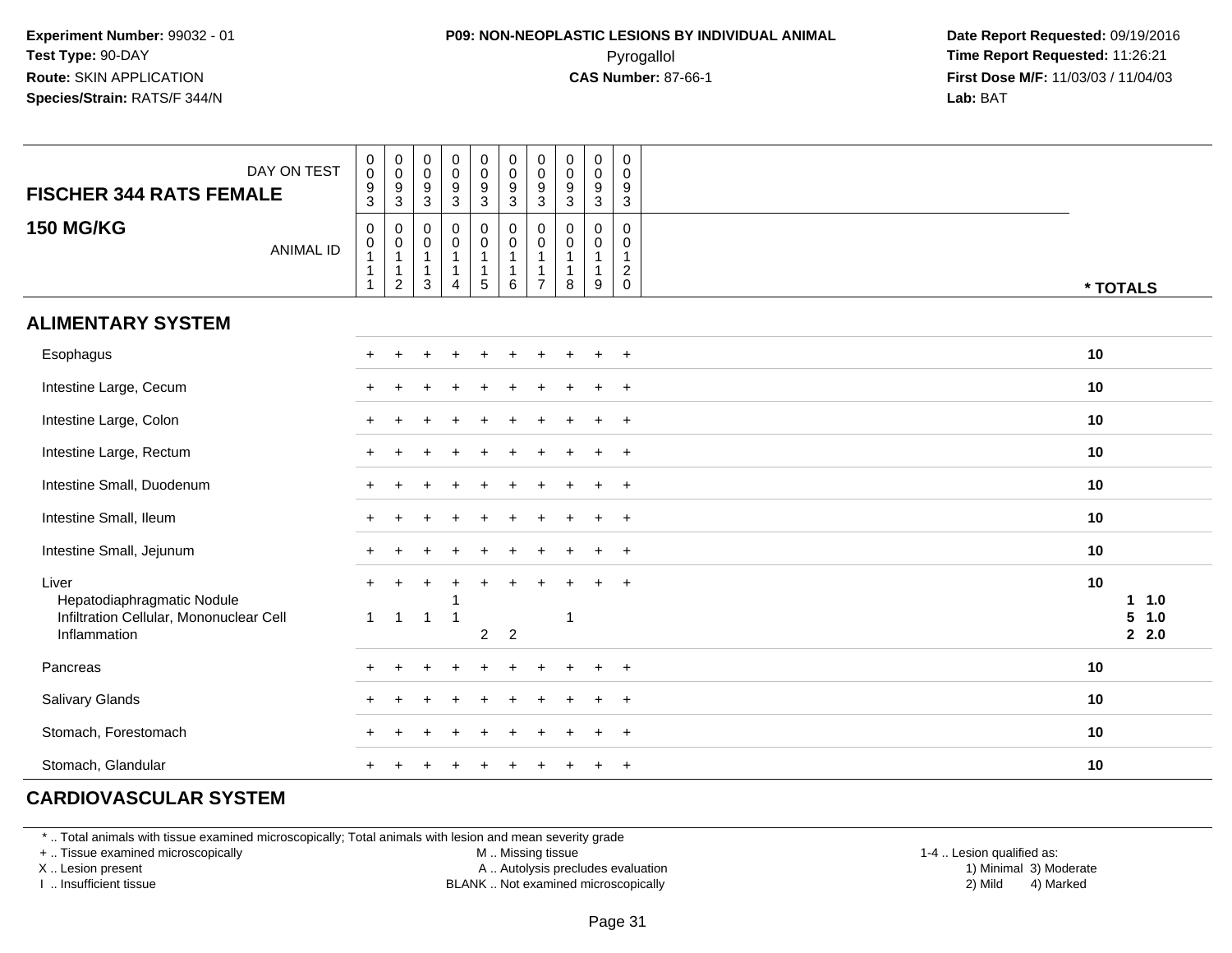## **P09: NON-NEOPLASTIC LESIONS BY INDIVIDUAL ANIMAL**Pyrogallol **Time Report Requested:** 11:26:21

 **Date Report Requested:** 09/19/2016 **First Dose M/F:** 11/03/03 / 11/04/03<br>**Lab:** BAT **Lab:** BAT

| DAY ON TEST<br><b>FISCHER 344 RATS FEMALE</b>                                                                                                                                                 | $\mathbf 0$<br>$\mathsf{O}\xspace$<br>$\boldsymbol{9}$<br>$\mathbf{3}$ | $\pmb{0}$<br>$\mathsf 0$<br>$\boldsymbol{9}$<br>3               | $\pmb{0}$<br>$\mathbf 0$<br>$9\,$<br>3                          | $\pmb{0}$<br>$\mathsf{O}\xspace$<br>$\boldsymbol{9}$<br>3 | $\pmb{0}$<br>$\ddot{\mathbf{0}}$<br>$\boldsymbol{9}$<br>3        | $\mathsf{O}\xspace$<br>$\ddot{\mathbf{0}}$<br>$9\,$<br>3  | $\pmb{0}$<br>$\pmb{0}$<br>$\boldsymbol{9}$<br>$\mathbf{3}$          | $_{\rm 0}^{\rm 0}$<br>$\boldsymbol{9}$<br>3                              | $\pmb{0}$<br>$\ddot{\mathbf{0}}$<br>$\frac{9}{3}$   | $\mathbf 0$<br>$\mathbf 0$<br>9<br>$\mathbf{3}$                      |                                                                |           |          |
|-----------------------------------------------------------------------------------------------------------------------------------------------------------------------------------------------|------------------------------------------------------------------------|-----------------------------------------------------------------|-----------------------------------------------------------------|-----------------------------------------------------------|------------------------------------------------------------------|-----------------------------------------------------------|---------------------------------------------------------------------|--------------------------------------------------------------------------|-----------------------------------------------------|----------------------------------------------------------------------|----------------------------------------------------------------|-----------|----------|
| <b>150 MG/KG</b><br><b>ANIMAL ID</b>                                                                                                                                                          | $\boldsymbol{0}$<br>$\boldsymbol{0}$<br>$\mathbf{1}$<br>-1<br>-1       | $\mathbf 0$<br>$\pmb{0}$<br>$\mathbf{1}$<br>1<br>$\overline{c}$ | $\mathbf 0$<br>$\mathbf 0$<br>$\mathbf{1}$<br>$\mathbf{1}$<br>3 | $\mathbf 0$<br>0<br>4                                     | 0<br>$\pmb{0}$<br>$\mathbf{1}$<br>$\mathbf{1}$<br>$\overline{5}$ | $\mathbf 0$<br>$\boldsymbol{0}$<br>$\mathbf{1}$<br>1<br>6 | $\mathbf{0}$<br>0<br>$\mathbf{1}$<br>$\mathbf{1}$<br>$\overline{7}$ | $\mathbf 0$<br>$\pmb{0}$<br>$\mathbf{1}$<br>1<br>8                       | 0<br>$\pmb{0}$<br>$\mathbf{1}$<br>$\mathbf{1}$<br>9 | $\mathbf 0$<br>$\mathbf 0$<br>$\mathbf{1}$<br>$\sqrt{2}$<br>$\Omega$ |                                                                |           | * TOTALS |
| <b>Blood Vessel</b>                                                                                                                                                                           |                                                                        |                                                                 |                                                                 |                                                           |                                                                  |                                                           |                                                                     |                                                                          |                                                     | $\overline{+}$                                                       |                                                                | 10        |          |
| Heart<br>Cardiomyopathy                                                                                                                                                                       | -1                                                                     | 1                                                               | -1                                                              | -1                                                        |                                                                  | $\mathbf 1$                                               | 1                                                                   | $\overline{1}$                                                           | $\overline{1}$                                      | $\ddot{}$<br>$\overline{1}$                                          |                                                                | 10        | 9 1.0    |
| <b>ENDOCRINE SYSTEM</b>                                                                                                                                                                       |                                                                        |                                                                 |                                                                 |                                                           |                                                                  |                                                           |                                                                     |                                                                          |                                                     |                                                                      |                                                                |           |          |
| <b>Adrenal Cortex</b><br><b>Accessory Adrenal Cortical Nodule</b>                                                                                                                             |                                                                        |                                                                 |                                                                 |                                                           |                                                                  |                                                           |                                                                     |                                                                          |                                                     | $\ddot{}$<br>-1                                                      |                                                                | 10        | 11.0     |
| Adrenal Medulla                                                                                                                                                                               |                                                                        |                                                                 |                                                                 |                                                           |                                                                  |                                                           |                                                                     |                                                                          |                                                     |                                                                      |                                                                | 10        |          |
| Islets, Pancreatic                                                                                                                                                                            |                                                                        |                                                                 |                                                                 |                                                           |                                                                  |                                                           |                                                                     |                                                                          |                                                     | $\ddot{}$                                                            |                                                                | 10        |          |
| Parathyroid Gland                                                                                                                                                                             | м                                                                      |                                                                 |                                                                 |                                                           |                                                                  |                                                           |                                                                     |                                                                          |                                                     | $\overline{+}$                                                       |                                                                | 9         |          |
| <b>Pituitary Gland</b>                                                                                                                                                                        |                                                                        |                                                                 |                                                                 |                                                           |                                                                  |                                                           |                                                                     |                                                                          |                                                     | $\overline{+}$                                                       |                                                                | 10        |          |
| <b>Thyroid Gland</b>                                                                                                                                                                          |                                                                        |                                                                 |                                                                 |                                                           |                                                                  |                                                           |                                                                     |                                                                          |                                                     | $\overline{+}$                                                       |                                                                | 10        |          |
| <b>GENERAL BODY SYSTEM</b>                                                                                                                                                                    |                                                                        |                                                                 |                                                                 |                                                           |                                                                  |                                                           |                                                                     |                                                                          |                                                     |                                                                      |                                                                |           |          |
| <b>NONE</b>                                                                                                                                                                                   |                                                                        |                                                                 |                                                                 |                                                           |                                                                  |                                                           |                                                                     |                                                                          |                                                     |                                                                      |                                                                |           |          |
| <b>GENITAL SYSTEM</b>                                                                                                                                                                         |                                                                        |                                                                 |                                                                 |                                                           |                                                                  |                                                           |                                                                     |                                                                          |                                                     |                                                                      |                                                                |           |          |
| <b>Clitoral Gland</b><br>Inflammation                                                                                                                                                         |                                                                        | $\ddot{}$                                                       | ÷                                                               | $\overline{1}$                                            |                                                                  | $\ddot{}$                                                 |                                                                     | $\ddot{}$                                                                | M                                                   | $+$                                                                  |                                                                | 9         | $1 1.0$  |
| Ovary                                                                                                                                                                                         |                                                                        |                                                                 |                                                                 |                                                           |                                                                  |                                                           |                                                                     |                                                                          |                                                     | $\ddot{}$                                                            |                                                                | 10        |          |
| *  Total animals with tissue examined microscopically; Total animals with lesion and mean severity grade<br>+  Tissue examined microscopically<br>X  Lesion present<br>I  Insufficient tissue |                                                                        |                                                                 |                                                                 |                                                           |                                                                  | M  Missing tissue                                         |                                                                     | A  Autolysis precludes evaluation<br>BLANK  Not examined microscopically |                                                     |                                                                      | 1-4  Lesion qualified as:<br>1) Minimal 3) Moderate<br>2) Mild | 4) Marked |          |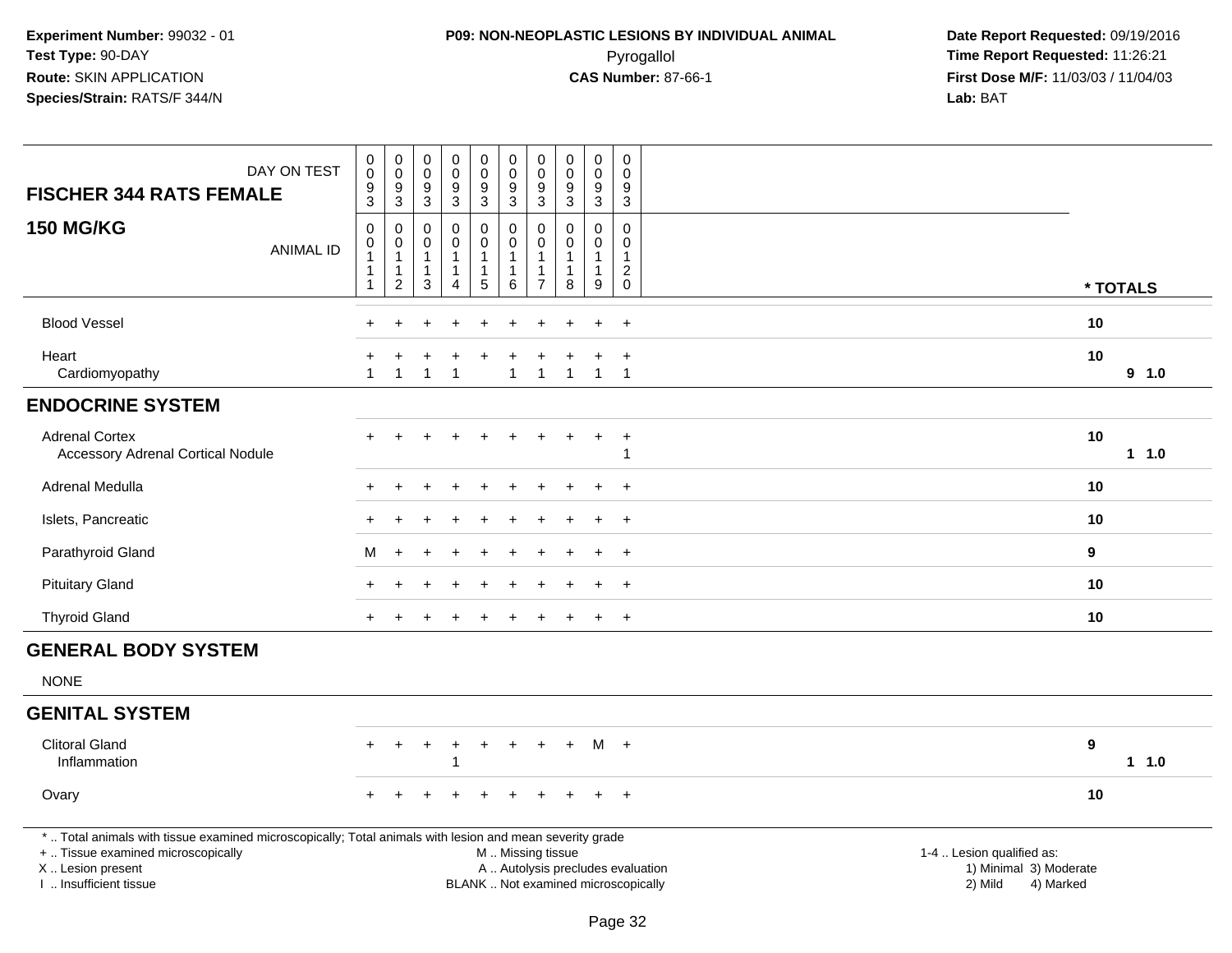## **P09: NON-NEOPLASTIC LESIONS BY INDIVIDUAL ANIMAL**Pyrogallol **Time Report Requested:** 11:26:21

 **Date Report Requested:** 09/19/2016 **First Dose M/F:** 11/03/03 / 11/04/03<br>**Lab:** BAT **Lab:** BAT

| DAY ON TEST<br><b>FISCHER 344 RATS FEMALE</b>                                                                                                     | 0<br>$\mathsf{O}\xspace$<br>$\boldsymbol{9}$<br>$\overline{3}$   | 0<br>$\pmb{0}$<br>9<br>3                                   | $\pmb{0}$<br>$\pmb{0}$<br>$^9_3$                       | $\pmb{0}$<br>$\pmb{0}$<br>$\frac{9}{3}$                                  | $\pmb{0}$<br>$\pmb{0}$<br>$\boldsymbol{9}$<br>$\overline{3}$    | $\pmb{0}$<br>$\mathbf 0$<br>$\boldsymbol{9}$<br>$\overline{3}$ | $\pmb{0}$<br>0<br>9<br>$\mathbf{3}$              | $\pmb{0}$<br>$\pmb{0}$<br>$\frac{9}{3}$     | 0<br>$\pmb{0}$<br>$\frac{9}{3}$                        | $\mathsf{O}$<br>$\mathbf 0$<br>9<br>$\overline{3}$      |  |                                      |
|---------------------------------------------------------------------------------------------------------------------------------------------------|------------------------------------------------------------------|------------------------------------------------------------|--------------------------------------------------------|--------------------------------------------------------------------------|-----------------------------------------------------------------|----------------------------------------------------------------|--------------------------------------------------|---------------------------------------------|--------------------------------------------------------|---------------------------------------------------------|--|--------------------------------------|
|                                                                                                                                                   |                                                                  |                                                            |                                                        |                                                                          |                                                                 |                                                                |                                                  |                                             |                                                        |                                                         |  |                                      |
| <b>150 MG/KG</b><br><b>ANIMAL ID</b>                                                                                                              | $\mathsf 0$<br>0<br>$\mathbf{1}$<br>$\mathbf{1}$<br>$\mathbf{1}$ | 0<br>0<br>$\mathbf{1}$<br>$\overline{1}$<br>$\overline{c}$ | 0<br>0<br>$\mathbf{1}$<br>$\mathbf{1}$<br>$\mathbf{3}$ | $\pmb{0}$<br>$\pmb{0}$<br>$\mathbf{1}$<br>$\mathbf{1}$<br>$\overline{4}$ | 0<br>$\mathsf{O}\xspace$<br>$\mathbf{1}$<br>1<br>$\overline{5}$ | 0<br>$\pmb{0}$<br>$\overline{1}$<br>$\mathbf{1}$<br>$\,6\,$    | 0<br>0<br>$\mathbf{1}$<br>1<br>$\overline{7}$    | 0<br>0<br>$\mathbf{1}$<br>$\mathbf{1}$<br>8 | 0<br>$\mathsf{O}$<br>$\mathbf{1}$<br>$\mathbf{1}$<br>9 | 0<br>0<br>$\mathbf{1}$<br>$\overline{c}$<br>$\mathbf 0$ |  | * TOTALS                             |
|                                                                                                                                                   |                                                                  |                                                            |                                                        |                                                                          |                                                                 |                                                                |                                                  |                                             |                                                        |                                                         |  |                                      |
| Uterus                                                                                                                                            | +                                                                |                                                            |                                                        |                                                                          |                                                                 |                                                                |                                                  |                                             | $\ddot{}$                                              | $\overline{+}$                                          |  | 10                                   |
| <b>HEMATOPOIETIC SYSTEM</b>                                                                                                                       |                                                                  |                                                            |                                                        |                                                                          |                                                                 |                                                                |                                                  |                                             |                                                        |                                                         |  |                                      |
| <b>Bone Marrow</b><br>Inflammation                                                                                                                | +                                                                |                                                            |                                                        | $\ddot{}$                                                                | $\ddot{}$<br>$\overline{2}$                                     |                                                                |                                                  |                                             | $\ddot{}$                                              | $+$                                                     |  | 10<br>$12.0$                         |
| Lymph Node, Mandibular                                                                                                                            | M                                                                | M                                                          | M                                                      | M                                                                        | M                                                               | м                                                              | M                                                | M                                           | M                                                      | <b>M</b>                                                |  | 0                                    |
| Lymph Node, Mesenteric                                                                                                                            |                                                                  |                                                            |                                                        |                                                                          |                                                                 |                                                                |                                                  |                                             | $\ddot{}$                                              | $+$                                                     |  | 10                                   |
| Spleen                                                                                                                                            |                                                                  |                                                            |                                                        |                                                                          |                                                                 |                                                                |                                                  |                                             | $\ddot{}$                                              | $\overline{+}$                                          |  | 10                                   |
| Thymus                                                                                                                                            | $+$                                                              |                                                            |                                                        |                                                                          |                                                                 |                                                                |                                                  |                                             | $+$                                                    | $+$                                                     |  | 10                                   |
| <b>INTEGUMENTARY SYSTEM</b>                                                                                                                       |                                                                  |                                                            |                                                        |                                                                          |                                                                 |                                                                |                                                  |                                             |                                                        |                                                         |  |                                      |
| <b>Mammary Gland</b>                                                                                                                              |                                                                  | ÷                                                          | $\ddot{}$                                              | $\overline{+}$                                                           | $\pm$                                                           | $\ddot{}$                                                      | $\ddot{}$                                        |                                             | $\ddot{}$                                              | $+$                                                     |  | 10                                   |
| Skin<br>Site Of Application, Hyperkeratosis<br>Site Of Application, Hyperplasia, Squamous<br>Site Of Application, Inflammation, Chronic<br>Active | $\overline{c}$<br>$\mathbf{1}$<br>2                              | $\overline{2}$<br>1<br>$\overline{2}$                      | $\overline{c}$                                         | $\sqrt{2}$<br>$\mathbf{1}$<br>$\overline{1}$                             | $\mathbf{3}$<br>$\overline{c}$<br>$\overline{2}$                | $\overline{c}$<br>$\overline{\mathbf{1}}$<br>2                 | $\overline{c}$<br>$\mathbf{1}$<br>$\overline{2}$ | $\overline{2}$<br>$\overline{2}$            | $\overline{c}$<br>1<br>$\overline{2}$                  | $\ddot{}$<br>$\overline{c}$<br>1<br>2                   |  | 10<br>$10$ 2.1<br>$10$ 1.1<br>10 1.8 |
| <b>MUSCULOSKELETAL SYSTEM</b>                                                                                                                     |                                                                  |                                                            |                                                        |                                                                          |                                                                 |                                                                |                                                  |                                             |                                                        |                                                         |  |                                      |
| Bone                                                                                                                                              | $+$                                                              | $\pm$                                                      |                                                        | $\ddot{}$                                                                | $+$                                                             | $+$                                                            | $\ddot{}$                                        | $+$                                         | $+$                                                    | $+$                                                     |  | 10                                   |
| <b>NERVOUS SYSTEM</b>                                                                                                                             |                                                                  |                                                            |                                                        |                                                                          |                                                                 |                                                                |                                                  |                                             |                                                        |                                                         |  |                                      |

\* .. Total animals with tissue examined microscopically; Total animals with lesion and mean severity grade

+ .. Tissue examined microscopically

X .. Lesion present

I .. Insufficient tissue

 M .. Missing tissueA .. Autolysis precludes evaluation

1-4 .. Lesion qualified as:<br>1) Minimal 3) Moderate BLANK .. Not examined microscopically 2) Mild 4) Marked